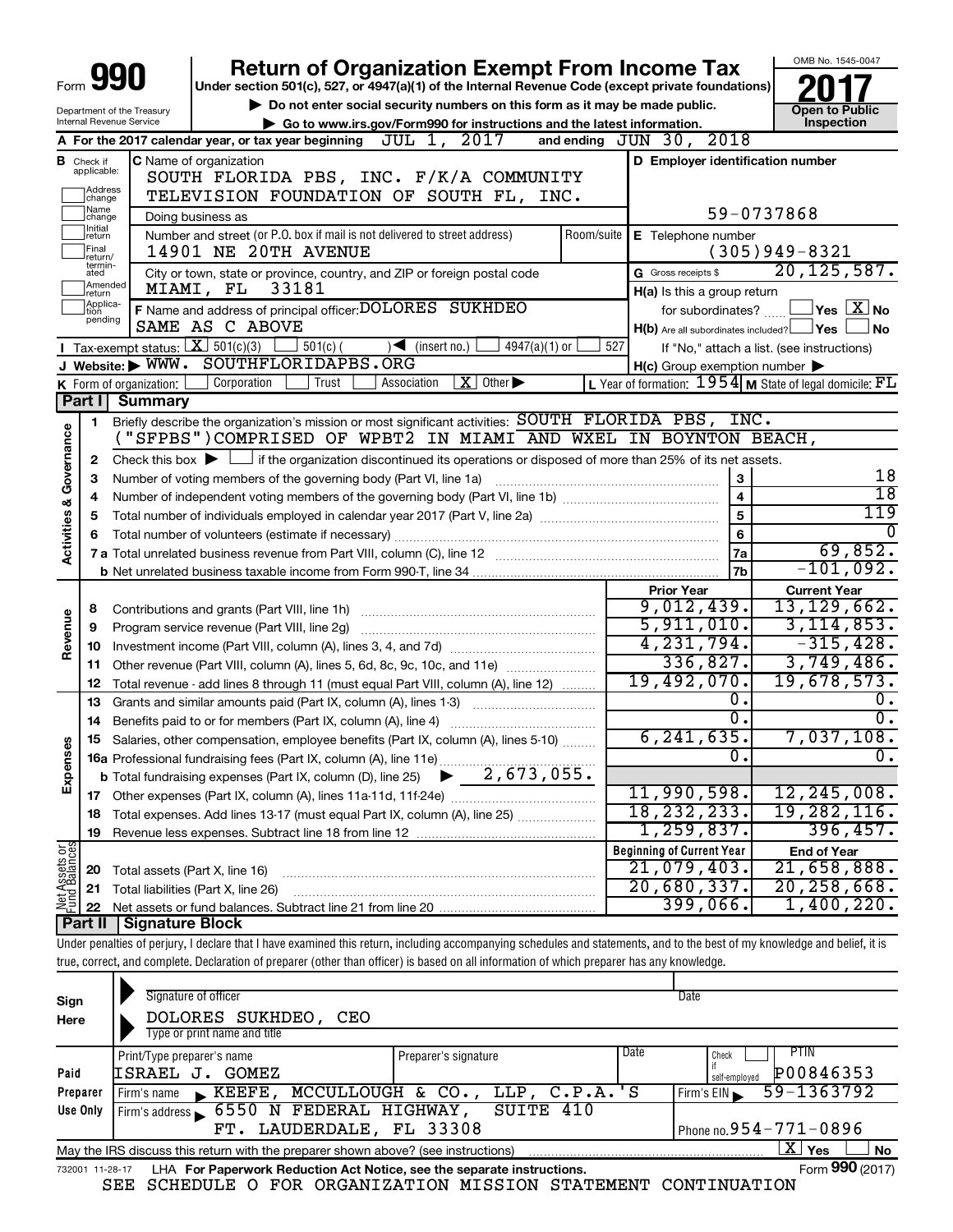|              | SOUTH FLORIDA PBS, INC. F/K/A COMMUNITY<br>59-0737868<br>TELEVISION FOUNDATION OF SOUTH FL, INC.<br>Page 2<br>Form 990 (2017)                                                                                                                                                        |
|--------------|--------------------------------------------------------------------------------------------------------------------------------------------------------------------------------------------------------------------------------------------------------------------------------------|
|              | <b>Part III   Statement of Program Service Accomplishments</b>                                                                                                                                                                                                                       |
| 1            | Briefly describe the organization's mission:                                                                                                                                                                                                                                         |
|              | SFPBS IS A VIBRANT FORCE IN THE SOUTH FLORIDA COMMUNITY THAT                                                                                                                                                                                                                         |
|              | ENTERTAINS, ENLIGHTENS, AND EDUCATES.<br>OUR CONTENT CHANGES LIVES,                                                                                                                                                                                                                  |
|              | WE REFLECT THE DIVERSITY OF<br>INSPIRES TRUST, AND MAKES A DIFFERENCE.                                                                                                                                                                                                               |
|              | THE REGION IN WHICH WE LIVE AND WORK.                                                                                                                                                                                                                                                |
| $\mathbf{2}$ | Did the organization undertake any significant program services during the year which were not listed on the<br>$\overline{\ }$ Yes $\overline{\rm X}$ No<br>prior Form 990 or 990-EZ?                                                                                               |
| 3            | If "Yes," describe these new services on Schedule O.<br>$\overline{\ }$ Yes $\overline{\phantom{a}X}$ No<br>Did the organization cease conducting, or make significant changes in how it conducts, any program services?                                                             |
|              | If "Yes," describe these changes on Schedule O.                                                                                                                                                                                                                                      |
| 4            | Describe the organization's program service accomplishments for each of its three largest program services, as measured by expenses.<br>Section 501(c)(3) and 501(c)(4) organizations are required to report the amount of grants and allocations to others, the total expenses, and |
|              | revenue, if any, for each program service reported.<br>3,071,001.<br>$\overline{12}$ , $\overline{853}$ , $\overline{935}$ . including grants of \$<br>) (Revenue \$<br>) (Expenses \$<br>4a (Code:                                                                                  |
|              | WE BROADEN THE BOUNDARIES OF COMMUNICATION, AND WE ARE AGENTS FOR                                                                                                                                                                                                                    |
|              | INNOVATION AND GROWTH; CULTURALLY, SOCIALLY, ECONOMICALLY, AND                                                                                                                                                                                                                       |
|              | THROUGH VARIED MEDIA AND TECHNOLOGIES WE EXTEND THE<br>HISTORICALLY.                                                                                                                                                                                                                 |
|              | REACH OF THE ARTS AND EDUCATION, CONNECT ORGANIZATIONS AND INSTITUTIONS                                                                                                                                                                                                              |
|              | ACROSS THIS DIVERSE REGION, AND PRESERVE SOUTH FLORIDA'S HISTORY,                                                                                                                                                                                                                    |
|              | LEADING THE WAY IN THIS GLOBAL SOCIETY.<br>WE COMBINE THE MANY VOICES OF                                                                                                                                                                                                             |
|              | OUR COMMUNITY INTO A DYNAMIC AND VITAL CONVERSATION, SERVING THE<br>WE ARE A VIBRANT FORCE IN THE SOUTH FLORIDA COMMUNITY<br>GREATER GOOD.                                                                                                                                           |
|              | THAT ENTERTAINS, ENLIGHTENS, AND EDUCATES.<br>WE PROVIDE CONTENT FROM                                                                                                                                                                                                                |
|              | PBS, FROM OTHER PARTNERS, AND OF OUR OWN CREATION - PROGRAMS AND                                                                                                                                                                                                                     |
|              | SERVICES THAT CHANGE LIVES, INSPIRE TRUST, AND MAKE A DIFFERENCE.                                                                                                                                                                                                                    |
|              |                                                                                                                                                                                                                                                                                      |
| 4b           | (Code: <u>Code:</u> etc. Code: etc. Code: etc. Code: etc. Code: etc. Code: etc. Code: etc. Code: etc. Code: etc. Code: etc. Code: etc. Code: etc. Code: etc. Code: etc. Code: etc. Code: etc. Code: etc. Code: etc. Code: etc. Code                                                  |
|              |                                                                                                                                                                                                                                                                                      |
|              |                                                                                                                                                                                                                                                                                      |
|              |                                                                                                                                                                                                                                                                                      |
|              |                                                                                                                                                                                                                                                                                      |
|              |                                                                                                                                                                                                                                                                                      |
|              |                                                                                                                                                                                                                                                                                      |
|              |                                                                                                                                                                                                                                                                                      |
|              |                                                                                                                                                                                                                                                                                      |
| 4с           | ) (Revenue \$<br>$\left(\text{Code:} \right)$ $\left(\text{Expenses $}\right)$<br>including grants of \$                                                                                                                                                                             |
|              |                                                                                                                                                                                                                                                                                      |
|              |                                                                                                                                                                                                                                                                                      |
|              |                                                                                                                                                                                                                                                                                      |
|              |                                                                                                                                                                                                                                                                                      |
|              |                                                                                                                                                                                                                                                                                      |
|              |                                                                                                                                                                                                                                                                                      |
|              |                                                                                                                                                                                                                                                                                      |
|              |                                                                                                                                                                                                                                                                                      |
|              | 4d Other program services (Describe in Schedule O.)<br>(Expenses \$<br>(Revenue \$<br>including grants of \$                                                                                                                                                                         |
|              |                                                                                                                                                                                                                                                                                      |
| 4е           | 12,853,935.<br>Total program service expenses<br>Form 990 (2017)                                                                                                                                                                                                                     |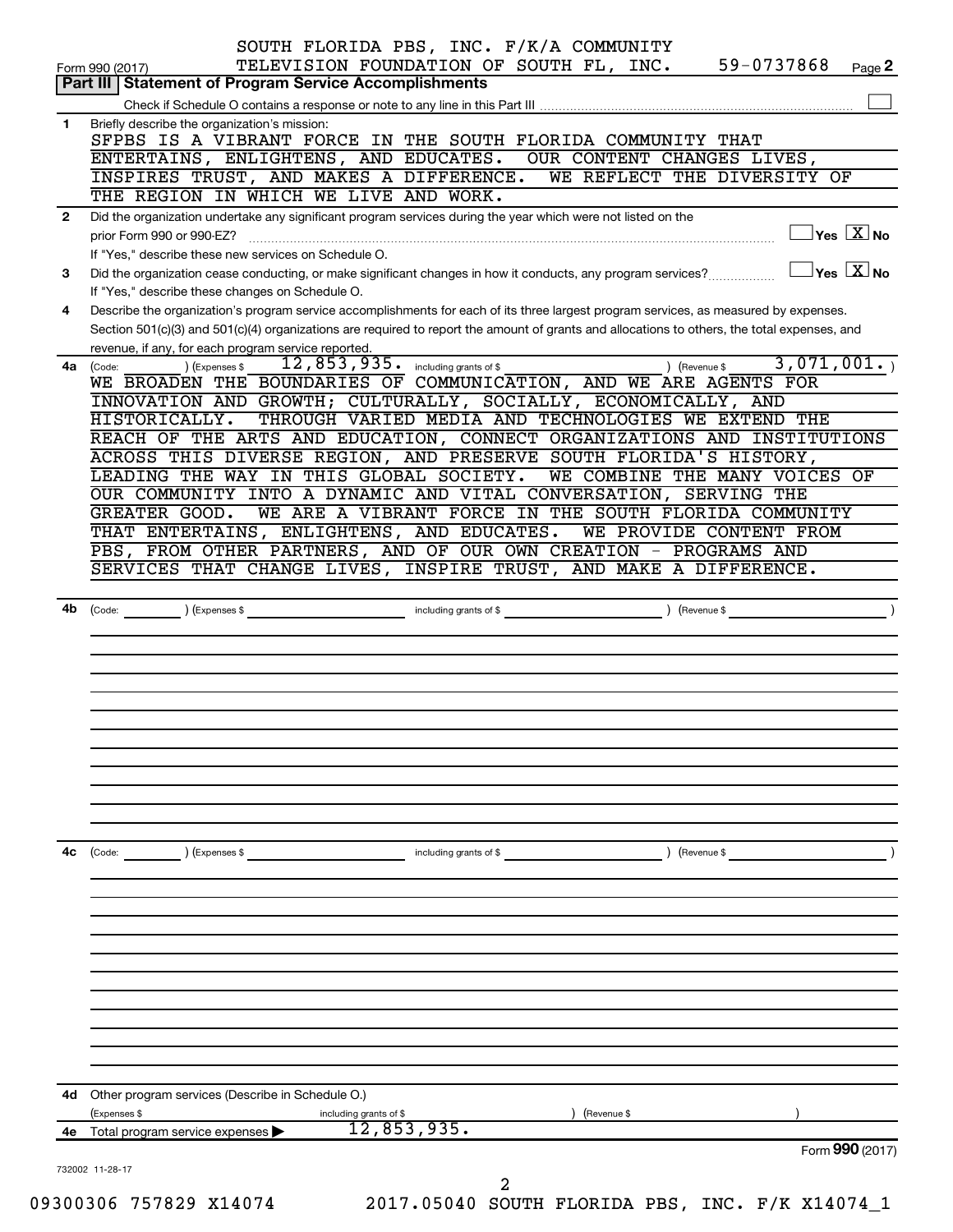**Part IV Checklist of Required Schedules**

#### Form 990 (2017) **PICH TELEVISION FOUNDATION OF SOUTH FL, INC.** 59-0737868  $P_{\text{age}}$ **3**

|     |                                                                                                                                          |                 | Yes                     | No                                  |
|-----|------------------------------------------------------------------------------------------------------------------------------------------|-----------------|-------------------------|-------------------------------------|
| 1   | Is the organization described in section $501(c)(3)$ or $4947(a)(1)$ (other than a private foundation)?                                  |                 |                         |                                     |
|     |                                                                                                                                          | 1               | х                       |                                     |
| 2   |                                                                                                                                          | $\mathbf{2}$    | $\overline{\text{x}}$   |                                     |
| 3   | Did the organization engage in direct or indirect political campaign activities on behalf of or in opposition to candidates for          | 3               |                         | x                                   |
| 4   | Section 501(c)(3) organizations. Did the organization engage in lobbying activities, or have a section 501(h) election in effect         | 4               | х                       |                                     |
| 5   | Is the organization a section 501(c)(4), 501(c)(5), or 501(c)(6) organization that receives membership dues, assessments, or             |                 |                         |                                     |
|     |                                                                                                                                          | 5               |                         | x                                   |
| 6   | Did the organization maintain any donor advised funds or any similar funds or accounts for which donors have the right to                |                 |                         |                                     |
|     | provide advice on the distribution or investment of amounts in such funds or accounts? If "Yes," complete Schedule D, Part I             | 6               |                         | x                                   |
| 7   | Did the organization receive or hold a conservation easement, including easements to preserve open space,                                |                 |                         |                                     |
|     |                                                                                                                                          | $\overline{7}$  |                         | x                                   |
| 8   | Did the organization maintain collections of works of art, historical treasures, or other similar assets? If "Yes," complete             | 8               |                         | x                                   |
| 9   | Did the organization report an amount in Part X, line 21, for escrow or custodial account liability, serve as a custodian for            |                 |                         |                                     |
|     | amounts not listed in Part X; or provide credit counseling, debt management, credit repair, or debt negotiation services?                |                 |                         |                                     |
|     |                                                                                                                                          | 9               |                         | x                                   |
| 10  | Did the organization, directly or through a related organization, hold assets in temporarily restricted endowments, permanent            | 10              | x                       |                                     |
| 11  | If the organization's answer to any of the following questions is "Yes," then complete Schedule D, Parts VI, VII, VIII, IX, or X         |                 |                         |                                     |
|     | as applicable.                                                                                                                           |                 |                         |                                     |
|     | a Did the organization report an amount for land, buildings, and equipment in Part X, line 10? If "Yes," complete Schedule D,<br>Part VI | 11a             | X                       |                                     |
|     | <b>b</b> Did the organization report an amount for investments - other securities in Part X, line 12 that is 5% or more of its total     |                 |                         |                                     |
|     |                                                                                                                                          | 11b             |                         | x                                   |
|     | c Did the organization report an amount for investments - program related in Part X, line 13 that is 5% or more of its total             |                 |                         |                                     |
|     |                                                                                                                                          | 11c             | х                       |                                     |
|     | d Did the organization report an amount for other assets in Part X, line 15 that is 5% or more of its total assets reported in           |                 | х                       |                                     |
|     |                                                                                                                                          | 11d             | $\overline{\textbf{x}}$ |                                     |
| f   | Did the organization's separate or consolidated financial statements for the tax year include a footnote that addresses                  | 11 <sub>e</sub> |                         |                                     |
|     | the organization's liability for uncertain tax positions under FIN 48 (ASC 740)? If "Yes," complete Schedule D, Part X                   | 11f             |                         | x                                   |
|     | 12a Did the organization obtain separate, independent audited financial statements for the tax year? If "Yes," complete                  |                 |                         |                                     |
|     | Schedule D, Parts XI and XII                                                                                                             | 12a             |                         | x                                   |
|     | <b>b</b> Was the organization included in consolidated, independent audited financial statements for the tax year?                       |                 |                         |                                     |
|     | If "Yes," and if the organization answered "No" to line 12a, then completing Schedule D, Parts XI and XII is optional                    | 12b             | X                       |                                     |
| 13  | Is the organization a school described in section $170(b)(1)(A)(ii)?$ If "Yes," complete Schedule E                                      | 13              |                         | $\overline{\text{X}}$               |
| 14a | Did the organization maintain an office, employees, or agents outside of the United States?                                              | 14a             |                         | $\overline{\mathtt{x}}$             |
| b   | Did the organization have aggregate revenues or expenses of more than \$10,000 from grantmaking, fundraising, business,                  |                 |                         |                                     |
|     | investment, and program service activities outside the United States, or aggregate foreign investments valued at \$100,000               | 14b             |                         | x.                                  |
| 15  | Did the organization report on Part IX, column (A), line 3, more than \$5,000 of grants or other assistance to or for any                |                 |                         |                                     |
|     |                                                                                                                                          | 15              |                         | x                                   |
| 16  | Did the organization report on Part IX, column (A), line 3, more than \$5,000 of aggregate grants or other assistance to                 | 16              |                         | x                                   |
| 17  | Did the organization report a total of more than \$15,000 of expenses for professional fundraising services on Part IX,                  |                 |                         |                                     |
|     |                                                                                                                                          | 17              |                         | x                                   |
| 18  | Did the organization report more than \$15,000 total of fundraising event gross income and contributions on Part VIII, lines             | 18              | х                       |                                     |
| 19  | Did the organization report more than \$15,000 of gross income from gaming activities on Part VIII, line 9a? If "Yes,"                   | 19              |                         | x.                                  |
|     |                                                                                                                                          |                 |                         | $F_{\text{arm}}$ QQ $\Omega$ (2017) |

Form (2017) **990**

732003 11-28-17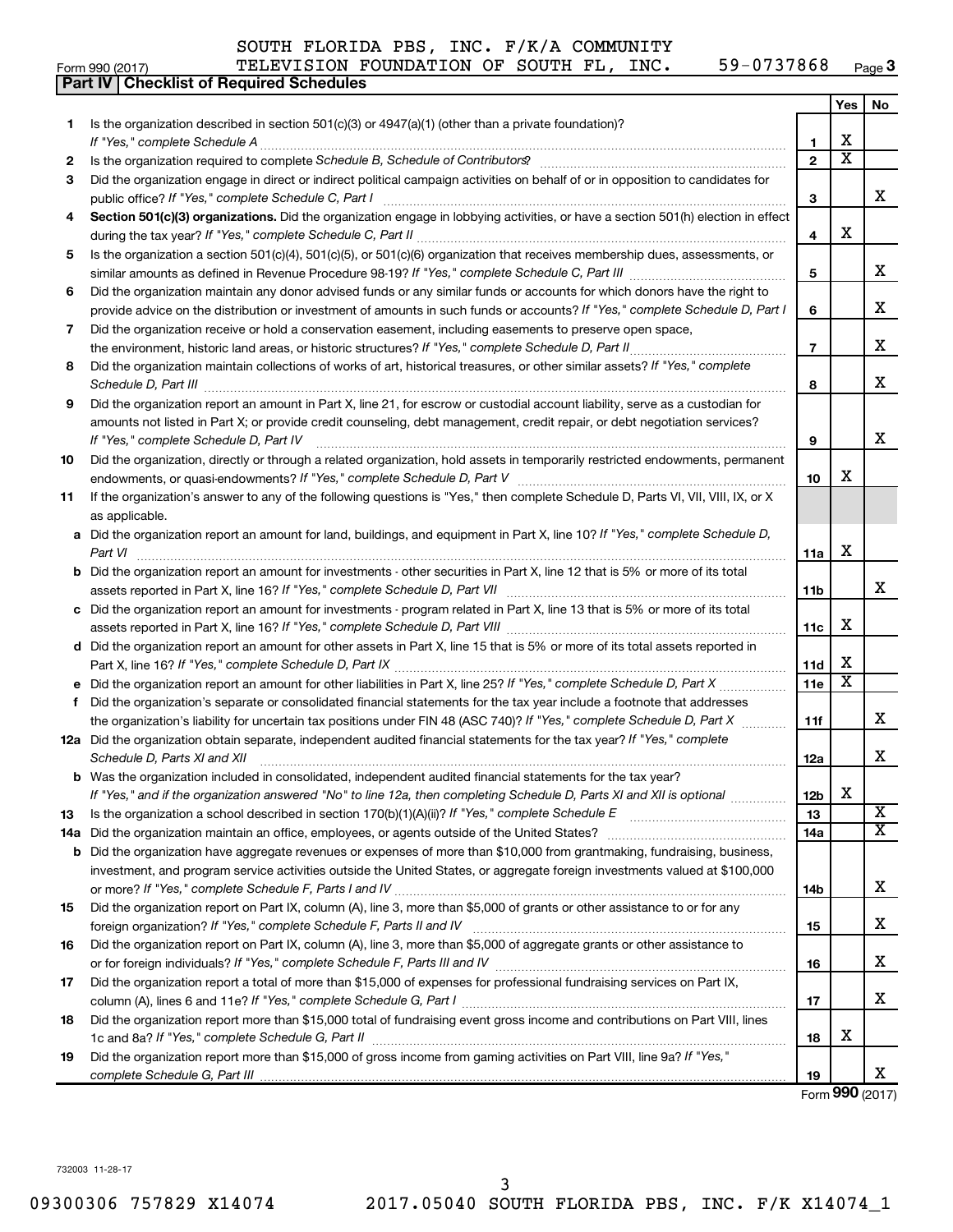|     | SOUTH FLORIDA PBS, INC. F/K/A COMMUNITY                                                                                    |                 |     |                         |
|-----|----------------------------------------------------------------------------------------------------------------------------|-----------------|-----|-------------------------|
|     | 59-0737868<br>TELEVISION FOUNDATION OF SOUTH FL, INC.<br>Form 990 (2017)                                                   |                 |     | Page 4                  |
|     | <b>Part IV   Checklist of Required Schedules (continued)</b>                                                               |                 |     |                         |
|     |                                                                                                                            |                 | Yes | <b>No</b>               |
|     | <b>20a</b> Did the organization operate one or more hospital facilities? If "Yes," complete Schedule H                     | 20a             |     | $\overline{\textbf{x}}$ |
|     | <b>b</b> If "Yes" to line 20a, did the organization attach a copy of its audited financial statements to this return?      | 20 <sub>b</sub> |     |                         |
| 21  | Did the organization report more than \$5,000 of grants or other assistance to any domestic organization or                |                 |     |                         |
|     |                                                                                                                            | 21              |     | x                       |
| 22  | Did the organization report more than \$5,000 of grants or other assistance to or for domestic individuals on              |                 |     |                         |
|     | Part IX, column (A), line 2? If "Yes," complete Schedule I, Parts I and III [11]] [11]] [11] [11] [11] [11] [1             | 22              |     | x                       |
| 23  | Did the organization answer "Yes" to Part VII, Section A, line 3, 4, or 5 about compensation of the organization's current |                 |     |                         |
|     | and former officers, directors, trustees, key employees, and highest compensated employees? If "Yes," complete             |                 |     |                         |
|     | Schedule J                                                                                                                 | 23              | x   |                         |
| 24a | Did the organization have a tax-exempt bond issue with an outstanding principal amount of more than \$100,000 as of the    |                 |     |                         |
|     | last day of the year, that was issued after December 31, 2002? If "Yes," answer lines 24b through 24d and complete         |                 |     |                         |
|     | Schedule K. If "No", go to line 25a                                                                                        | 24a             |     | x                       |
| b   | Did the organization invest any proceeds of tax-exempt bonds beyond a temporary period exception?                          | 24 <sub>b</sub> |     |                         |
| c   | Did the organization maintain an escrow account other than a refunding escrow at any time during the year to defease       |                 |     |                         |
|     | any tax-exempt bonds?                                                                                                      | 24 <sub>c</sub> |     |                         |
|     |                                                                                                                            | 24d             |     |                         |
|     | 25a Section 501(c)(3), 501(c)(4), and 501(c)(29) organizations. Did the organization engage in an excess benefit           |                 |     |                         |
|     |                                                                                                                            | 25a             |     | x                       |
| b   | Is the organization aware that it engaged in an excess benefit transaction with a disqualified person in a prior year, and |                 |     |                         |
|     | that the transaction has not been reported on any of the organization's prior Forms 990 or 990-EZ? If "Yes," complete      |                 |     |                         |
|     | Schedule L. Part I                                                                                                         | 25 <sub>b</sub> |     | x                       |
| 26  | Did the organization report any amount on Part X, line 5, 6, or 22 for receivables from or payables to any current or      |                 |     |                         |
|     | former officers, directors, trustees, key employees, highest compensated employees, or disqualified persons? If "Yes,"     |                 |     |                         |
|     | complete Schedule L, Part II                                                                                               | 26              |     | х                       |

| Did the organization provide a grant or other assistance to an officer, director, trustee, key employee, substantial |
|----------------------------------------------------------------------------------------------------------------------|
| contributor or employee thereof, a grant selection committee member, or to a 35% controlled entity or family member  |
| of any of these persons? If "Yes," complete Schedule L, Part III                                                     |

| 28 | Was the organization a party to a business transaction with one of the following parties (see Schedule L, Part IV |
|----|-------------------------------------------------------------------------------------------------------------------|
|    | instructions for applicable filing thresholds, conditions, and exceptions):                                       |

| a A current or former officer, director, trustee, or key employee? If "Yes," complete Schedule L, Part IV                         |
|-----------------------------------------------------------------------------------------------------------------------------------|
| b A family member of a current or former officer, director, trustee, or key employee? If "Yes," complete Schedule L, Part IV      |
| c An entity of which a current or former officer, director, trustee, or key employee (or a family member thereof) was an officer, |
| director, trustee, or direct or indirect owner? If "Yes," complete Schedule L, Part IV                                            |

| -29 | Did the organization receive more than \$25,000 in non-cash contributions? If "Yes," complete Schedule M                                                                                                                       |
|-----|--------------------------------------------------------------------------------------------------------------------------------------------------------------------------------------------------------------------------------|
| 30  | Did the organization receive contributions of art, historical treasures, or other similar assets, or qualified conservation                                                                                                    |
|     |                                                                                                                                                                                                                                |
| -31 | Did the organization liquidate, terminate, or dissolve and cease operations?                                                                                                                                                   |
|     | If "Yes." complete Schedule N, Part I                                                                                                                                                                                          |
| 32  | Did the organization sell, exchange, dispose of, or transfer more than 25% of its net assets? If "Yes," complete                                                                                                               |
|     | Schedule N, Part II and the state of the state of the state of the state of the state of the state of the state of the state of the state of the state of the state of the state of the state of the state of the state of the |
| 33  | Did the organization own 100% of an entity disregarded as separate from the organization under Regulations                                                                                                                     |
|     | sections 301.7701-2 and 301.7701-3? If "Yes," complete Schedule R, Part I [1] [1] [1] [1] [1] [1] sections 301.7701-2 and 301.7701-3? If "Yes," complete Schedule R, Part I                                                    |
| -34 | Was the organization related to any tax-exempt or taxable entity? If "Yes," complete Schedule R, Part II, III, or IV, and                                                                                                      |
|     |                                                                                                                                                                                                                                |

|    | Part V. line 1                                                                                                                     | 34  |
|----|------------------------------------------------------------------------------------------------------------------------------------|-----|
|    | 35a Did the organization have a controlled entity within the meaning of section 512(b)(13)?                                        | 35а |
|    | <b>b</b> If "Yes" to line 35a, did the organization receive any payment from or engage in any transaction with a controlled entity |     |
|    | within the meaning of section 512(b)(13)? If "Yes," complete Schedule R, Part V, line 2                                            | 35b |
| 36 | Section 501(c)(3) organizations. Did the organization make any transfers to an exempt non-charitable related organization?         |     |
|    | If "Yes," complete Schedule R, Part V, line 2                                                                                      | 36  |

| If "Yes," complete Schedule R, Part V, line 2                                                                       |  |  |
|---------------------------------------------------------------------------------------------------------------------|--|--|
| 37 Did the organization conduct more than 5% of its activities through an entity that is not a related organization |  |  |

| and that is treated as a partnership for federal income tax purposes? If "Yes," complete Schedule R, Part VI      |
|-------------------------------------------------------------------------------------------------------------------|
| 38 Did the organization complete Schedule O and provide explanations in Schedule O for Part VI, lines 11b and 19? |

**Note.**  All Form 990 filers are required to complete Schedule O

**38** Form (2017) **990** X

**27**

X

X  $\overline{\text{x}}$ 

X X

X

X

X

X

X

X

X

**28a 28b**

**28c 29**

**30**

**31**

**32**

**33**

X X

**37**

732004 11-28-17

**21**

**22**

**23**

**26**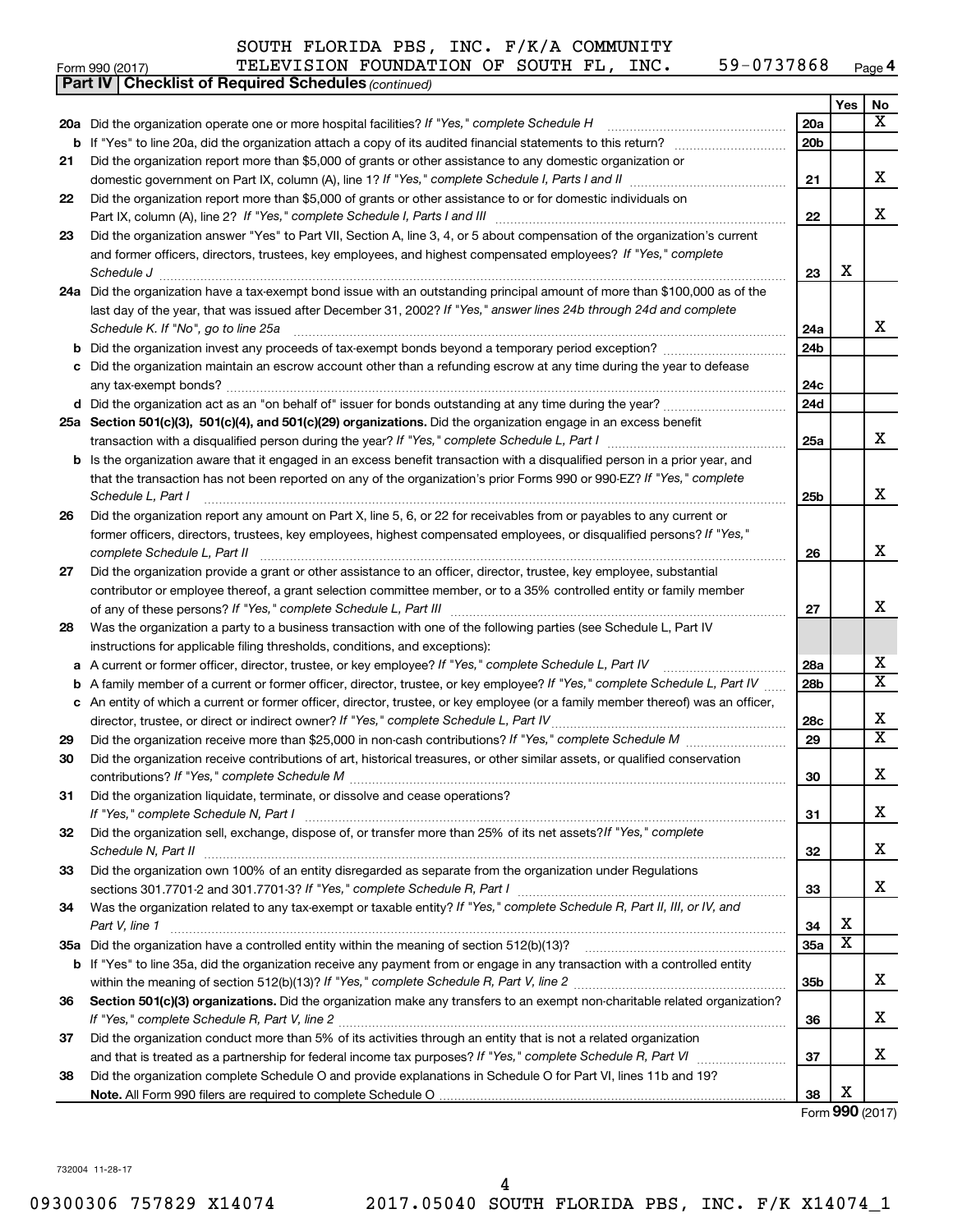| <b>Part V</b> | TELEVISION FOUNDATION OF SOUTH FL, INC.<br>Form 990 (2017)<br><b>Statements Regarding Other IRS Filings and Tax Compliance</b>                                                                                                                   | 59-0737868      |                      |                         | Page 5 |
|---------------|--------------------------------------------------------------------------------------------------------------------------------------------------------------------------------------------------------------------------------------------------|-----------------|----------------------|-------------------------|--------|
|               | Check if Schedule O contains a response or note to any line in this Part V                                                                                                                                                                       |                 |                      |                         |        |
|               |                                                                                                                                                                                                                                                  |                 |                      | <b>Yes</b>              | No     |
|               |                                                                                                                                                                                                                                                  | 112<br>1a       |                      |                         |        |
| b             | Enter the number of Forms W-2G included in line 1a. Enter -0- if not applicable                                                                                                                                                                  | 1b              |                      |                         |        |
|               | c Did the organization comply with backup withholding rules for reportable payments to vendors and reportable gaming                                                                                                                             |                 |                      |                         |        |
|               |                                                                                                                                                                                                                                                  |                 | 1c                   | х                       |        |
|               | 2a Enter the number of employees reported on Form W-3, Transmittal of Wage and Tax Statements,                                                                                                                                                   | 119             |                      |                         |        |
|               | filed for the calendar year ending with or within the year covered by this return <i>manumumumum</i>                                                                                                                                             | 2a              |                      | X                       |        |
|               |                                                                                                                                                                                                                                                  |                 | 2 <sub>b</sub>       |                         |        |
|               |                                                                                                                                                                                                                                                  |                 |                      | X                       |        |
|               | 3a Did the organization have unrelated business gross income of \$1,000 or more during the year?                                                                                                                                                 |                 | 3a<br>3 <sub>b</sub> | $\overline{\texttt{x}}$ |        |
|               |                                                                                                                                                                                                                                                  |                 |                      |                         |        |
|               | 4a At any time during the calendar year, did the organization have an interest in, or a signature or other authority over, a<br>financial account in a foreign country (such as a bank account, securities account, or other financial account)? |                 | 4a                   |                         | X      |
|               | <b>b</b> If "Yes," enter the name of the foreign country: $\blacktriangleright$                                                                                                                                                                  |                 |                      |                         |        |
|               | See instructions for filing requirements for FinCEN Form 114, Report of Foreign Bank and Financial Accounts (FBAR).                                                                                                                              |                 |                      |                         |        |
|               |                                                                                                                                                                                                                                                  |                 | 5a                   |                         | X      |
|               |                                                                                                                                                                                                                                                  |                 | 5 <sub>b</sub>       |                         | X      |
|               |                                                                                                                                                                                                                                                  |                 | 5c                   |                         |        |
|               | 6a Does the organization have annual gross receipts that are normally greater than \$100,000, and did the organization solicit                                                                                                                   |                 |                      |                         |        |
|               | any contributions that were not tax deductible as charitable contributions?                                                                                                                                                                      |                 | 6a                   |                         | X      |
|               | <b>b</b> If "Yes," did the organization include with every solicitation an express statement that such contributions or gifts                                                                                                                    |                 |                      |                         |        |
|               | were not tax deductible?                                                                                                                                                                                                                         |                 | 6b                   |                         |        |
| 7             | Organizations that may receive deductible contributions under section 170(c).                                                                                                                                                                    |                 |                      |                         |        |
|               | a Did the organization receive a payment in excess of \$75 made partly as a contribution and partly for goods and services provided to the payor?                                                                                                |                 | 7a                   |                         | x      |
|               |                                                                                                                                                                                                                                                  |                 | 7b                   |                         |        |
|               | c Did the organization sell, exchange, or otherwise dispose of tangible personal property for which it was required                                                                                                                              |                 |                      |                         |        |
|               | to file Form 8282?                                                                                                                                                                                                                               |                 | 7c                   |                         | x      |
|               | d If "Yes," indicate the number of Forms 8282 filed during the year [11] [11] The Sear [11] The Sear [11] The Sear [11] The Sear [11] The Sear [11] The Sear [11] The Sear [11] The Sear [11] The Sear [11] The Sear [11] The                    | 7d              |                      |                         |        |
|               | e Did the organization receive any funds, directly or indirectly, to pay premiums on a personal benefit contract?                                                                                                                                |                 | 7e                   |                         |        |
| f.            | Did the organization, during the year, pay premiums, directly or indirectly, on a personal benefit contract?                                                                                                                                     |                 | 7f                   |                         |        |
| g             | If the organization received a contribution of qualified intellectual property, did the organization file Form 8899 as required?                                                                                                                 |                 | 7g                   |                         |        |
|               | h If the organization received a contribution of cars, boats, airplanes, or other vehicles, did the organization file a Form 1098-C?                                                                                                             |                 | 7h                   |                         |        |
| 8             | Sponsoring organizations maintaining donor advised funds. Did a donor advised fund maintained by the                                                                                                                                             |                 |                      |                         |        |
|               | sponsoring organization have excess business holdings at any time during the year?                                                                                                                                                               |                 | 8                    |                         |        |
| 9             | Sponsoring organizations maintaining donor advised funds.                                                                                                                                                                                        |                 |                      |                         |        |
| а             | Did the sponsoring organization make any taxable distributions under section 4966?                                                                                                                                                               |                 | 9a                   |                         |        |
| b             | Did the sponsoring organization make a distribution to a donor, donor advisor, or related person?                                                                                                                                                |                 | 9b                   |                         |        |
| 10            | Section 501(c)(7) organizations. Enter:                                                                                                                                                                                                          |                 |                      |                         |        |
| а             |                                                                                                                                                                                                                                                  | 10a             |                      |                         |        |
| b             | Gross receipts, included on Form 990, Part VIII, line 12, for public use of club facilities                                                                                                                                                      | 10 <sub>b</sub> |                      |                         |        |
| 11            | Section 501(c)(12) organizations. Enter:                                                                                                                                                                                                         |                 |                      |                         |        |
| а             |                                                                                                                                                                                                                                                  | 11a             |                      |                         |        |
| b             | Gross income from other sources (Do not net amounts due or paid to other sources against                                                                                                                                                         |                 |                      |                         |        |
|               |                                                                                                                                                                                                                                                  | 11b             |                      |                         |        |
|               | 12a Section 4947(a)(1) non-exempt charitable trusts. Is the organization filing Form 990 in lieu of Form 1041?                                                                                                                                   |                 | 12a                  |                         |        |
|               | <b>b</b> If "Yes," enter the amount of tax-exempt interest received or accrued during the year                                                                                                                                                   | 12b             |                      |                         |        |
| 13            | Section 501(c)(29) qualified nonprofit health insurance issuers.                                                                                                                                                                                 |                 |                      |                         |        |
|               |                                                                                                                                                                                                                                                  |                 | 13a                  |                         |        |
|               | Note. See the instructions for additional information the organization must report on Schedule O.                                                                                                                                                |                 |                      |                         |        |
|               | <b>b</b> Enter the amount of reserves the organization is required to maintain by the states in which the                                                                                                                                        |                 |                      |                         |        |
|               |                                                                                                                                                                                                                                                  | 13b             |                      |                         |        |
|               |                                                                                                                                                                                                                                                  | 13c             |                      |                         |        |
|               | 14a Did the organization receive any payments for indoor tanning services during the tax year?                                                                                                                                                   |                 | 14a                  |                         | x      |
|               |                                                                                                                                                                                                                                                  |                 | 14b                  |                         |        |

|  |  | Form 990 (2017) |
|--|--|-----------------|
|--|--|-----------------|

732005 11-28-17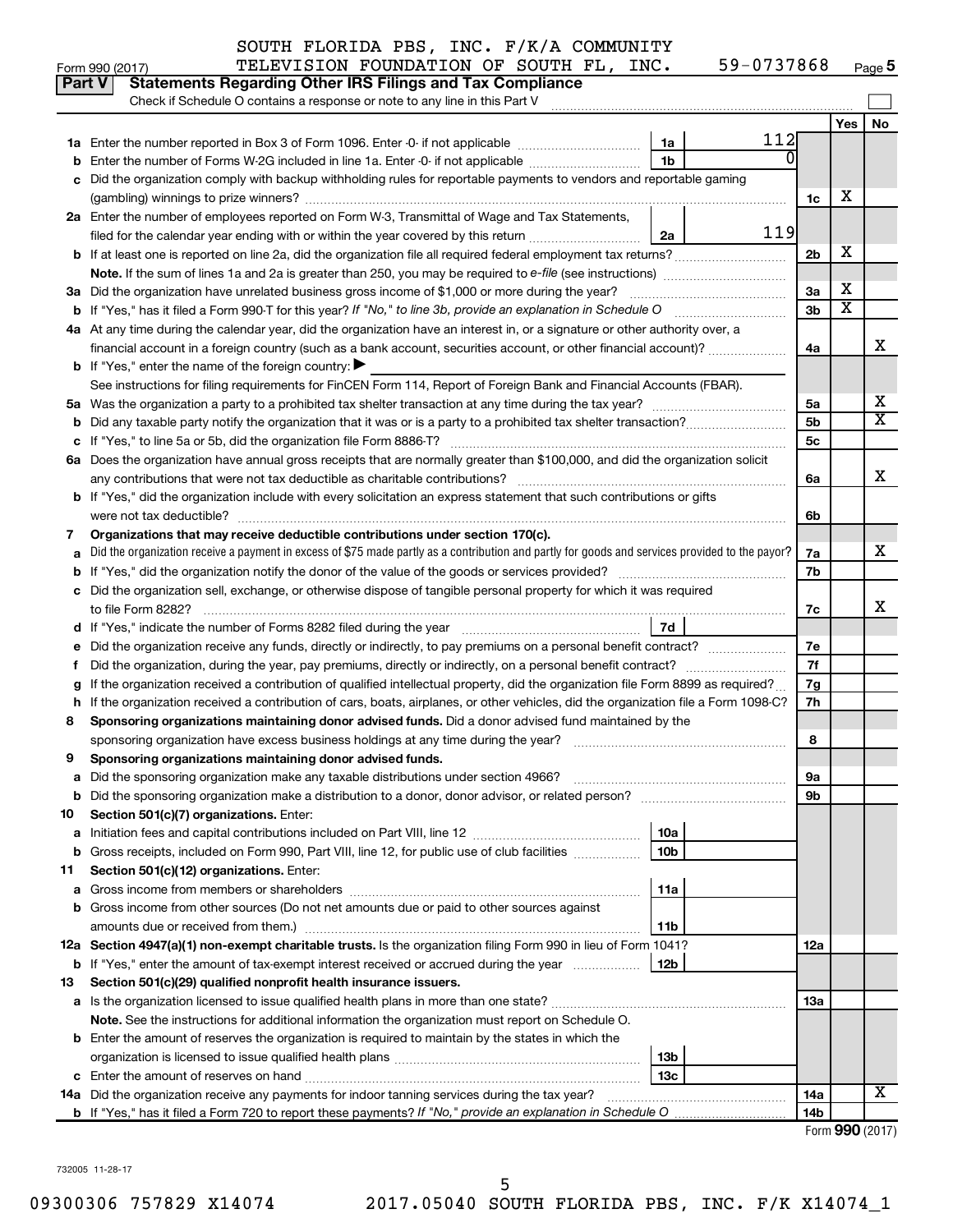|                                                                                                                           | SOUTH FLORIDA PBS, INC. F/K/A COMMUNITY                                                                                                                                                                                       |                 |            |                         |  |  |  |  |  |  |  |
|---------------------------------------------------------------------------------------------------------------------------|-------------------------------------------------------------------------------------------------------------------------------------------------------------------------------------------------------------------------------|-----------------|------------|-------------------------|--|--|--|--|--|--|--|
|                                                                                                                           | TELEVISION FOUNDATION OF SOUTH FL, INC.<br>59-0737868<br>Form 990 (2017)                                                                                                                                                      |                 |            | Page 6                  |  |  |  |  |  |  |  |
|                                                                                                                           | Part VI Governance, Management, and Disclosure For each "Yes" response to lines 2 through 7b below, and for a "No" response                                                                                                   |                 |            |                         |  |  |  |  |  |  |  |
|                                                                                                                           | to line 8a, 8b, or 10b below, describe the circumstances, processes, or changes in Schedule O. See instructions.                                                                                                              |                 |            |                         |  |  |  |  |  |  |  |
|                                                                                                                           | $\overline{\mathbf{x}}$                                                                                                                                                                                                       |                 |            |                         |  |  |  |  |  |  |  |
|                                                                                                                           | Section A. Governing Body and Management                                                                                                                                                                                      |                 |            |                         |  |  |  |  |  |  |  |
|                                                                                                                           |                                                                                                                                                                                                                               |                 | Yes        | No                      |  |  |  |  |  |  |  |
|                                                                                                                           | 18<br>1a Enter the number of voting members of the governing body at the end of the tax year<br>1a                                                                                                                            |                 |            |                         |  |  |  |  |  |  |  |
|                                                                                                                           | If there are material differences in voting rights among members of the governing body, or if the governing                                                                                                                   |                 |            |                         |  |  |  |  |  |  |  |
|                                                                                                                           | body delegated broad authority to an executive committee or similar committee, explain in Schedule O.                                                                                                                         |                 |            |                         |  |  |  |  |  |  |  |
|                                                                                                                           | 18<br><b>b</b> Enter the number of voting members included in line 1a, above, who are independent <i>manumum</i><br>1b                                                                                                        |                 |            |                         |  |  |  |  |  |  |  |
| 2                                                                                                                         | Did any officer, director, trustee, or key employee have a family relationship or a business relationship with any other                                                                                                      |                 |            |                         |  |  |  |  |  |  |  |
|                                                                                                                           | officer, director, trustee, or key employee?                                                                                                                                                                                  | $\mathbf{2}$    |            | х                       |  |  |  |  |  |  |  |
| 3                                                                                                                         | Did the organization delegate control over management duties customarily performed by or under the direct supervision                                                                                                         |                 |            |                         |  |  |  |  |  |  |  |
|                                                                                                                           | of officers, directors, or trustees, or key employees to a management company or other person?                                                                                                                                | 3               |            | х                       |  |  |  |  |  |  |  |
| 4                                                                                                                         | Did the organization make any significant changes to its governing documents since the prior Form 990 was filed?                                                                                                              | 4               |            | $\overline{\textbf{x}}$ |  |  |  |  |  |  |  |
| 5                                                                                                                         |                                                                                                                                                                                                                               | 5               |            | $\overline{\mathbf{x}}$ |  |  |  |  |  |  |  |
| 6                                                                                                                         |                                                                                                                                                                                                                               | 6               |            | $\overline{\mathtt{x}}$ |  |  |  |  |  |  |  |
|                                                                                                                           | 7a Did the organization have members, stockholders, or other persons who had the power to elect or appoint one or                                                                                                             |                 |            |                         |  |  |  |  |  |  |  |
|                                                                                                                           |                                                                                                                                                                                                                               | 7a              |            | х                       |  |  |  |  |  |  |  |
|                                                                                                                           | <b>b</b> Are any governance decisions of the organization reserved to (or subject to approval by) members, stockholders, or                                                                                                   |                 |            |                         |  |  |  |  |  |  |  |
|                                                                                                                           | persons other than the governing body?                                                                                                                                                                                        |                 |            |                         |  |  |  |  |  |  |  |
| 8                                                                                                                         | Did the organization contemporaneously document the meetings held or written actions undertaken during the year by the following:                                                                                             |                 | х          |                         |  |  |  |  |  |  |  |
|                                                                                                                           |                                                                                                                                                                                                                               |                 |            |                         |  |  |  |  |  |  |  |
|                                                                                                                           |                                                                                                                                                                                                                               |                 |            |                         |  |  |  |  |  |  |  |
| 9<br>Is there any officer, director, trustee, or key employee listed in Part VII, Section A, who cannot be reached at the |                                                                                                                                                                                                                               |                 |            |                         |  |  |  |  |  |  |  |
|                                                                                                                           |                                                                                                                                                                                                                               |                 |            |                         |  |  |  |  |  |  |  |
|                                                                                                                           |                                                                                                                                                                                                                               | 9               |            | x                       |  |  |  |  |  |  |  |
|                                                                                                                           | <b>Section B. Policies</b> (This Section B requests information about policies not required by the Internal Revenue Code.)                                                                                                    |                 |            |                         |  |  |  |  |  |  |  |
|                                                                                                                           |                                                                                                                                                                                                                               |                 | <b>Yes</b> | No                      |  |  |  |  |  |  |  |
|                                                                                                                           |                                                                                                                                                                                                                               | 10a             |            | x                       |  |  |  |  |  |  |  |
|                                                                                                                           | b If "Yes," did the organization have written policies and procedures governing the activities of such chapters, affiliates,                                                                                                  |                 |            |                         |  |  |  |  |  |  |  |
|                                                                                                                           |                                                                                                                                                                                                                               | 10 <sub>b</sub> |            |                         |  |  |  |  |  |  |  |
|                                                                                                                           | 11a Has the organization provided a complete copy of this Form 990 to all members of its governing body before filing the form?                                                                                               | 11a             | х          |                         |  |  |  |  |  |  |  |
|                                                                                                                           | <b>b</b> Describe in Schedule O the process, if any, used by the organization to review this Form 990.                                                                                                                        |                 |            |                         |  |  |  |  |  |  |  |
|                                                                                                                           | 12a Did the organization have a written conflict of interest policy? If "No," go to line 13                                                                                                                                   | 12a             | х          |                         |  |  |  |  |  |  |  |
|                                                                                                                           | <b>b</b> Were officers, directors, or trustees, and key employees required to disclose annually interests that could give rise to conflicts?                                                                                  | 12 <sub>b</sub> | х          |                         |  |  |  |  |  |  |  |
|                                                                                                                           | c Did the organization regularly and consistently monitor and enforce compliance with the policy? If "Yes," describe                                                                                                          |                 |            |                         |  |  |  |  |  |  |  |
|                                                                                                                           | in Schedule O how this was done                                                                                                                                                                                               | 12c             | X.         |                         |  |  |  |  |  |  |  |
| 13                                                                                                                        |                                                                                                                                                                                                                               | 13              | х          |                         |  |  |  |  |  |  |  |
| 14                                                                                                                        | Did the organization have a written document retention and destruction policy? [11] manufaction manufaction in                                                                                                                | 14              | х          |                         |  |  |  |  |  |  |  |
| 15                                                                                                                        | Did the process for determining compensation of the following persons include a review and approval by independent                                                                                                            |                 |            |                         |  |  |  |  |  |  |  |
|                                                                                                                           | persons, comparability data, and contemporaneous substantiation of the deliberation and decision?                                                                                                                             |                 |            |                         |  |  |  |  |  |  |  |
|                                                                                                                           | a The organization's CEO, Executive Director, or top management official manufactured content of the organization's CEO, Executive Director, or top management official manufactured content of the state of the state of the | <b>15a</b>      | х          |                         |  |  |  |  |  |  |  |
|                                                                                                                           |                                                                                                                                                                                                                               | 15b             | х          |                         |  |  |  |  |  |  |  |
|                                                                                                                           | If "Yes" to line 15a or 15b, describe the process in Schedule O (see instructions).                                                                                                                                           |                 |            |                         |  |  |  |  |  |  |  |
|                                                                                                                           | 16a Did the organization invest in, contribute assets to, or participate in a joint venture or similar arrangement with a                                                                                                     |                 |            |                         |  |  |  |  |  |  |  |
|                                                                                                                           | taxable entity during the year?                                                                                                                                                                                               | 16a             |            | х                       |  |  |  |  |  |  |  |
|                                                                                                                           | b If "Yes," did the organization follow a written policy or procedure requiring the organization to evaluate its participation                                                                                                |                 |            |                         |  |  |  |  |  |  |  |
|                                                                                                                           | in joint venture arrangements under applicable federal tax law, and take steps to safeguard the organization's                                                                                                                |                 |            |                         |  |  |  |  |  |  |  |
|                                                                                                                           | <b>Section C. Disclosure</b>                                                                                                                                                                                                  | 16b             |            |                         |  |  |  |  |  |  |  |

**17** List the states with which a copy of this Form 990 is required to be filed  $\blacktriangleright$ FL

| 17 L | List the states with which a copy of this Form 990 is required to be filed $\blacktriangleright$ P $\sqcup$                                       |
|------|---------------------------------------------------------------------------------------------------------------------------------------------------|
| 18   | Section 6104 requires an organization to make its Forms 1023 (or 1024 if applicable), 990, and 990-T (Section 501(c)(3)s only) available          |
|      | for public inspection. Indicate how you made these available. Check all that apply.                                                               |
|      | $\boxed{\textbf{X}}$ Own website $\boxed{\textbf{X}}$ Another's website $\boxed{\textbf{X}}$ Upon request<br>$\Box$ Other (explain in Schedule O) |
| 19   | Describe in Schedule O whether (and if so, how) the organization made its governing documents, conflict of interest policy, and financial         |
|      | statements available to the public during the tax year.                                                                                           |
| 20   | State the name, address, and telephone number of the person who possesses the organization's books and records:                                   |
|      | SOUTH FLORIDA PBS, INC. $-$ (305)949-8321                                                                                                         |

6

|                 |  | 14901 NE 20TH AVENUE, MIAMI, FL 33181 |  |  |
|-----------------|--|---------------------------------------|--|--|
| 732006 11-28-17 |  |                                       |  |  |

Form (2017) **990**

09300306 757829 X14074 2017.05040 SOUTH FLORIDA PBS, INC. F/K X14074\_1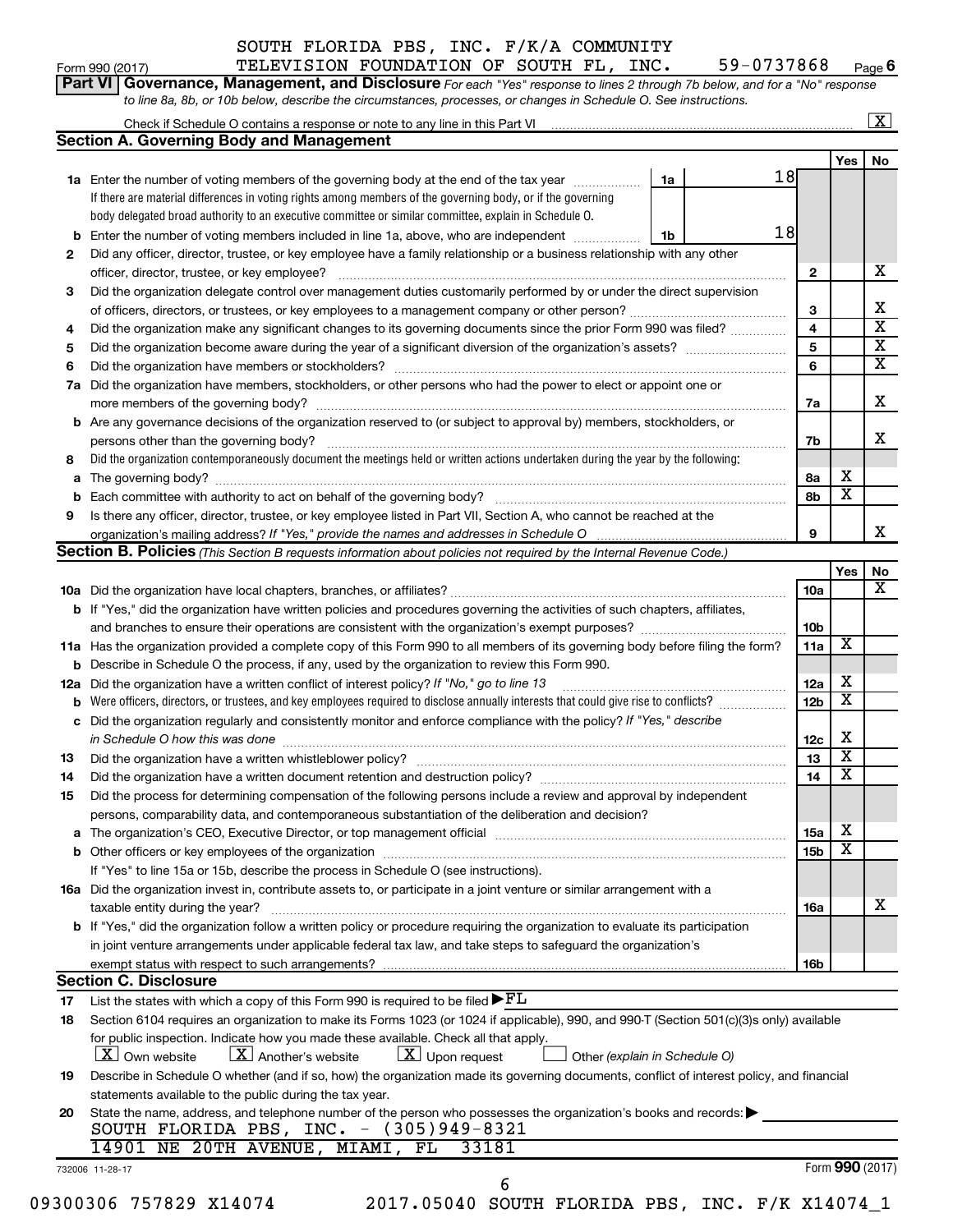|                                                                                                                                                            |                                                                                                                                                 | SOUTH FLORIDA PBS, INC. F/K/A COMMUNITY |  |  |            |        |  |  |  |  |
|------------------------------------------------------------------------------------------------------------------------------------------------------------|-------------------------------------------------------------------------------------------------------------------------------------------------|-----------------------------------------|--|--|------------|--------|--|--|--|--|
| Form 990 (2017)                                                                                                                                            |                                                                                                                                                 | TELEVISION FOUNDATION OF SOUTH FL, INC. |  |  | 59-0737868 | Page 7 |  |  |  |  |
| Part VII Compensation of Officers, Directors, Trustees, Key Employees, Highest Compensated                                                                 |                                                                                                                                                 |                                         |  |  |            |        |  |  |  |  |
| <b>Employees, and Independent Contractors</b>                                                                                                              |                                                                                                                                                 |                                         |  |  |            |        |  |  |  |  |
|                                                                                                                                                            | Check if Schedule O contains a response or note to any line in this Part VII                                                                    |                                         |  |  |            |        |  |  |  |  |
|                                                                                                                                                            | Section A. Officers, Directors, Trustees, Key Employees, and Highest Compensated Employees                                                      |                                         |  |  |            |        |  |  |  |  |
| 1a Complete this table for all persons required to be listed. Report compensation for the calendar year ending with or within the organization's tax year. |                                                                                                                                                 |                                         |  |  |            |        |  |  |  |  |
|                                                                                                                                                            | All all alleg conceitable coment efficies alleghed to otres fulleders legislation en conceitable of carenteers of conceitable and conceitable a |                                         |  |  |            |        |  |  |  |  |

● List all of the organization's **current** officers, directors, trustees (whether individuals or organizations), regardless of amount of compensation.<br>Enter -0- in columns (D), (E), and (F) if no compensation was paid.

**•** List all of the organization's **current** key employees, if any. See instructions for definition of "key employee."

**•** List the organization's five current highest compensated employees (other than an officer, director, trustee, or key employee) who received reportable compensation (Box 5 of Form W-2 and/or Box 7 of Form 1099-MISC) of more than \$100,000 from the organization and any related organizations.

**•** List all of the organization's former officers, key employees, and highest compensated employees who received more than \$100,000 of reportable compensation from the organization and any related organizations.

**•** List all of the organization's former directors or trustees that received, in the capacity as a former director or trustee of the organization, more than \$10,000 of reportable compensation from the organization and any related organizations.

List persons in the following order: individual trustees or directors; institutional trustees; officers; key employees; highest compensated employees; and former such persons.

Check this box if neither the organization nor any related organization compensated any current officer, director, or trustee.  $\Box$ 

| (A)                               | (B)                    |                                |                                                                  | (C)         |              |                                 |        | (D)             | (E)                              | (F)                      |
|-----------------------------------|------------------------|--------------------------------|------------------------------------------------------------------|-------------|--------------|---------------------------------|--------|-----------------|----------------------------------|--------------------------|
| Name and Title                    | Average                |                                | (do not check more than one                                      | Position    |              |                                 |        | Reportable      | Reportable                       | Estimated                |
|                                   | hours per              |                                | box, unless person is both an<br>officer and a director/trustee) |             |              |                                 |        | compensation    | compensation                     | amount of                |
|                                   | week                   |                                |                                                                  |             |              |                                 |        | from<br>the     | from related                     | other                    |
|                                   | (list any<br>hours for |                                |                                                                  |             |              |                                 |        | organization    | organizations<br>(W-2/1099-MISC) | compensation<br>from the |
|                                   | related                |                                |                                                                  |             |              |                                 |        | (W-2/1099-MISC) |                                  | organization             |
|                                   | organizations          |                                |                                                                  |             |              |                                 |        |                 |                                  | and related              |
|                                   | below                  | Individual trustee or director | Institutional trustee                                            |             | Key employee | Highest compensated<br>employee |        |                 |                                  | organizations            |
|                                   | line)                  |                                |                                                                  | Officer     |              |                                 | Former |                 |                                  |                          |
| (1)<br>FRED BERENS                | 1.00                   |                                |                                                                  |             |              |                                 |        |                 |                                  |                          |
| <b>DIRECTOR</b>                   |                        | $\mathbf X$                    |                                                                  |             |              |                                 |        | 0.              | $\mathbf 0$ .                    | $\mathbf 0$ .            |
| (2)<br>IRVING BOLOTIN             | 1.00                   |                                |                                                                  |             |              |                                 |        |                 |                                  |                          |
| <b>DIRECTOR</b>                   |                        | $\mathbf X$                    |                                                                  |             |              |                                 |        | $\mathbf 0$ .   | $\mathbf 0$ .                    | $\mathbf 0$ .            |
| (3)<br>PAUL J, DIMARE, SR.        | 1.00                   |                                |                                                                  |             |              |                                 |        |                 |                                  |                          |
| <b>DIRECTOR</b>                   |                        | X                              |                                                                  |             |              |                                 |        | $\mathbf 0$ .   | $\mathbf 0$ .                    | $\boldsymbol{0}$ .       |
| GEORGE T. ELMORE<br>(4)           | 1.00                   |                                |                                                                  |             |              |                                 |        |                 |                                  |                          |
| <b>DIRECTOR</b>                   |                        | $\mathbf X$                    |                                                                  |             |              |                                 |        | $\mathbf 0$ .   | $\mathbf 0$ .                    | $\mathbf 0$ .            |
| (5) HARVEY A. GOLDMAN             | 1.00                   |                                |                                                                  |             |              |                                 |        |                 |                                  |                          |
| <b>DIRECTOR</b>                   |                        | X                              |                                                                  |             |              |                                 |        | $\mathbf 0$     | $\mathbf 0$ .                    | $\boldsymbol{0}$ .       |
| (6) DAVID L. JAFFE                | 1.00                   |                                |                                                                  |             |              |                                 |        |                 |                                  |                          |
| <b>DIRECTOR</b>                   |                        | X                              |                                                                  |             |              |                                 |        | $\mathbf 0$     | $\mathbf 0$ .                    | $\mathbf 0$ .            |
| ELLEN F. LIMAN<br>(7)             | 1.00                   |                                |                                                                  |             |              |                                 |        |                 |                                  |                          |
| <b>DIRECTOR</b>                   |                        | X                              |                                                                  |             |              |                                 |        | $\mathbf 0$     | $\mathbf 0$ .                    | $\mathbf 0$ .            |
| (8) NICHOLAS PERRICONE, DR.       | 1.00                   |                                |                                                                  |             |              |                                 |        |                 |                                  |                          |
| <b>DIRECTOR</b>                   |                        | $\mathbf X$                    |                                                                  |             |              |                                 |        | $\mathbf 0$     | $\mathbf 0$ .                    | $\mathbf 0$ .            |
| (9)<br><b>ASHLEY TULLOS TRIPP</b> | 1.00                   |                                |                                                                  |             |              |                                 |        |                 |                                  |                          |
| <b>DIRECTOR</b>                   |                        | $\mathbf X$                    |                                                                  |             |              |                                 |        | 0               | $\mathbf 0$ .                    | $\mathbf 0$ .            |
| (10) GEORGE W. WEAVER             | 1.00                   |                                |                                                                  |             |              |                                 |        |                 |                                  |                          |
| <b>DIRECTOR</b>                   |                        | X                              |                                                                  |             |              |                                 |        | $\mathbf 0$     | $\mathbf 0$ .                    | $\mathbf 0$ .            |
| (11) MICHAEL J. ZINNER, M.D.      | 1.00                   |                                |                                                                  |             |              |                                 |        |                 |                                  |                          |
| <b>DIRECTOR</b>                   |                        | X                              |                                                                  |             |              |                                 |        | $\mathbf 0$     | 0.                               | $\mathbf 0$ .            |
| (12) MICHELE KESSLER              | 1.00                   |                                |                                                                  |             |              |                                 |        |                 |                                  |                          |
| CHAIR                             |                        | $\mathbf X$                    |                                                                  | $\mathbf X$ |              |                                 |        | $\mathbf 0$ .   | $\mathbf 0$ .                    | $\mathbf 0$ .            |
| (13) LAURIE SILVERS               | 1.00                   |                                |                                                                  |             |              |                                 |        |                 |                                  |                          |
| IMMEDIATE PAST CHAIR              |                        | $\mathbf X$                    |                                                                  | $\mathbf X$ |              |                                 |        | $\mathbf 0$     | $\mathbf 0$ .                    | $\mathbf 0$ .            |
| (14) PETER L. BERMONT             | 1.00                   |                                |                                                                  |             |              |                                 |        |                 |                                  |                          |
| VICE CHAIR                        |                        | $\mathbf X$                    |                                                                  | $\mathbf X$ |              |                                 |        | $\mathbf 0$ .   | $\mathbf 0$ .                    | 0.                       |
| (15) THOMASINA CAPORELLA          | 1.00                   |                                |                                                                  |             |              |                                 |        |                 |                                  |                          |
| VICE CHAIR                        |                        | $\mathbf X$                    |                                                                  | $\rm X$     |              |                                 |        | $\mathbf 0$ .   | $\mathbf 0$ .                    | $\mathbf 0$ .            |
| (16) MARK W. COOK                 | 1.00                   |                                |                                                                  |             |              |                                 |        |                 |                                  |                          |
| VICE CHAIR                        |                        | $\mathbf X$                    |                                                                  | $\rm X$     |              |                                 |        | 0.              | $\mathbf 0$ .                    | 0.                       |
| (17) BERNIE FRIEDMAN              | 1.00                   |                                |                                                                  |             |              |                                 |        |                 |                                  |                          |
| <b>SECRETARY</b>                  |                        | X                              |                                                                  | $\mathbf X$ |              |                                 |        | $\mathbf 0$ .   | $\mathbf 0$ .                    | 0.                       |

732007 11-28-17

09300306 757829 X14074 2017.05040 SOUTH FLORIDA PBS, INC. F/K X14074\_1

7

Form (2017) **990**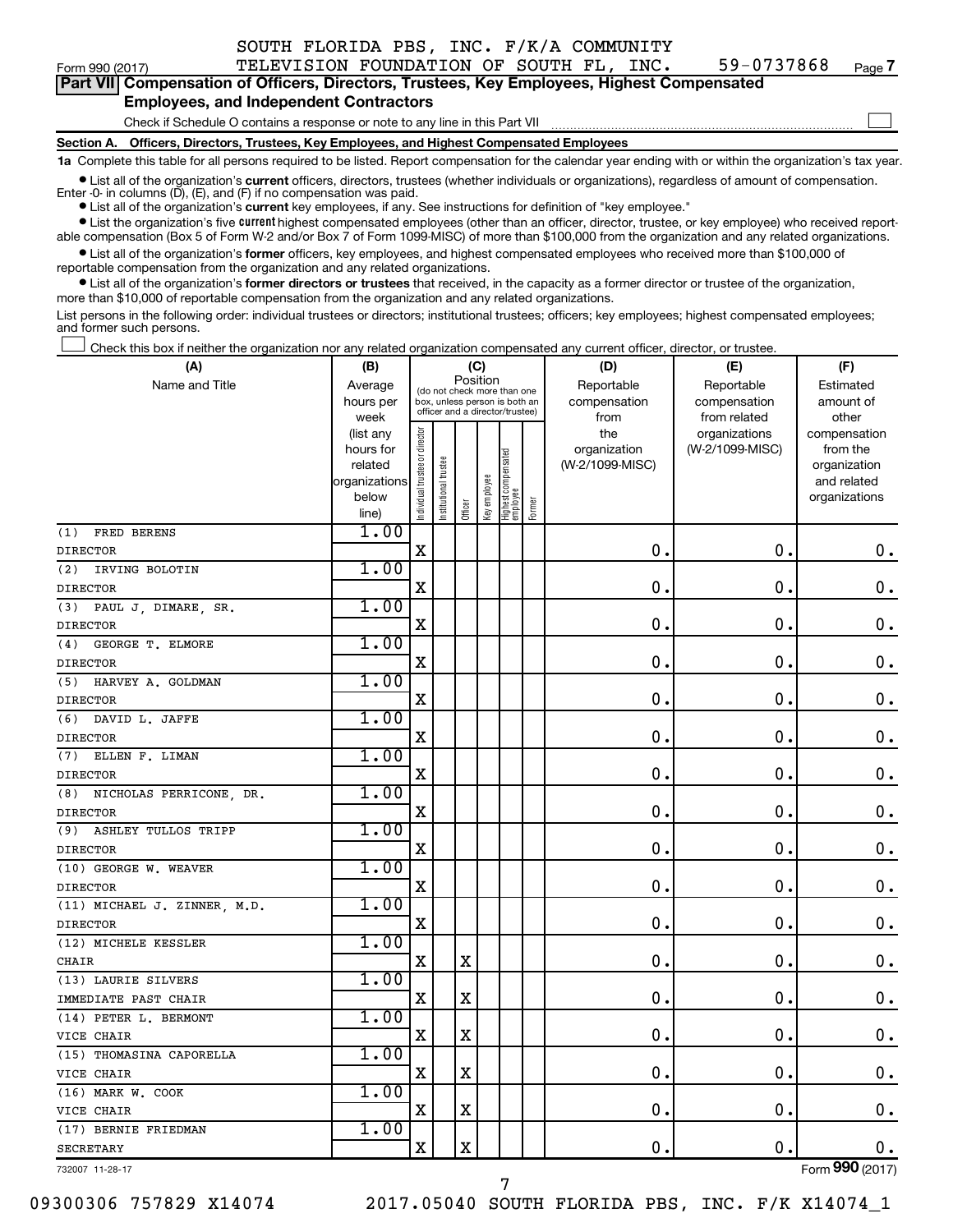| Form 990 (2017)                                                                                                                              |               |                                |                                                              |         |              |                                 |        | TELEVISION FOUNDATION OF SOUTH FL, INC. | 59-0737868      |                  |              | Page 8          |
|----------------------------------------------------------------------------------------------------------------------------------------------|---------------|--------------------------------|--------------------------------------------------------------|---------|--------------|---------------------------------|--------|-----------------------------------------|-----------------|------------------|--------------|-----------------|
| <b>Part VII</b><br>Section A. Officers, Directors, Trustees, Key Employees, and Highest Compensated Employees (continued)                    |               |                                |                                                              |         |              |                                 |        |                                         |                 |                  |              |                 |
| (A)                                                                                                                                          | (B)           |                                |                                                              | (C)     |              |                                 |        | (D)                                     | (E)             |                  | (F)          |                 |
| Name and title                                                                                                                               | Average       |                                |                                                              |         | Position     |                                 |        | Reportable                              | Reportable      | Estimated        |              |                 |
|                                                                                                                                              | hours per     |                                | (do not check more than one<br>box, unless person is both an |         |              |                                 |        | compensation                            | compensation    |                  |              | amount of       |
|                                                                                                                                              | week          |                                | officer and a director/trustee)                              |         |              |                                 |        | from                                    | from related    |                  |              | other           |
|                                                                                                                                              | (list any     |                                |                                                              |         |              |                                 |        | the                                     | organizations   |                  |              | compensation    |
|                                                                                                                                              | hours for     |                                |                                                              |         |              |                                 |        | organization                            | (W-2/1099-MISC) |                  | from the     |                 |
|                                                                                                                                              | related       |                                |                                                              |         |              |                                 |        | (W-2/1099-MISC)                         |                 |                  |              | organization    |
|                                                                                                                                              | organizations |                                |                                                              |         |              |                                 |        |                                         |                 |                  | and related  |                 |
|                                                                                                                                              | below         |                                |                                                              |         |              |                                 |        |                                         |                 |                  |              | organizations   |
|                                                                                                                                              | line)         | Individual trustee or director | Institutional trustee                                        | Officer | Key employee | Highest compensated<br>employee | Former |                                         |                 |                  |              |                 |
| (18) DAVID C. PRATHER, ESQ                                                                                                                   | 1.00          |                                |                                                              |         |              |                                 |        |                                         |                 |                  |              |                 |
| TREASURER                                                                                                                                    |               | X                              |                                                              | X       |              |                                 |        | 0.                                      |                 | 0.               |              | 0.              |
| (19) DOLORES SUKHDEO                                                                                                                         | 40.00         |                                |                                                              |         |              |                                 |        |                                         |                 |                  |              |                 |
| CHIEF EXECUTIVE OFFICER                                                                                                                      |               |                                |                                                              | Χ       |              |                                 |        | 304,652.                                |                 | $\mathbf 0$ .    |              | 10,455.         |
|                                                                                                                                              | 40.00         |                                |                                                              |         |              |                                 |        |                                         |                 |                  |              |                 |
| (20) BERNARD E. HENNEBERG                                                                                                                    |               |                                |                                                              |         |              |                                 |        |                                         |                 |                  |              |                 |
| CFO                                                                                                                                          |               |                                |                                                              | Χ       |              |                                 |        | 144,148.                                |                 | 0.               |              | 6,409.          |
| (21) PAMELA OLMO                                                                                                                             | 40.00         |                                |                                                              |         |              |                                 |        |                                         |                 |                  |              |                 |
| CAO                                                                                                                                          |               |                                |                                                              | X       |              |                                 |        | 135,613.                                |                 | 0.               |              | 2,712.          |
| (22) JEFF HUFF                                                                                                                               | 40.00         |                                |                                                              |         |              |                                 |        |                                         |                 |                  |              |                 |
| COO                                                                                                                                          |               |                                |                                                              | Χ       |              |                                 |        | 148,624.                                |                 | 0.               |              | 11,027.         |
| (23) JEROME LIWANAG                                                                                                                          | 40.00         |                                |                                                              |         |              |                                 |        |                                         |                 |                  |              |                 |
| SR VP OF MEMBERSHIP & MARKETING                                                                                                              |               |                                |                                                              |         |              | X                               |        | 149,567.                                |                 | 0.               |              | 10,879.         |
| (24) DEBRA TORNABEN                                                                                                                          | 40.00         |                                |                                                              |         |              |                                 |        |                                         |                 |                  |              |                 |
| V.P. OF DEVELOPMENT                                                                                                                          |               |                                |                                                              |         |              | X                               |        | 161,554.                                |                 | 0.               |              | 263.            |
| (25) GENE TALLEY                                                                                                                             | 40.00         |                                |                                                              |         |              |                                 |        |                                         |                 |                  |              |                 |
|                                                                                                                                              |               |                                |                                                              |         |              | X                               |        | 112,488.                                |                 | 0.               |              | 2,250.          |
| V.P. OF ENGINEERING                                                                                                                          | 40.00         |                                |                                                              |         |              |                                 |        |                                         |                 |                  |              |                 |
| (26) JOYCE BELLOISE                                                                                                                          |               |                                |                                                              |         |              |                                 |        |                                         |                 |                  |              |                 |
| VP OF CONTENT & COMMUNITY PARTNERSHI                                                                                                         |               |                                |                                                              |         |              | X                               |        | 106,000.                                |                 | 0.               |              | 12,284.         |
| 1b Sub-total                                                                                                                                 |               |                                |                                                              |         |              |                                 |        | 1, 262, 646.                            |                 | $\overline{0}$ . |              | 56, 279.        |
| c Total from continuation sheets to Part VII, Section A manufactured by                                                                      |               |                                |                                                              |         |              |                                 |        | 101,039.                                |                 | $\overline{0}$ . |              | 7,633.          |
|                                                                                                                                              |               |                                |                                                              |         |              |                                 |        | 1,363,685.                              |                 | $\overline{0}$ . |              | 63,912.         |
| Total number of individuals (including but not limited to those listed above) who received more than \$100,000 of reportable<br>$\mathbf{2}$ |               |                                |                                                              |         |              |                                 |        |                                         |                 |                  |              |                 |
| compensation from the organization $\blacktriangleright$                                                                                     |               |                                |                                                              |         |              |                                 |        |                                         |                 |                  |              | 9               |
|                                                                                                                                              |               |                                |                                                              |         |              |                                 |        |                                         |                 |                  |              | No<br>Yes       |
| 3<br>Did the organization list any former officer, director, or trustee, key employee, or highest compensated employee on                    |               |                                |                                                              |         |              |                                 |        |                                         |                 |                  |              |                 |
|                                                                                                                                              |               |                                |                                                              |         |              |                                 |        |                                         |                 |                  | 3            | X               |
| For any individual listed on line 1a, is the sum of reportable compensation and other compensation from the organization                     |               |                                |                                                              |         |              |                                 |        |                                         |                 |                  |              |                 |
| and related organizations greater than \$150,000? If "Yes," complete Schedule J for such individual                                          |               |                                |                                                              |         |              |                                 |        |                                         |                 |                  | 4            | х               |
|                                                                                                                                              |               |                                |                                                              |         |              |                                 |        |                                         |                 |                  |              |                 |
| Did any person listed on line 1a receive or accrue compensation from any unrelated organization or individual for services<br>5              |               |                                |                                                              |         |              |                                 |        |                                         |                 |                  |              | X               |
|                                                                                                                                              |               |                                |                                                              |         |              |                                 |        |                                         |                 |                  | 5            |                 |
| <b>Section B. Independent Contractors</b>                                                                                                    |               |                                |                                                              |         |              |                                 |        |                                         |                 |                  |              |                 |
| Complete this table for your five highest compensated independent contractors that received more than \$100,000 of compensation from<br>1.   |               |                                |                                                              |         |              |                                 |        |                                         |                 |                  |              |                 |
| the organization. Report compensation for the calendar year ending with or within the organization's tax year.                               |               |                                |                                                              |         |              |                                 |        |                                         |                 |                  |              |                 |
| (A)                                                                                                                                          |               |                                |                                                              |         |              |                                 |        | (B)                                     |                 |                  | (C)          |                 |
| Name and business address                                                                                                                    |               |                                |                                                              |         |              |                                 |        | Description of services                 |                 |                  | Compensation |                 |
| BLUE BRIDGE PRODUCTIONS, 6 E BAY                                                                                                             |               |                                |                                                              |         |              |                                 |        |                                         |                 |                  |              |                 |
| STREET, STUDIO 101, JACKSONVILLE, FL 32202                                                                                                   |               |                                |                                                              |         |              |                                 |        | PRODUCTION KID STEW                     |                 |                  |              | 465,068.        |
| DIGITAL CONVERGENCE ALLIANCE                                                                                                                 |               |                                |                                                              |         |              |                                 |        | BROADCAST                               |                 |                  |              |                 |
| P.O. BOX 50008, COLUMBIA, SC 29250                                                                                                           |               |                                |                                                              |         |              |                                 |        | TRANSMISSION                            |                 |                  |              | 443,565.        |
| <b>NETA</b>                                                                                                                                  |               |                                |                                                              |         |              |                                 |        |                                         |                 |                  |              |                 |
|                                                                                                                                              |               |                                |                                                              |         |              |                                 |        |                                         |                 |                  |              | 383,891.        |
| P.O. BOX 50008, COLUMBIA, SC 29250<br>ACCOUNTING SERVICES<br>FOREST INCENTIVES, LTD.                                                         |               |                                |                                                              |         |              |                                 |        |                                         |                 |                  |              |                 |
|                                                                                                                                              |               |                                |                                                              |         |              |                                 |        |                                         |                 |                  |              |                 |
| 790 JACKSONVILLE ROAD, WARMINSTER, PA 18974FUNDRAISING<br>237,725.                                                                           |               |                                |                                                              |         |              |                                 |        |                                         |                 |                  |              |                 |
| PALM COAST DATA LLC                                                                                                                          |               |                                |                                                              |         |              |                                 |        |                                         |                 |                  |              |                 |
| 11 COMMERCE BLVD, PALM COAST, FL 32164                                                                                                       |               |                                |                                                              |         |              |                                 |        | MARKETING SUPPORT                       |                 |                  |              | 217,590.        |
| Total number of independent contractors (including but not limited to those listed above) who received more than<br>$\mathbf{2}$             |               |                                |                                                              |         |              |                                 |        |                                         |                 |                  |              |                 |
| \$100,000 of compensation from the organization                                                                                              |               |                                |                                                              |         |              | 5                               |        |                                         |                 |                  |              |                 |
| SEE PART VII, SECTION A CONTINUATION SHEETS                                                                                                  |               |                                |                                                              |         |              |                                 |        |                                         |                 |                  |              | Form 990 (2017) |

732008 11-28-17

09300306 757829 X14074 2017.05040 SOUTH FLORIDA PBS, INC. F/K X14074\_1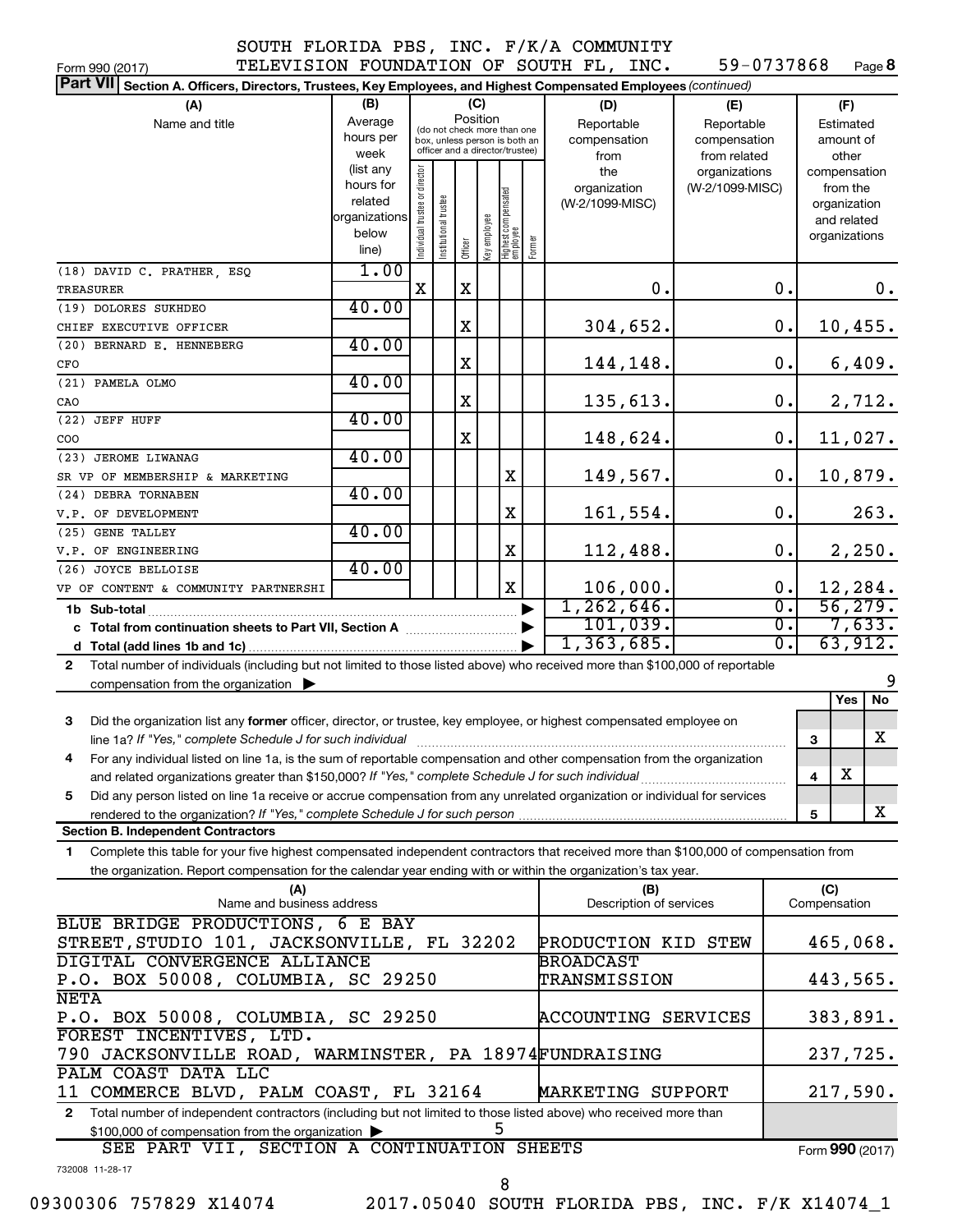| Form 990                                                                                                                  |                |                                |                        |         |              |                              |        | TELEVISION FOUNDATION OF SOUTH FL, INC. | 59-0737868                    |                       |
|---------------------------------------------------------------------------------------------------------------------------|----------------|--------------------------------|------------------------|---------|--------------|------------------------------|--------|-----------------------------------------|-------------------------------|-----------------------|
| <b>Part VII</b><br>Section A. Officers, Directors, Trustees, Key Employees, and Highest Compensated Employees (continued) |                |                                |                        |         |              |                              |        |                                         |                               |                       |
| (A)                                                                                                                       | (B)            |                                |                        |         | (C)          |                              |        | (D)                                     | (E)                           | (F)                   |
| Name and title                                                                                                            | Average        |                                |                        |         | Position     |                              |        | Reportable                              | Reportable                    | Estimated             |
|                                                                                                                           | hours          |                                | (check all that apply) |         |              |                              |        | compensation                            | compensation                  | amount of             |
|                                                                                                                           | per<br>week    |                                |                        |         |              |                              |        | from<br>the                             | from related<br>organizations | other<br>compensation |
|                                                                                                                           | (list any      |                                |                        |         |              |                              |        | organization                            | (W-2/1099-MISC)               | from the              |
|                                                                                                                           | hours for      |                                |                        |         |              |                              |        | (W-2/1099-MISC)                         |                               | organization          |
|                                                                                                                           | related        |                                |                        |         |              |                              |        |                                         |                               | and related           |
|                                                                                                                           | organizations  |                                |                        |         |              |                              |        |                                         |                               | organizations         |
|                                                                                                                           | below<br>line) | Individual trustee or director | Institutional trustee  | Officer | Key employee | Highest compensated employee | Former |                                         |                               |                       |
| (27) PEGGY GORDON-SOCIAS                                                                                                  | 40.00          |                                |                        |         |              |                              |        |                                         |                               |                       |
| EXECUTIVE ASSISTANT TO THE CEO                                                                                            |                |                                |                        |         |              | X                            |        | 101,039.                                | $\mathbf 0$ .                 | 7,633.                |
|                                                                                                                           |                |                                |                        |         |              |                              |        |                                         |                               |                       |
|                                                                                                                           |                |                                |                        |         |              |                              |        |                                         |                               |                       |
|                                                                                                                           |                |                                |                        |         |              |                              |        |                                         |                               |                       |
|                                                                                                                           |                |                                |                        |         |              |                              |        |                                         |                               |                       |
|                                                                                                                           |                |                                |                        |         |              |                              |        |                                         |                               |                       |
|                                                                                                                           |                |                                |                        |         |              |                              |        |                                         |                               |                       |
|                                                                                                                           |                |                                |                        |         |              |                              |        |                                         |                               |                       |
|                                                                                                                           |                |                                |                        |         |              |                              |        |                                         |                               |                       |
|                                                                                                                           |                |                                |                        |         |              |                              |        |                                         |                               |                       |
|                                                                                                                           |                |                                |                        |         |              |                              |        |                                         |                               |                       |
|                                                                                                                           |                |                                |                        |         |              |                              |        |                                         |                               |                       |
|                                                                                                                           |                |                                |                        |         |              |                              |        |                                         |                               |                       |
|                                                                                                                           |                |                                |                        |         |              |                              |        |                                         |                               |                       |
|                                                                                                                           |                |                                |                        |         |              |                              |        |                                         |                               |                       |
|                                                                                                                           |                |                                |                        |         |              |                              |        |                                         |                               |                       |
|                                                                                                                           |                |                                |                        |         |              |                              |        |                                         |                               |                       |
|                                                                                                                           |                |                                |                        |         |              |                              |        |                                         |                               |                       |
|                                                                                                                           |                |                                |                        |         |              |                              |        |                                         |                               |                       |
|                                                                                                                           |                |                                |                        |         |              |                              |        |                                         |                               |                       |
|                                                                                                                           |                |                                |                        |         |              |                              |        |                                         |                               |                       |
|                                                                                                                           |                |                                |                        |         |              |                              |        |                                         |                               |                       |
|                                                                                                                           |                |                                |                        |         |              |                              |        |                                         |                               |                       |
|                                                                                                                           |                |                                |                        |         |              |                              |        |                                         |                               |                       |
|                                                                                                                           |                |                                |                        |         |              |                              |        |                                         |                               |                       |
|                                                                                                                           |                |                                |                        |         |              |                              |        |                                         |                               |                       |
|                                                                                                                           |                |                                |                        |         |              |                              |        |                                         |                               |                       |
|                                                                                                                           |                |                                |                        |         |              |                              |        |                                         |                               |                       |
|                                                                                                                           |                |                                |                        |         |              |                              |        |                                         |                               |                       |
|                                                                                                                           |                |                                |                        |         |              |                              |        |                                         |                               |                       |
|                                                                                                                           |                |                                |                        |         |              |                              |        |                                         |                               |                       |
|                                                                                                                           |                |                                |                        |         |              |                              |        |                                         |                               |                       |
|                                                                                                                           |                |                                |                        |         |              |                              |        |                                         |                               |                       |
|                                                                                                                           |                |                                |                        |         |              |                              |        |                                         |                               |                       |
|                                                                                                                           |                |                                |                        |         |              |                              |        |                                         |                               |                       |
|                                                                                                                           |                |                                |                        |         |              |                              |        |                                         |                               |                       |
| Total to Part VII, Section A, line 1c                                                                                     |                |                                |                        |         |              |                              |        | 101,039.                                |                               | 7,633.                |

732201 04-01-17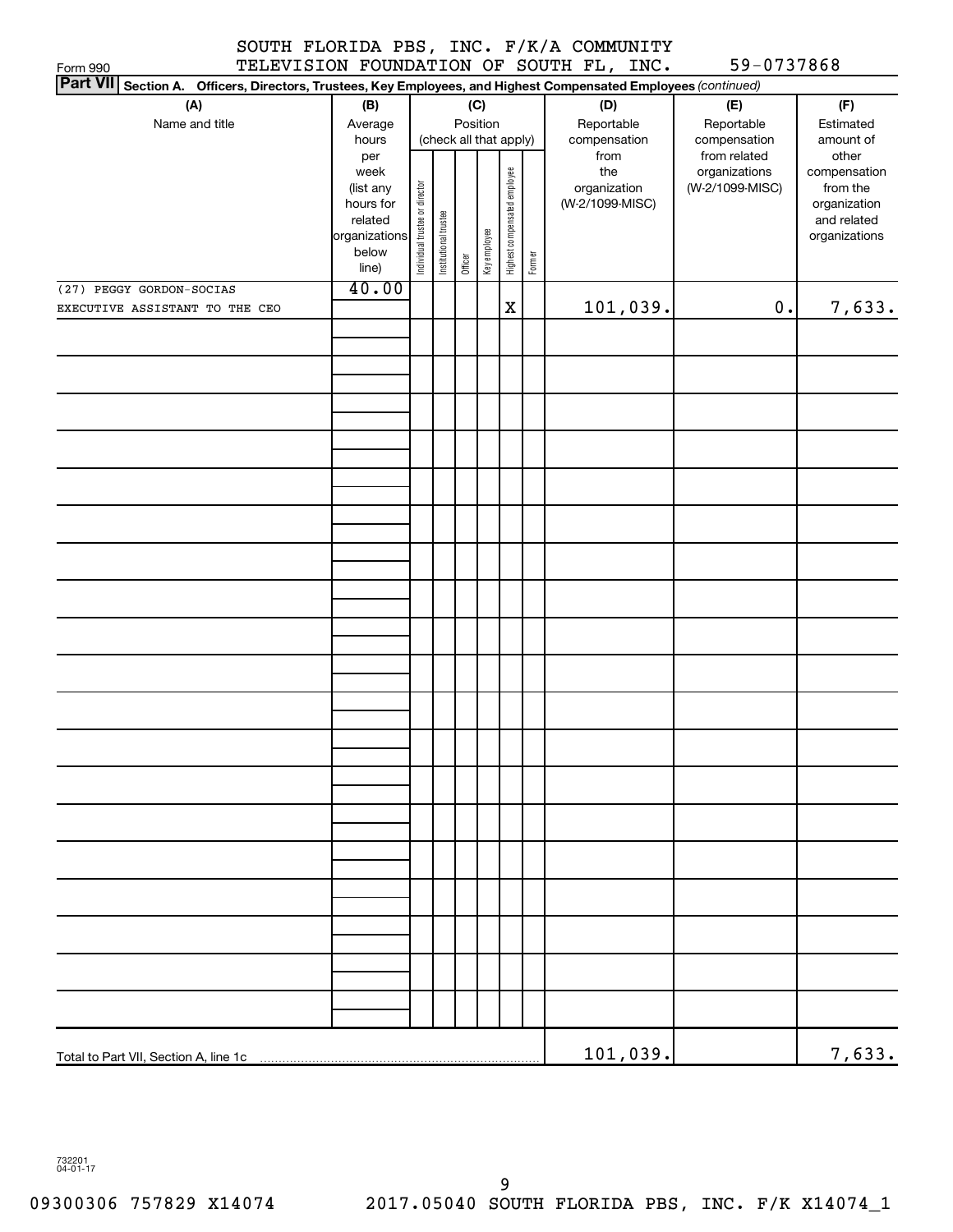|  |  | SOUTH FLORIDA PBS, INC. F/K/A COMMUNITY |
|--|--|-----------------------------------------|
|  |  |                                         |

Form 990 (2017) Page **9** TELEVISION FOUNDATION OF SOUTH FL, INC. 59-0737868

|                                                           | <b>Part VIII</b> | <b>Statement of Revenue</b>                                                |                     |                      |               |                                          |                                  |                                                                    |
|-----------------------------------------------------------|------------------|----------------------------------------------------------------------------|---------------------|----------------------|---------------|------------------------------------------|----------------------------------|--------------------------------------------------------------------|
|                                                           |                  |                                                                            |                     |                      |               |                                          |                                  |                                                                    |
|                                                           |                  |                                                                            |                     |                      | Total revenue | Related or<br>exempt function<br>revenue | Unrelated<br>business<br>revenue | (D)<br>Revenuè excluded<br>from tax under<br>sections<br>512 - 514 |
|                                                           |                  | 1 a Federated campaigns                                                    | 1a                  |                      |               |                                          |                                  |                                                                    |
|                                                           |                  | <b>b</b> Membership dues                                                   | 1 <sub>b</sub>      | 4,014,832.           |               |                                          |                                  |                                                                    |
|                                                           |                  | c Fundraising events                                                       | 1 <sub>c</sub>      | 134,630.             |               |                                          |                                  |                                                                    |
|                                                           |                  | d Related organizations                                                    | 1 <sub>d</sub><br>. |                      |               |                                          |                                  |                                                                    |
|                                                           |                  | e Government grants (contributions)                                        | 1e                  | 4,650,784.           |               |                                          |                                  |                                                                    |
|                                                           |                  | f All other contributions, gifts, grants, and                              |                     |                      |               |                                          |                                  |                                                                    |
|                                                           |                  | similar amounts not included above                                         | 1f                  | 4,329,416.           |               |                                          |                                  |                                                                    |
|                                                           |                  | g Noncash contributions included in lines 1a-1f: \$                        |                     |                      |               |                                          |                                  |                                                                    |
| Contributions, Gifts, Grants<br>and Other Similar Amounts |                  |                                                                            |                     |                      | 13, 129, 662. |                                          |                                  |                                                                    |
|                                                           |                  |                                                                            |                     | Business Code        |               |                                          |                                  |                                                                    |
|                                                           | 2а               | CONTENT                                                                    |                     | 515100               | 1,738,291.    | 1,738,291.                               |                                  |                                                                    |
| Program Service<br>Revenue                                | b                | LOCAL PROGRAM UNDERWRITING                                                 |                     | 515100               | 1,027,352.    | 1,027,352.                               |                                  |                                                                    |
|                                                           |                  | FACILITIES SERVICES                                                        |                     | 515100               | 43,852.       |                                          | 43,852.                          |                                                                    |
|                                                           | d                |                                                                            |                     |                      |               |                                          |                                  |                                                                    |
|                                                           |                  |                                                                            |                     |                      |               |                                          |                                  |                                                                    |
|                                                           |                  | f All other program service revenue                                        |                     | 515100               | 305, 358.     | 305,358,                                 |                                  |                                                                    |
|                                                           |                  |                                                                            |                     |                      | 3, 114, 853.  |                                          |                                  |                                                                    |
|                                                           | З                | Investment income (including dividends, interest, and                      |                     |                      |               |                                          |                                  |                                                                    |
|                                                           |                  |                                                                            |                     |                      | 18,201.       |                                          |                                  | 18,201.                                                            |
|                                                           | 4                | Income from investment of tax-exempt bond proceeds                         |                     |                      |               |                                          |                                  |                                                                    |
|                                                           | 5                |                                                                            |                     |                      |               |                                          |                                  |                                                                    |
|                                                           |                  |                                                                            | (i) Real            | (ii) Personal        |               |                                          |                                  |                                                                    |
|                                                           |                  | <b>6 a</b> Gross rents                                                     | 26,000.             |                      |               |                                          |                                  |                                                                    |
|                                                           |                  | <b>b</b> Less: rental expenses                                             | $\mathbf{0}$ .      |                      |               |                                          |                                  |                                                                    |
|                                                           |                  | c Rental income or (loss)                                                  | 26,000.             |                      |               |                                          |                                  |                                                                    |
|                                                           |                  | <b>d</b> Net rental income or (loss)                                       |                     |                      | 26,000.       |                                          | 26,000.                          |                                                                    |
|                                                           |                  | 7 a Gross amount from sales of                                             | (i) Securities      | (ii) Other           |               |                                          |                                  |                                                                    |
|                                                           |                  | assets other than inventory                                                | 81,265.             |                      |               |                                          |                                  |                                                                    |
|                                                           |                  | <b>b</b> Less: cost or other basis                                         |                     |                      |               |                                          |                                  |                                                                    |
|                                                           |                  | and sales expenses                                                         | 82,199.             | 332,695.             |               |                                          |                                  |                                                                    |
|                                                           |                  |                                                                            | $-934.$             | $-332,695.$          |               |                                          |                                  |                                                                    |
|                                                           |                  |                                                                            |                     | ▶                    | $-333,629.$   |                                          |                                  | $-333,629.$                                                        |
|                                                           |                  | 8 a Gross income from fundraising events (not                              |                     |                      |               |                                          |                                  |                                                                    |
|                                                           |                  | $134,630.$ of<br>including \$                                              |                     |                      |               |                                          |                                  |                                                                    |
|                                                           |                  | contributions reported on line 1c). See                                    |                     | 32,120.              |               |                                          |                                  |                                                                    |
| <b>Other Revenue</b>                                      |                  |                                                                            | b                   | 32,120.              |               |                                          |                                  |                                                                    |
|                                                           |                  | c Net income or (loss) from fundraising events                             |                     | ▶                    | 0.            |                                          |                                  |                                                                    |
|                                                           |                  | 9 a Gross income from gaming activities. See                               |                     |                      |               |                                          |                                  |                                                                    |
|                                                           |                  |                                                                            |                     |                      |               |                                          |                                  |                                                                    |
|                                                           |                  |                                                                            | b                   |                      |               |                                          |                                  |                                                                    |
|                                                           |                  | c Net income or (loss) from gaming activities                              |                     | ▶                    |               |                                          |                                  |                                                                    |
|                                                           |                  | 10 a Gross sales of inventory, less returns                                |                     |                      |               |                                          |                                  |                                                                    |
|                                                           |                  |                                                                            |                     |                      |               |                                          |                                  |                                                                    |
|                                                           |                  |                                                                            | b                   |                      |               |                                          |                                  |                                                                    |
|                                                           |                  | c Net income or (loss) from sales of inventory                             |                     |                      |               |                                          |                                  |                                                                    |
|                                                           |                  | Miscellaneous Revenue                                                      |                     | <b>Business Code</b> |               |                                          |                                  |                                                                    |
|                                                           |                  | 11 a FORGIVENESS PF INTERCOMPANY DEBT                                      |                     | 900099               | 3,723,486.    |                                          |                                  | 3,723,486.                                                         |
|                                                           | b                | the control of the control of the control of the control of the control of |                     |                      |               |                                          |                                  |                                                                    |
|                                                           | с                |                                                                            |                     |                      |               |                                          |                                  |                                                                    |
|                                                           |                  |                                                                            |                     |                      |               |                                          |                                  |                                                                    |
|                                                           |                  |                                                                            |                     | ▶                    | 3,723,486.    |                                          |                                  |                                                                    |
|                                                           | 12               |                                                                            |                     |                      | 19,678,573.   | 3,071,001.                               | 69,852.                          | 3,408,058.                                                         |
|                                                           | 732009 11-28-17  |                                                                            |                     |                      |               |                                          |                                  | Form 990 (2017)                                                    |

10

09300306 757829 X14074 2017.05040 SOUTH FLORIDA PBS, INC. F/K X14074\_1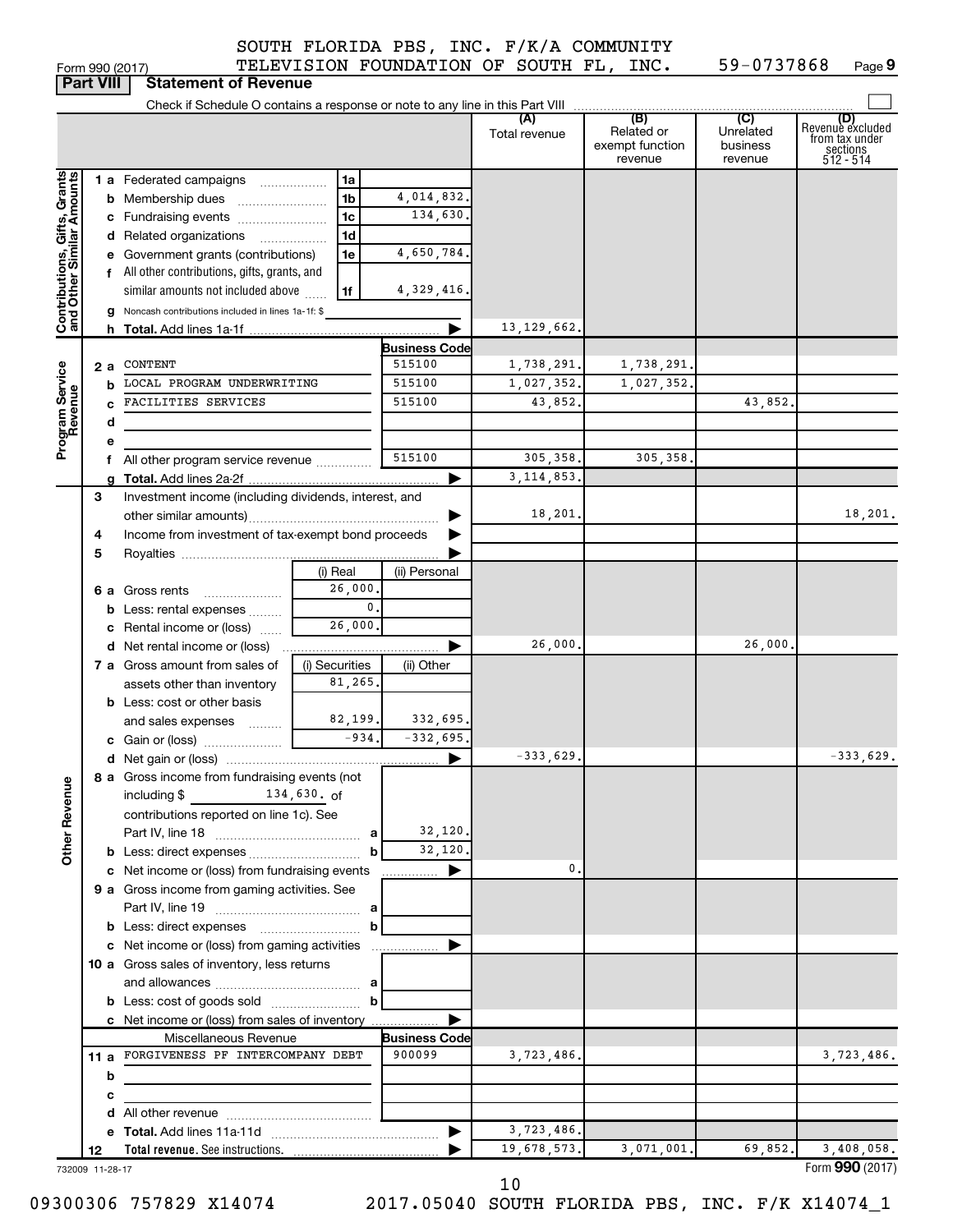#### Form 990 (2017) TELEVISION FOUNDATION OF SOUTH FL, INC.  $59 - 0737868$  Page TELEVISION FOUNDATION OF SOUTH FL, INC. 59-0737868

59-0737868 Page 10

|          | Part IX Statement of Functional Expenses                                                                                   |                       |                                    |                                    |                                |  |  |  |  |  |
|----------|----------------------------------------------------------------------------------------------------------------------------|-----------------------|------------------------------------|------------------------------------|--------------------------------|--|--|--|--|--|
|          | Section 501(c)(3) and 501(c)(4) organizations must complete all columns. All other organizations must complete column (A). |                       |                                    |                                    |                                |  |  |  |  |  |
|          | Check if Schedule O contains a response or note to any line in this Part IX                                                |                       |                                    |                                    |                                |  |  |  |  |  |
|          | Do not include amounts reported on lines 6b,<br>7b, 8b, 9b, and 10b of Part VIII.                                          | (A)<br>Total expenses | (B)<br>Program service<br>expenses | Management and<br>general expenses | (D)<br>Fundraising<br>expenses |  |  |  |  |  |
| 1        | Grants and other assistance to domestic organizations                                                                      |                       |                                    |                                    |                                |  |  |  |  |  |
|          | and domestic governments. See Part IV, line 21                                                                             |                       |                                    |                                    |                                |  |  |  |  |  |
| 2        | Grants and other assistance to domestic                                                                                    |                       |                                    |                                    |                                |  |  |  |  |  |
|          | individuals. See Part IV, line 22                                                                                          |                       |                                    |                                    |                                |  |  |  |  |  |
| 3        | Grants and other assistance to foreign                                                                                     |                       |                                    |                                    |                                |  |  |  |  |  |
|          | organizations, foreign governments, and foreign                                                                            |                       |                                    |                                    |                                |  |  |  |  |  |
|          | individuals. See Part IV, lines 15 and 16                                                                                  |                       |                                    |                                    |                                |  |  |  |  |  |
| 4        | Benefits paid to or for members                                                                                            |                       |                                    |                                    |                                |  |  |  |  |  |
| 5        | Compensation of current officers, directors,                                                                               |                       |                                    |                                    |                                |  |  |  |  |  |
|          | trustees, and key employees                                                                                                | 809,143.              | 497,734.                           | 149,094.                           | 162, 315.                      |  |  |  |  |  |
| 6        | Compensation not included above, to disqualified                                                                           |                       |                                    |                                    |                                |  |  |  |  |  |
|          | persons (as defined under section 4958(f)(1)) and                                                                          |                       |                                    |                                    |                                |  |  |  |  |  |
|          | persons described in section 4958(c)(3)(B)                                                                                 | 4,843,312.            | 2,979,305.                         | 892,436.                           | 971,571.                       |  |  |  |  |  |
| 7<br>8   | Other salaries and wages<br>Pension plan accruals and contributions (include                                               |                       |                                    |                                    |                                |  |  |  |  |  |
|          | section 401(k) and 403(b) employer contributions)                                                                          | 511,181.              | 243,400.                           | 181,829.                           |                                |  |  |  |  |  |
| 9        | Other employee benefits                                                                                                    | 445,289.              | 210,773.                           | 106,646.                           | $\frac{85,952}{127,870}$       |  |  |  |  |  |
| 10       |                                                                                                                            | 428, 183.             | 252,865.                           | 90, 371.                           | 84,947.                        |  |  |  |  |  |
| 11       | Fees for services (non-employees):                                                                                         |                       |                                    |                                    |                                |  |  |  |  |  |
| a        |                                                                                                                            |                       |                                    |                                    |                                |  |  |  |  |  |
| b        |                                                                                                                            | 302,842.              | 78,590.                            | 224, 252.                          |                                |  |  |  |  |  |
| С        |                                                                                                                            | 269,479.              |                                    | 269,479.                           |                                |  |  |  |  |  |
|          |                                                                                                                            |                       |                                    |                                    |                                |  |  |  |  |  |
| е        | Professional fundraising services. See Part IV, line 17                                                                    |                       |                                    |                                    |                                |  |  |  |  |  |
| f.       | Investment management fees                                                                                                 |                       |                                    |                                    |                                |  |  |  |  |  |
| g        | Other. (If line 11g amount exceeds 10% of line 25,                                                                         |                       |                                    |                                    |                                |  |  |  |  |  |
|          | column (A) amount, list line 11g expenses on Sch O.)                                                                       | 1,665,507.            | 1,098,170.                         | 133,777.                           | 433,560.                       |  |  |  |  |  |
| 12       |                                                                                                                            | 518,599.              | 315,942.                           |                                    | 202,657.                       |  |  |  |  |  |
| 13       |                                                                                                                            | 615,808.              | 219,814.                           | 37,750.                            | 358, 244.                      |  |  |  |  |  |
| 14       |                                                                                                                            | 255,664.              | 180, 356.                          | 22,512.                            | 52,796.                        |  |  |  |  |  |
| 15       |                                                                                                                            | 5,273.                | 5, 273.                            |                                    |                                |  |  |  |  |  |
| 16       |                                                                                                                            | 447, 246.             | 361,275.                           | 81,638.                            | 4,333.                         |  |  |  |  |  |
| 17       | Travel                                                                                                                     | 279, 362.             | 229,121.                           | 31,430.                            | 18,811.                        |  |  |  |  |  |
| 18       | Payments of travel or entertainment expenses                                                                               |                       |                                    |                                    |                                |  |  |  |  |  |
|          | for any federal, state, or local public officials                                                                          | 2,549.                |                                    | 2,549.                             |                                |  |  |  |  |  |
| 19       | Conferences, conventions, and meetings                                                                                     | 605,658.              |                                    | 605,658.                           |                                |  |  |  |  |  |
| 20<br>21 | Interest                                                                                                                   |                       |                                    |                                    |                                |  |  |  |  |  |
| 22       | Depreciation, depletion, and amortization                                                                                  | 3,218,927.            | 3, 217, 661.                       | 982.                               | 284.                           |  |  |  |  |  |
| 23       | Insurance                                                                                                                  | 368,718.              |                                    | 368, 718.                          |                                |  |  |  |  |  |
| 24       | Other expenses. Itemize expenses not covered                                                                               |                       |                                    |                                    |                                |  |  |  |  |  |
|          | above. (List miscellaneous expenses in line 24e. If line                                                                   |                       |                                    |                                    |                                |  |  |  |  |  |
|          | 24e amount exceeds 10% of line 25, column (A)<br>amount, list line 24e expenses on Schedule O.)                            |                       |                                    |                                    |                                |  |  |  |  |  |
| a        | <b>GRANT EXPENSES</b>                                                                                                      | 824,719.              | 824,719.                           |                                    |                                |  |  |  |  |  |
| b        | PROGRAM PRODUCTION AND                                                                                                     | 567, 295.             | 567, 295.                          |                                    |                                |  |  |  |  |  |
| C        | UTILITIES                                                                                                                  | 428, 332.             | 330,951.                           | 97,381.                            |                                |  |  |  |  |  |
| d        | PREMIUMS FOR MEMBERS                                                                                                       | 418, 422.             | 321,020.                           |                                    | 97,402.                        |  |  |  |  |  |
|          | e All other expenses                                                                                                       | 1,450,608.            | 919,671.                           | 458,624.                           | 72, 313.                       |  |  |  |  |  |
| 25       | Total functional expenses. Add lines 1 through 24e                                                                         | 19,282,116.           | 12,853,935.                        | 3,755,126.                         | 2,673,055.                     |  |  |  |  |  |
| 26       | Joint costs. Complete this line only if the organization                                                                   |                       |                                    |                                    |                                |  |  |  |  |  |
|          | reported in column (B) joint costs from a combined                                                                         |                       |                                    |                                    |                                |  |  |  |  |  |
|          | educational campaign and fundraising solicitation.                                                                         |                       |                                    |                                    |                                |  |  |  |  |  |
|          | Check here $\blacktriangleright$<br>if following SOP 98-2 (ASC 958-720)                                                    |                       |                                    |                                    |                                |  |  |  |  |  |

732010 11-28-17

Form (2017) **990**

11

09300306 757829 X14074 2017.05040 SOUTH FLORIDA PBS, INC. F/K X14074\_1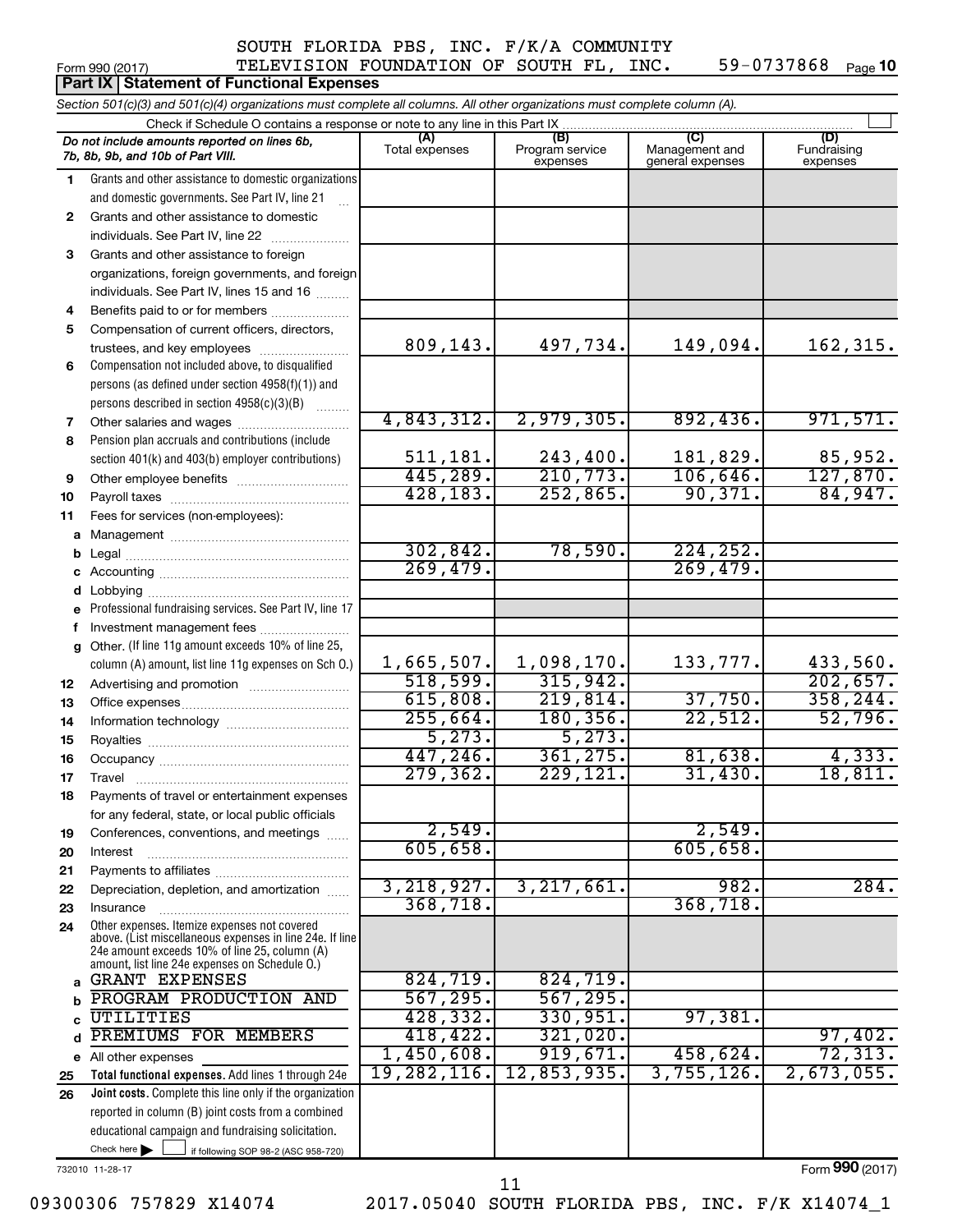Form 990 (2017) TELEVISION FOUNDATION OF SOUTH FL, INC.  $59-0737868$  Page

59-0737868 Page 11

|                             | . u. . x | טטווט טוויט                                                                                                                                              |                                         |                 |                            |
|-----------------------------|----------|----------------------------------------------------------------------------------------------------------------------------------------------------------|-----------------------------------------|-----------------|----------------------------|
|                             |          |                                                                                                                                                          |                                         |                 |                            |
|                             |          |                                                                                                                                                          | (A)<br>Beginning of year                |                 | (B)<br>End of year         |
|                             | 1        |                                                                                                                                                          | 563,886.                                | $\mathbf{1}$    | 3,108,396.                 |
|                             | 2        |                                                                                                                                                          |                                         | $\overline{2}$  |                            |
|                             | з        |                                                                                                                                                          |                                         | 3               |                            |
|                             | 4        |                                                                                                                                                          | 7,252,084.                              | $\overline{4}$  | 2,738,794.                 |
|                             | 5        | Loans and other receivables from current and former officers, directors,                                                                                 |                                         |                 |                            |
|                             |          | trustees, key employees, and highest compensated employees. Complete                                                                                     |                                         |                 |                            |
|                             |          | Part II of Schedule L                                                                                                                                    |                                         | 5               |                            |
|                             | 6        | Loans and other receivables from other disqualified persons (as defined under                                                                            |                                         |                 |                            |
|                             |          | section 4958(f)(1)), persons described in section 4958(c)(3)(B), and contributing                                                                        |                                         |                 |                            |
|                             |          | employers and sponsoring organizations of section 501(c)(9) voluntary                                                                                    |                                         |                 |                            |
|                             |          | employees' beneficiary organizations (see instr). Complete Part II of Sch L                                                                              |                                         | 6               |                            |
| Assets                      | 7        |                                                                                                                                                          | 275, 134.                               | $\overline{7}$  |                            |
|                             | 8        |                                                                                                                                                          |                                         | 8               |                            |
|                             | 9        | Prepaid expenses and deferred charges                                                                                                                    | 759,587.                                | 9               | 644,765.                   |
|                             |          | 10a Land, buildings, and equipment: cost or other                                                                                                        |                                         |                 |                            |
|                             |          | 38,811,303.<br>29,072,314.<br>basis. Complete Part VI of Schedule D  10a                                                                                 |                                         |                 |                            |
|                             |          |                                                                                                                                                          | 8,498,313.                              | 10 <sub>c</sub> | 9,738,989.                 |
|                             | 11       |                                                                                                                                                          |                                         | 11              |                            |
|                             | 12       |                                                                                                                                                          |                                         | 12              |                            |
|                             | 13       |                                                                                                                                                          | 1,572,596.                              | 13              | 1,494,212.                 |
|                             | 14       |                                                                                                                                                          |                                         | 14              |                            |
|                             | 15       |                                                                                                                                                          | 2,157,803.<br>$\overline{21,079,403}$ . | 15              | 3,933,732.                 |
|                             | 16       |                                                                                                                                                          | 5,941,571.                              | 16              | 21,658,888.<br>5,624,315.  |
|                             | 17       |                                                                                                                                                          |                                         | 17              |                            |
|                             | 18       |                                                                                                                                                          | 1,615,746.                              | 18              | 1,396,942.                 |
|                             | 19       |                                                                                                                                                          |                                         | 19              |                            |
|                             | 20<br>21 | Tax-exempt bond liabilities                                                                                                                              |                                         | 20<br>21        |                            |
|                             | 22       | Escrow or custodial account liability. Complete Part IV of Schedule D<br>.                                                                               |                                         |                 |                            |
| abilities                   |          | Loans and other payables to current and former officers, directors, trustees,<br>key employees, highest compensated employees, and disqualified persons. |                                         |                 |                            |
|                             |          |                                                                                                                                                          |                                         | 22              |                            |
|                             | 23       | Secured mortgages and notes payable to unrelated third parties                                                                                           | 2, 259, 191.                            | 23              | 2,304,742.                 |
|                             | 24       |                                                                                                                                                          |                                         | 24              |                            |
|                             | 25       | Other liabilities (including federal income tax, payables to related third                                                                               |                                         |                 |                            |
|                             |          | parties, and other liabilities not included on lines 17-24). Complete Part X of                                                                          |                                         |                 |                            |
|                             |          | Schedule D                                                                                                                                               | 10,863,829.                             | 25              | 10,932,669.                |
|                             | 26       | Total liabilities. Add lines 17 through 25                                                                                                               | 20,680,337.                             | 26              | 20, 258, 668.              |
|                             |          | Organizations that follow SFAS 117 (ASC 958), check here $\blacktriangleright \begin{array}{c} \boxed{X} \\ \end{array}$ and                             |                                         |                 |                            |
|                             |          | complete lines 27 through 29, and lines 33 and 34.                                                                                                       |                                         |                 |                            |
|                             | 27       |                                                                                                                                                          | 359,066.                                | 27              | $\frac{1,370,220}{30,000}$ |
|                             | 28       |                                                                                                                                                          | 40,000.                                 | 28              |                            |
|                             | 29       | Permanently restricted net assets                                                                                                                        |                                         | 29              |                            |
|                             |          | Organizations that do not follow SFAS 117 (ASC 958), check here ▶                                                                                        |                                         |                 |                            |
|                             |          | and complete lines 30 through 34.                                                                                                                        |                                         |                 |                            |
|                             | 30       |                                                                                                                                                          |                                         | 30              |                            |
|                             | 31       | Paid-in or capital surplus, or land, building, or equipment fund                                                                                         |                                         | 31              |                            |
| Net Assets or Fund Balances | 32       | Retained earnings, endowment, accumulated income, or other funds                                                                                         |                                         | 32              |                            |
|                             | 33       |                                                                                                                                                          | 399,066.                                | 33              | 1,400,220.                 |
|                             | 34       |                                                                                                                                                          | 21,079,403.                             | 34              | 21,658,888.                |
|                             |          |                                                                                                                                                          |                                         |                 | Form 990 (2017)            |

| orm 990 (2017) |                               |  |
|----------------|-------------------------------|--|
|                | <b>Part X   Balance Sheet</b> |  |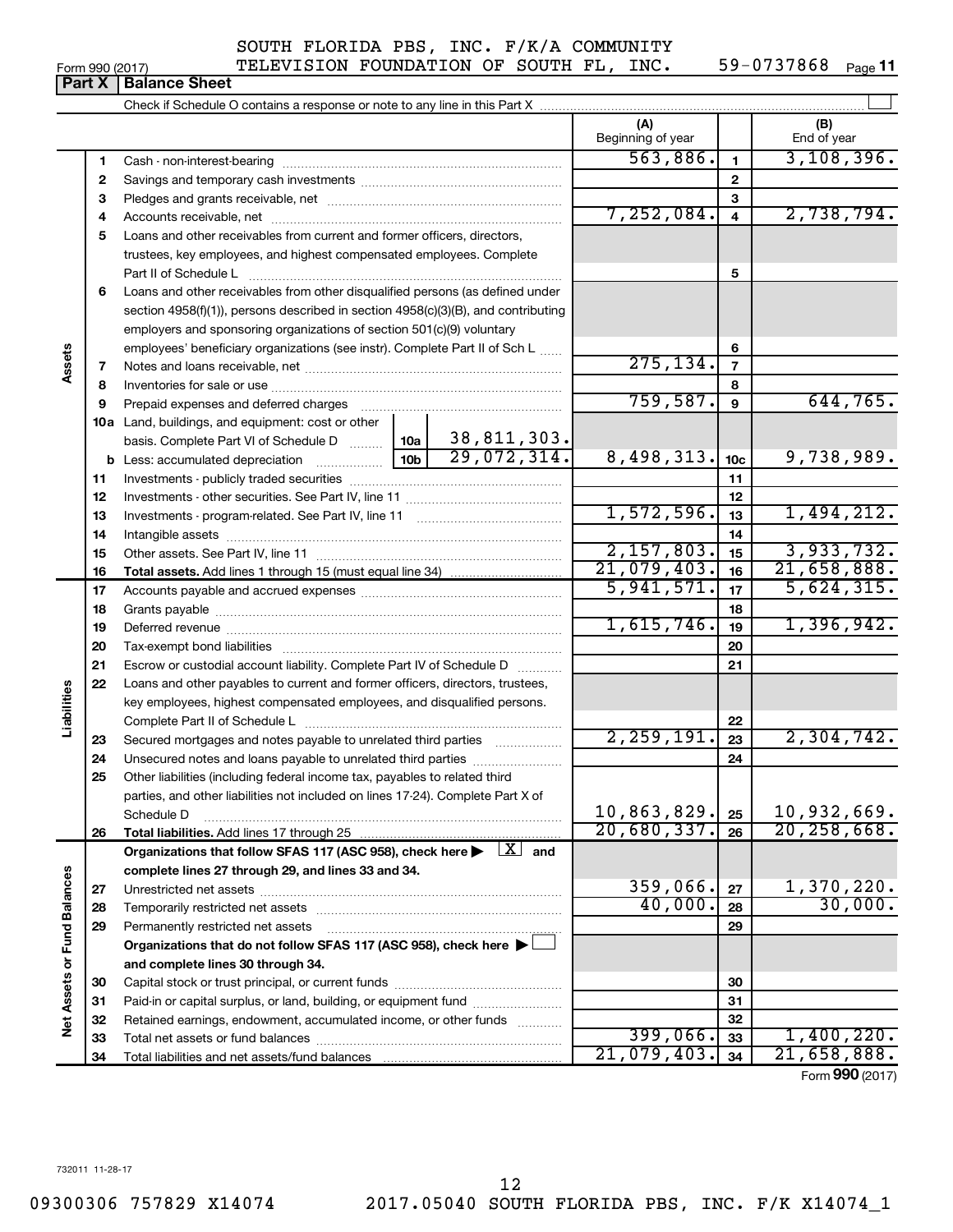|    | SOUTH FLORIDA PBS, INC. F/K/A COMMUNITY                                                                                                                                                                                        |                |                |            |                      |  |
|----|--------------------------------------------------------------------------------------------------------------------------------------------------------------------------------------------------------------------------------|----------------|----------------|------------|----------------------|--|
|    | TELEVISION FOUNDATION OF SOUTH FL, INC.<br>Form 990 (2017)                                                                                                                                                                     |                | 59-0737868     |            | Page 12              |  |
|    | Part XI<br><b>Reconciliation of Net Assets</b>                                                                                                                                                                                 |                |                |            |                      |  |
|    | Check if Schedule O contains a response or note to any line in this Part XI [11] manufacture in the schedule O contains a response or note to any line in this Part XI                                                         |                |                |            | $\boxed{\text{X}}$   |  |
|    |                                                                                                                                                                                                                                |                |                |            |                      |  |
| 1  |                                                                                                                                                                                                                                | $\mathbf{1}$   | 19,678,573.    |            |                      |  |
| 2  |                                                                                                                                                                                                                                | $\mathfrak{p}$ | 19, 282, 116.  |            |                      |  |
| З  | Revenue less expenses. Subtract line 2 from line 1                                                                                                                                                                             | 3              |                |            | 396,457.<br>399,066. |  |
| 4  | $\overline{\mathbf{4}}$                                                                                                                                                                                                        |                |                |            |                      |  |
| 5  | Net unrealized gains (losses) on investments [11] matter contracts and the state of the state of the state of the state of the state of the state of the state of the state of the state of the state of the state of the stat | 5              |                |            |                      |  |
| 6  | Donated services and use of facilities                                                                                                                                                                                         | 6              |                |            |                      |  |
| 7  | Investment expenses                                                                                                                                                                                                            | $\overline{7}$ |                |            |                      |  |
| 8  | Prior period adjustments                                                                                                                                                                                                       | 8              |                |            |                      |  |
| 9  |                                                                                                                                                                                                                                | $\mathbf{Q}$   |                |            | 604,697.             |  |
| 10 | Net assets or fund balances at end of year. Combine lines 3 through 9 (must equal Part X, line 33,                                                                                                                             |                |                |            |                      |  |
|    | column (B))                                                                                                                                                                                                                    | 10             | 1,400,220.     |            |                      |  |
|    | Part XII Financial Statements and Reporting                                                                                                                                                                                    |                |                |            |                      |  |
|    |                                                                                                                                                                                                                                |                |                |            | $\mathbf{X}$         |  |
|    |                                                                                                                                                                                                                                |                |                | <b>Yes</b> | <b>No</b>            |  |
| 1  | $X$ Accrual<br>Accounting method used to prepare the Form 990: $\Box$ Cash<br>Other                                                                                                                                            |                |                |            |                      |  |
|    | If the organization changed its method of accounting from a prior year or checked "Other," explain in Schedule O.                                                                                                              |                |                |            |                      |  |
|    |                                                                                                                                                                                                                                |                | 2a             |            | X                    |  |
|    | If "Yes," check a box below to indicate whether the financial statements for the year were compiled or reviewed on a                                                                                                           |                |                |            |                      |  |
|    | separate basis, consolidated basis, or both:                                                                                                                                                                                   |                |                |            |                      |  |
|    | Separate basis<br><b>Consolidated basis</b><br>Both consolidated and separate basis                                                                                                                                            |                |                |            |                      |  |
|    |                                                                                                                                                                                                                                |                | 2 <sub>b</sub> | х          |                      |  |
|    | If "Yes," check a box below to indicate whether the financial statements for the year were audited on a separate basis,                                                                                                        |                |                |            |                      |  |
|    | consolidated basis, or both:                                                                                                                                                                                                   |                |                |            |                      |  |
|    | $\boxed{\textbf{X}}$ Consolidated basis<br>Separate basis<br>Both consolidated and separate basis                                                                                                                              |                |                |            |                      |  |
|    | c If "Yes" to line 2a or 2b, does the organization have a committee that assumes responsibility for oversight of the audit,                                                                                                    |                |                |            |                      |  |
|    |                                                                                                                                                                                                                                |                | 2c             | х          |                      |  |
|    | If the organization changed either its oversight process or selection process during the tax year, explain in Schedule O.                                                                                                      |                |                |            |                      |  |
|    | 3a As a result of a federal award, was the organization required to undergo an audit or audits as set forth in the Single Audit                                                                                                |                |                |            |                      |  |
|    |                                                                                                                                                                                                                                |                | За             |            | х                    |  |
|    | b If "Yes," did the organization undergo the required audit or audits? If the organization did not undergo the required audit                                                                                                  |                |                |            |                      |  |
|    | or audits, explain why in Schedule O and describe any steps taken to undergo such audits matures and the matur                                                                                                                 |                | 3b             |            |                      |  |

Form (2017) **990**

732012 11-28-17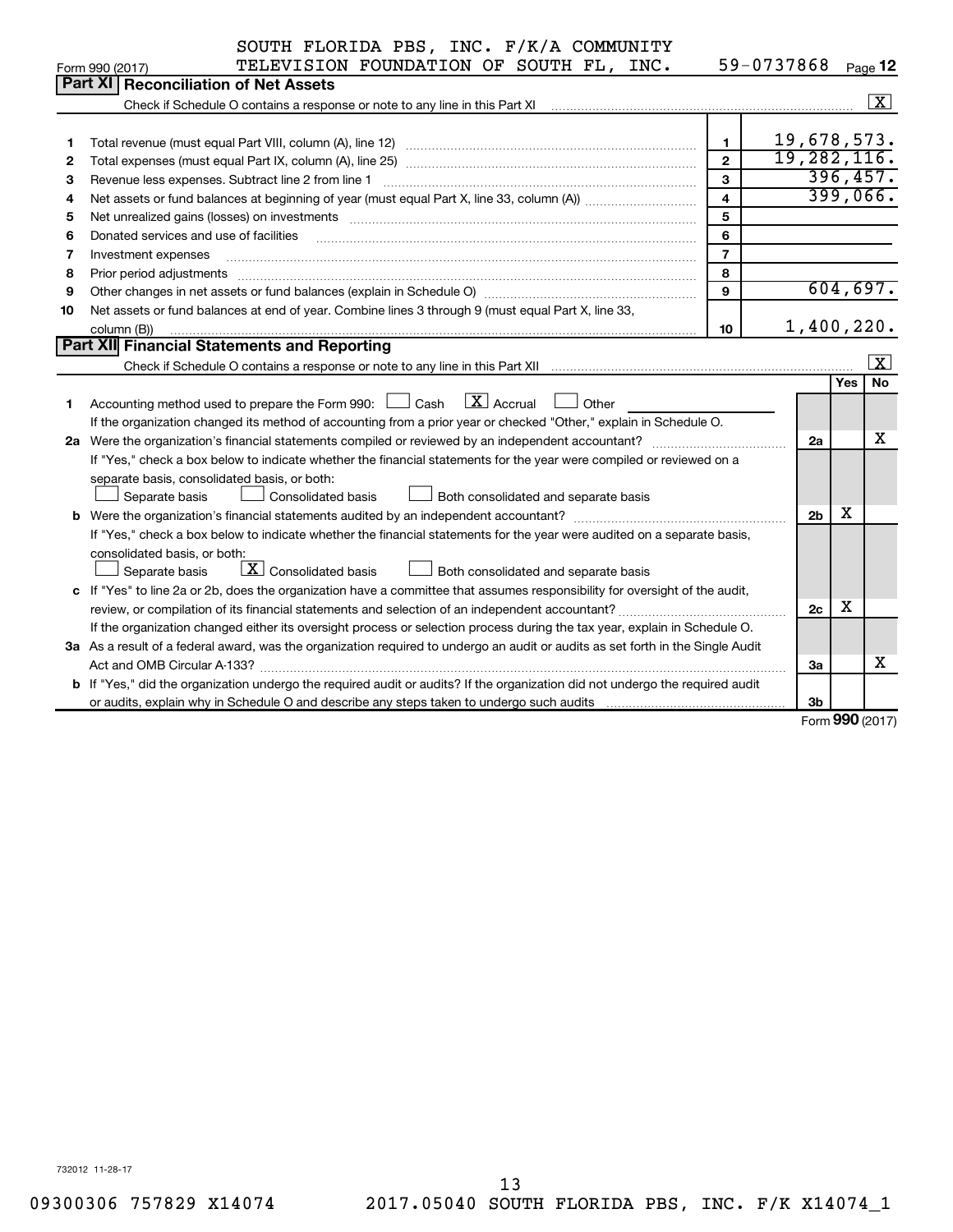| <b>SCHEDULE A</b><br><b>Public Charity Status and Public Support</b>                                                                                                             |                                                                                                                                                                                                                                                                                        |                                                                                                              |     |                                                                |                            |  |                                       |
|----------------------------------------------------------------------------------------------------------------------------------------------------------------------------------|----------------------------------------------------------------------------------------------------------------------------------------------------------------------------------------------------------------------------------------------------------------------------------------|--------------------------------------------------------------------------------------------------------------|-----|----------------------------------------------------------------|----------------------------|--|---------------------------------------|
| (Form 990 or 990-EZ)                                                                                                                                                             |                                                                                                                                                                                                                                                                                        | Complete if the organization is a section 501(c)(3) organization or a section                                |     |                                                                |                            |  |                                       |
|                                                                                                                                                                                  |                                                                                                                                                                                                                                                                                        | 4947(a)(1) nonexempt charitable trust.                                                                       |     |                                                                |                            |  |                                       |
| Department of the Treasury<br>Internal Revenue Service                                                                                                                           |                                                                                                                                                                                                                                                                                        | Attach to Form 990 or Form 990-EZ.<br>Go to www.irs.gov/Form990 for instructions and the latest information. |     |                                                                |                            |  | <b>Open to Public</b><br>Inspection   |
| Name of the organization                                                                                                                                                         | SOUTH FLORIDA PBS, INC. F/K/A COMMUNITY                                                                                                                                                                                                                                                |                                                                                                              |     |                                                                |                            |  | <b>Employer identification number</b> |
|                                                                                                                                                                                  | TELEVISION FOUNDATION OF SOUTH FL, INC.                                                                                                                                                                                                                                                |                                                                                                              |     |                                                                |                            |  | 59-0737868                            |
| Part I                                                                                                                                                                           | Reason for Public Charity Status (All organizations must complete this part.) See instructions.                                                                                                                                                                                        |                                                                                                              |     |                                                                |                            |  |                                       |
| The organization is not a private foundation because it is: (For lines 1 through 12, check only one box.)                                                                        |                                                                                                                                                                                                                                                                                        |                                                                                                              |     |                                                                |                            |  |                                       |
| 1                                                                                                                                                                                | A church, convention of churches, or association of churches described in section 170(b)(1)(A)(i).                                                                                                                                                                                     |                                                                                                              |     |                                                                |                            |  |                                       |
| 2                                                                                                                                                                                | A school described in section 170(b)(1)(A)(ii). (Attach Schedule E (Form 990 or 990-EZ).)                                                                                                                                                                                              |                                                                                                              |     |                                                                |                            |  |                                       |
| 3                                                                                                                                                                                | A hospital or a cooperative hospital service organization described in section 170(b)(1)(A)(iii).                                                                                                                                                                                      |                                                                                                              |     |                                                                |                            |  |                                       |
| 4                                                                                                                                                                                | A medical research organization operated in conjunction with a hospital described in section 170(b)(1)(A)(iii). Enter the hospital's name,                                                                                                                                             |                                                                                                              |     |                                                                |                            |  |                                       |
| city, and state:<br>5                                                                                                                                                            | An organization operated for the benefit of a college or university owned or operated by a governmental unit described in                                                                                                                                                              |                                                                                                              |     |                                                                |                            |  |                                       |
| section 170(b)(1)(A)(iv). (Complete Part II.)                                                                                                                                    |                                                                                                                                                                                                                                                                                        |                                                                                                              |     |                                                                |                            |  |                                       |
| 6                                                                                                                                                                                | A federal, state, or local government or governmental unit described in section 170(b)(1)(A)(v).                                                                                                                                                                                       |                                                                                                              |     |                                                                |                            |  |                                       |
| $\boxed{\text{X}}$<br>7                                                                                                                                                          | An organization that normally receives a substantial part of its support from a governmental unit or from the general public described in                                                                                                                                              |                                                                                                              |     |                                                                |                            |  |                                       |
| section 170(b)(1)(A)(vi). (Complete Part II.)                                                                                                                                    |                                                                                                                                                                                                                                                                                        |                                                                                                              |     |                                                                |                            |  |                                       |
| 8                                                                                                                                                                                | A community trust described in section 170(b)(1)(A)(vi). (Complete Part II.)                                                                                                                                                                                                           |                                                                                                              |     |                                                                |                            |  |                                       |
| 9                                                                                                                                                                                | An agricultural research organization described in section 170(b)(1)(A)(ix) operated in conjunction with a land-grant college                                                                                                                                                          |                                                                                                              |     |                                                                |                            |  |                                       |
|                                                                                                                                                                                  | or university or a non-land-grant college of agriculture (see instructions). Enter the name, city, and state of the college or                                                                                                                                                         |                                                                                                              |     |                                                                |                            |  |                                       |
| university:                                                                                                                                                                      |                                                                                                                                                                                                                                                                                        |                                                                                                              |     |                                                                |                            |  |                                       |
| 10                                                                                                                                                                               | An organization that normally receives: (1) more than 33 1/3% of its support from contributions, membership fees, and gross receipts from                                                                                                                                              |                                                                                                              |     |                                                                |                            |  |                                       |
|                                                                                                                                                                                  | activities related to its exempt functions - subject to certain exceptions, and (2) no more than 33 1/3% of its support from gross investment<br>income and unrelated business taxable income (less section 511 tax) from businesses acquired by the organization after June 30, 1975. |                                                                                                              |     |                                                                |                            |  |                                       |
| See section 509(a)(2). (Complete Part III.)                                                                                                                                      |                                                                                                                                                                                                                                                                                        |                                                                                                              |     |                                                                |                            |  |                                       |
| 11                                                                                                                                                                               | An organization organized and operated exclusively to test for public safety. See section 509(a)(4).                                                                                                                                                                                   |                                                                                                              |     |                                                                |                            |  |                                       |
| 12                                                                                                                                                                               | An organization organized and operated exclusively for the benefit of, to perform the functions of, or to carry out the purposes of one or                                                                                                                                             |                                                                                                              |     |                                                                |                            |  |                                       |
|                                                                                                                                                                                  | more publicly supported organizations described in section 509(a)(1) or section 509(a)(2). See section 509(a)(3). Check the box in                                                                                                                                                     |                                                                                                              |     |                                                                |                            |  |                                       |
|                                                                                                                                                                                  | lines 12a through 12d that describes the type of supporting organization and complete lines 12e, 12f, and 12g.                                                                                                                                                                         |                                                                                                              |     |                                                                |                            |  |                                       |
| a                                                                                                                                                                                | Type I. A supporting organization operated, supervised, or controlled by its supported organization(s), typically by giving                                                                                                                                                            |                                                                                                              |     |                                                                |                            |  |                                       |
|                                                                                                                                                                                  | the supported organization(s) the power to regularly appoint or elect a majority of the directors or trustees of the supporting                                                                                                                                                        |                                                                                                              |     |                                                                |                            |  |                                       |
| b                                                                                                                                                                                | organization. You must complete Part IV, Sections A and B.                                                                                                                                                                                                                             |                                                                                                              |     |                                                                |                            |  |                                       |
|                                                                                                                                                                                  | Type II. A supporting organization supervised or controlled in connection with its supported organization(s), by having<br>control or management of the supporting organization vested in the same persons that control or manage the supported                                        |                                                                                                              |     |                                                                |                            |  |                                       |
|                                                                                                                                                                                  | organization(s). You must complete Part IV, Sections A and C.                                                                                                                                                                                                                          |                                                                                                              |     |                                                                |                            |  |                                       |
| с                                                                                                                                                                                | Type III functionally integrated. A supporting organization operated in connection with, and functionally integrated with,                                                                                                                                                             |                                                                                                              |     |                                                                |                            |  |                                       |
|                                                                                                                                                                                  | its supported organization(s) (see instructions). You must complete Part IV, Sections A, D, and E.                                                                                                                                                                                     |                                                                                                              |     |                                                                |                            |  |                                       |
| d                                                                                                                                                                                | Type III non-functionally integrated. A supporting organization operated in connection with its supported organization(s)                                                                                                                                                              |                                                                                                              |     |                                                                |                            |  |                                       |
|                                                                                                                                                                                  | that is not functionally integrated. The organization generally must satisfy a distribution requirement and an attentiveness                                                                                                                                                           |                                                                                                              |     |                                                                |                            |  |                                       |
|                                                                                                                                                                                  | requirement (see instructions). You must complete Part IV, Sections A and D, and Part V.                                                                                                                                                                                               |                                                                                                              |     |                                                                |                            |  |                                       |
| е                                                                                                                                                                                | Check this box if the organization received a written determination from the IRS that it is a Type I, Type II, Type III                                                                                                                                                                |                                                                                                              |     |                                                                |                            |  |                                       |
|                                                                                                                                                                                  | functionally integrated, or Type III non-functionally integrated supporting organization.                                                                                                                                                                                              |                                                                                                              |     |                                                                |                            |  |                                       |
| f Enter the number of supported organizations<br>Provide the following information about the supported organization(s).<br>g                                                     |                                                                                                                                                                                                                                                                                        |                                                                                                              |     |                                                                |                            |  |                                       |
| (i) Name of supported                                                                                                                                                            | (ii) EIN                                                                                                                                                                                                                                                                               | (iii) Type of organization                                                                                   |     | (iv) Is the organization listed<br>in your governing document? | (v) Amount of monetary     |  | (vi) Amount of other                  |
| organization                                                                                                                                                                     |                                                                                                                                                                                                                                                                                        | (described on lines 1-10<br>above (see instructions))                                                        | Yes | No.                                                            | support (see instructions) |  | support (see instructions)            |
|                                                                                                                                                                                  |                                                                                                                                                                                                                                                                                        |                                                                                                              |     |                                                                |                            |  |                                       |
|                                                                                                                                                                                  |                                                                                                                                                                                                                                                                                        |                                                                                                              |     |                                                                |                            |  |                                       |
|                                                                                                                                                                                  |                                                                                                                                                                                                                                                                                        |                                                                                                              |     |                                                                |                            |  |                                       |
|                                                                                                                                                                                  |                                                                                                                                                                                                                                                                                        |                                                                                                              |     |                                                                |                            |  |                                       |
|                                                                                                                                                                                  |                                                                                                                                                                                                                                                                                        |                                                                                                              |     |                                                                |                            |  |                                       |
|                                                                                                                                                                                  |                                                                                                                                                                                                                                                                                        |                                                                                                              |     |                                                                |                            |  |                                       |
|                                                                                                                                                                                  |                                                                                                                                                                                                                                                                                        |                                                                                                              |     |                                                                |                            |  |                                       |
|                                                                                                                                                                                  |                                                                                                                                                                                                                                                                                        |                                                                                                              |     |                                                                |                            |  |                                       |
|                                                                                                                                                                                  |                                                                                                                                                                                                                                                                                        |                                                                                                              |     |                                                                |                            |  |                                       |
| Total                                                                                                                                                                            |                                                                                                                                                                                                                                                                                        |                                                                                                              |     |                                                                |                            |  |                                       |
| $1\mu\Lambda$ For Danerwork Reduction Act Notice, see the Instructions for Form 000 or 000-F7 $\frac{720021}{10000}$ to 08.17 $\frac{1}{2}$ Schedule A (Form 000 or 000-F7) 2017 |                                                                                                                                                                                                                                                                                        |                                                                                                              |     |                                                                |                            |  |                                       |

021 10-06-17 **For Paperwork Reduction Act Notice, see the Instructions for Form 990 or 990-EZ. Schedule A (Form 990 or 990-EZ) 2017** LHA FOIL 14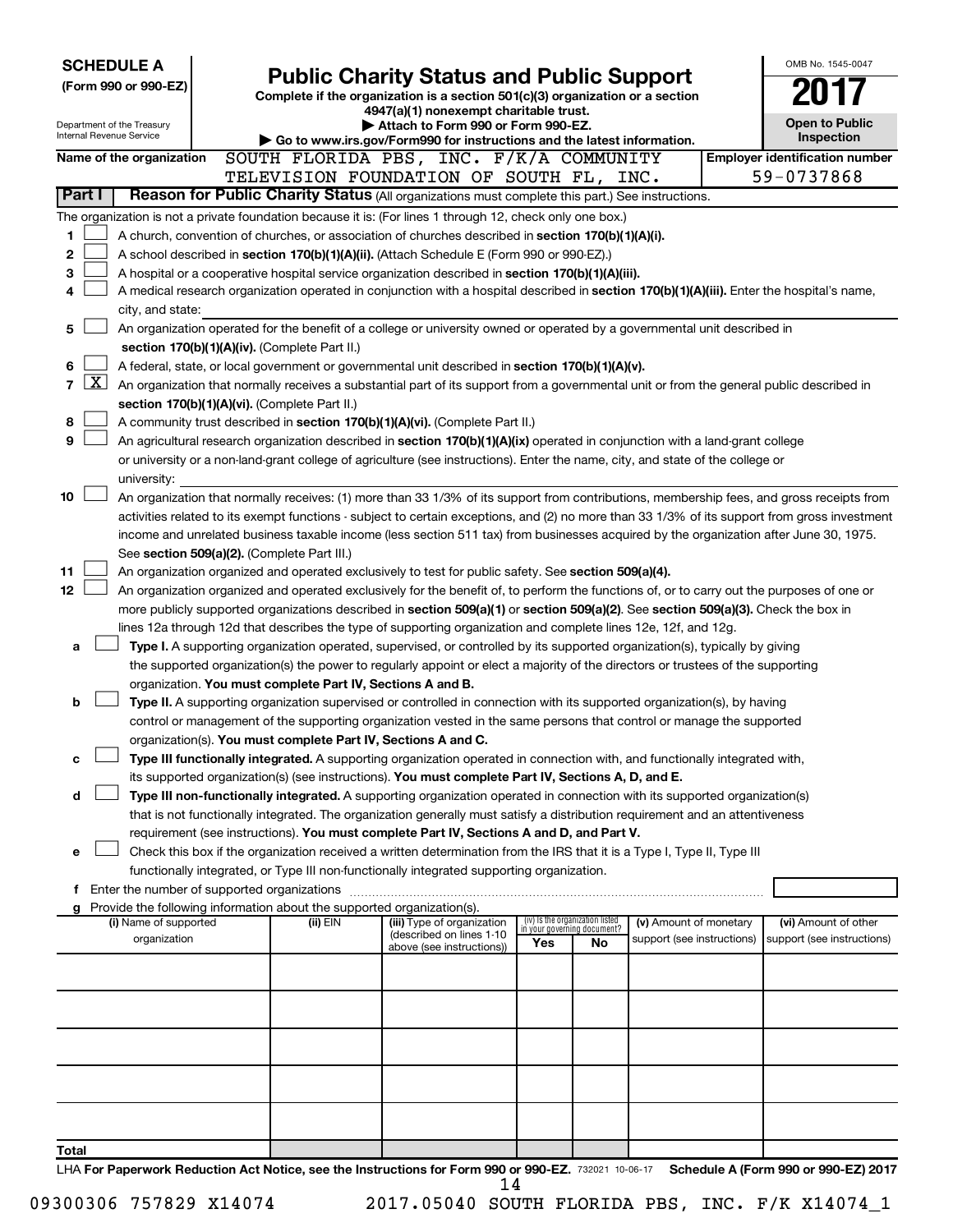| Schedule A (Form 990 or 990-EZ) 2017 TELEVISION FOUNDATION OF SOUTH FL, INC. $59-0737868$ Page 2       |  |  |  |  |
|--------------------------------------------------------------------------------------------------------|--|--|--|--|
| Part II Support Schedule for Organizations Described in Sections 170(b)(1)(A)(iv) and 170(b)(1)(A)(vi) |  |  |  |  |

(Complete only if you checked the box on line 5, 7, or 8 of Part I or if the organization failed to qualify under Part III. If the organization fails to qualify under the tests listed below, please complete Part III.)

|    | <b>Section A. Public Support</b>                                                                                                                                                                                               |            |            |               |             |                                      |                                    |  |
|----|--------------------------------------------------------------------------------------------------------------------------------------------------------------------------------------------------------------------------------|------------|------------|---------------|-------------|--------------------------------------|------------------------------------|--|
|    | Calendar year (or fiscal year beginning in)                                                                                                                                                                                    | (a) 2013   | (b) 2014   | $(c)$ 2015    | $(d)$ 2016  | (e) 2017                             | (f) Total                          |  |
|    | 1 Gifts, grants, contributions, and                                                                                                                                                                                            |            |            |               |             |                                      |                                    |  |
|    | membership fees received. (Do not                                                                                                                                                                                              |            |            |               |             |                                      |                                    |  |
|    | include any "unusual grants.")                                                                                                                                                                                                 | 9,956,034. | 9,980,033. | 14, 564, 318. | 14,941,981. | 16, 244, 515.                        | 65,686,881.                        |  |
|    | 2 Tax revenues levied for the organ-                                                                                                                                                                                           |            |            |               |             |                                      |                                    |  |
|    | ization's benefit and either paid to                                                                                                                                                                                           |            |            |               |             |                                      |                                    |  |
|    | or expended on its behalf                                                                                                                                                                                                      |            |            |               |             |                                      |                                    |  |
|    | 3 The value of services or facilities                                                                                                                                                                                          |            |            |               |             |                                      |                                    |  |
|    | furnished by a governmental unit to                                                                                                                                                                                            |            |            |               |             |                                      |                                    |  |
|    | the organization without charge                                                                                                                                                                                                |            |            |               |             |                                      |                                    |  |
|    | 4 Total. Add lines 1 through 3                                                                                                                                                                                                 | 9,956,034. | 9,980,033. | 14,564,318    | 14,941,981. | 16, 244, 515.                        | 65,686,881.                        |  |
|    | 5 The portion of total contributions                                                                                                                                                                                           |            |            |               |             |                                      |                                    |  |
|    | by each person (other than a                                                                                                                                                                                                   |            |            |               |             |                                      |                                    |  |
|    | governmental unit or publicly                                                                                                                                                                                                  |            |            |               |             |                                      |                                    |  |
|    | supported organization) included                                                                                                                                                                                               |            |            |               |             |                                      |                                    |  |
|    | on line 1 that exceeds 2% of the                                                                                                                                                                                               |            |            |               |             |                                      |                                    |  |
|    | amount shown on line 11,                                                                                                                                                                                                       |            |            |               |             |                                      |                                    |  |
|    | column (f)                                                                                                                                                                                                                     |            |            |               |             |                                      |                                    |  |
|    | 6 Public support. Subtract line 5 from line 4.                                                                                                                                                                                 |            |            |               |             |                                      | 65,686,881.                        |  |
|    | <b>Section B. Total Support</b>                                                                                                                                                                                                |            |            |               |             |                                      |                                    |  |
|    | Calendar year (or fiscal year beginning in)                                                                                                                                                                                    | (a) 2013   | (b) 2014   | $(c)$ 2015    | $(d)$ 2016  | (e) 2017                             | (f) Total                          |  |
|    | <b>7</b> Amounts from line 4                                                                                                                                                                                                   | 9,956,034  | 9,980,033. | 14, 564, 318  | 14,941,981  | 16, 244, 515                         | 65,686,881.                        |  |
|    | 8 Gross income from interest,                                                                                                                                                                                                  |            |            |               |             |                                      |                                    |  |
|    | dividends, payments received on                                                                                                                                                                                                |            |            |               |             |                                      |                                    |  |
|    | securities loans, rents, royalties,                                                                                                                                                                                            |            |            |               |             |                                      |                                    |  |
|    | and income from similar sources                                                                                                                                                                                                | 202,578.   | 34, 535.   | 209,617.      | 252,947.    | 18,201.                              | 717,878.                           |  |
|    | <b>9</b> Net income from unrelated business                                                                                                                                                                                    |            |            |               |             |                                      |                                    |  |
|    | activities, whether or not the                                                                                                                                                                                                 |            |            |               |             |                                      |                                    |  |
|    | business is regularly carried on                                                                                                                                                                                               |            |            |               |             |                                      |                                    |  |
|    | 10 Other income. Do not include gain                                                                                                                                                                                           |            |            |               |             |                                      |                                    |  |
|    | or loss from the sale of capital                                                                                                                                                                                               |            |            |               |             |                                      |                                    |  |
|    | assets (Explain in Part VI.)                                                                                                                                                                                                   |            |            |               |             | 3,723,486.                           | 3,723,486.                         |  |
|    | 11 Total support. Add lines 7 through 10                                                                                                                                                                                       |            |            |               |             |                                      | 70, 128, 245.                      |  |
|    | <b>12</b> Gross receipts from related activities, etc. (see instructions)                                                                                                                                                      |            |            |               |             | 12                                   |                                    |  |
|    | 13 First five years. If the Form 990 is for the organization's first, second, third, fourth, or fifth tax year as a section 501(c)(3)                                                                                          |            |            |               |             |                                      |                                    |  |
|    | organization, check this box and stop here                                                                                                                                                                                     |            |            |               |             |                                      |                                    |  |
|    | <b>Section C. Computation of Public Support Percentage</b>                                                                                                                                                                     |            |            |               |             |                                      |                                    |  |
|    |                                                                                                                                                                                                                                |            |            |               |             | 14                                   | 93.67<br>%                         |  |
|    |                                                                                                                                                                                                                                |            |            |               |             | 15                                   | 98.65<br>%                         |  |
|    | 16a 33 1/3% support test - 2017. If the organization did not check the box on line 13, and line 14 is 33 1/3% or more, check this box and                                                                                      |            |            |               |             |                                      |                                    |  |
|    | stop here. The organization qualifies as a publicly supported organization manufaction manufacture or the organization manufacture or the organization manufacture or the organization manufacture or the state of the state o |            |            |               |             |                                      | $\blacktriangleright$ $\mathbf{X}$ |  |
|    | b 33 1/3% support test - 2016. If the organization did not check a box on line 13 or 16a, and line 15 is 33 1/3% or more, check this box                                                                                       |            |            |               |             |                                      |                                    |  |
|    | and stop here. The organization qualifies as a publicly supported organization [11] manuscription manuscription manuscription manuscription manuscription manuscription and starting and starting and starting and starting an |            |            |               |             |                                      |                                    |  |
|    | 17a 10% -facts-and-circumstances test - 2017. If the organization did not check a box on line 13, 16a, or 16b, and line 14 is 10% or more,                                                                                     |            |            |               |             |                                      |                                    |  |
|    | and if the organization meets the "facts-and-circumstances" test, check this box and stop here. Explain in Part VI how the organization                                                                                        |            |            |               |             |                                      |                                    |  |
|    |                                                                                                                                                                                                                                |            |            |               |             |                                      |                                    |  |
|    | <b>b 10%</b> -facts-and-circumstances test - 2016. If the organization did not check a box on line 13, 16a, 16b, or 17a, and line 15 is 10% or                                                                                 |            |            |               |             |                                      |                                    |  |
|    | more, and if the organization meets the "facts-and-circumstances" test, check this box and stop here. Explain in Part VI how the                                                                                               |            |            |               |             |                                      |                                    |  |
|    | organization meets the "facts-and-circumstances" test. The organization qualifies as a publicly supported organization                                                                                                         |            |            |               |             |                                      |                                    |  |
| 18 | Private foundation. If the organization did not check a box on line 13, 16a, 16b, 17a, or 17b, check this box and see instructions                                                                                             |            |            |               |             |                                      |                                    |  |
|    |                                                                                                                                                                                                                                |            |            |               |             | Schedule A (Form 990 or 990-EZ) 2017 |                                    |  |

732022 10-06-17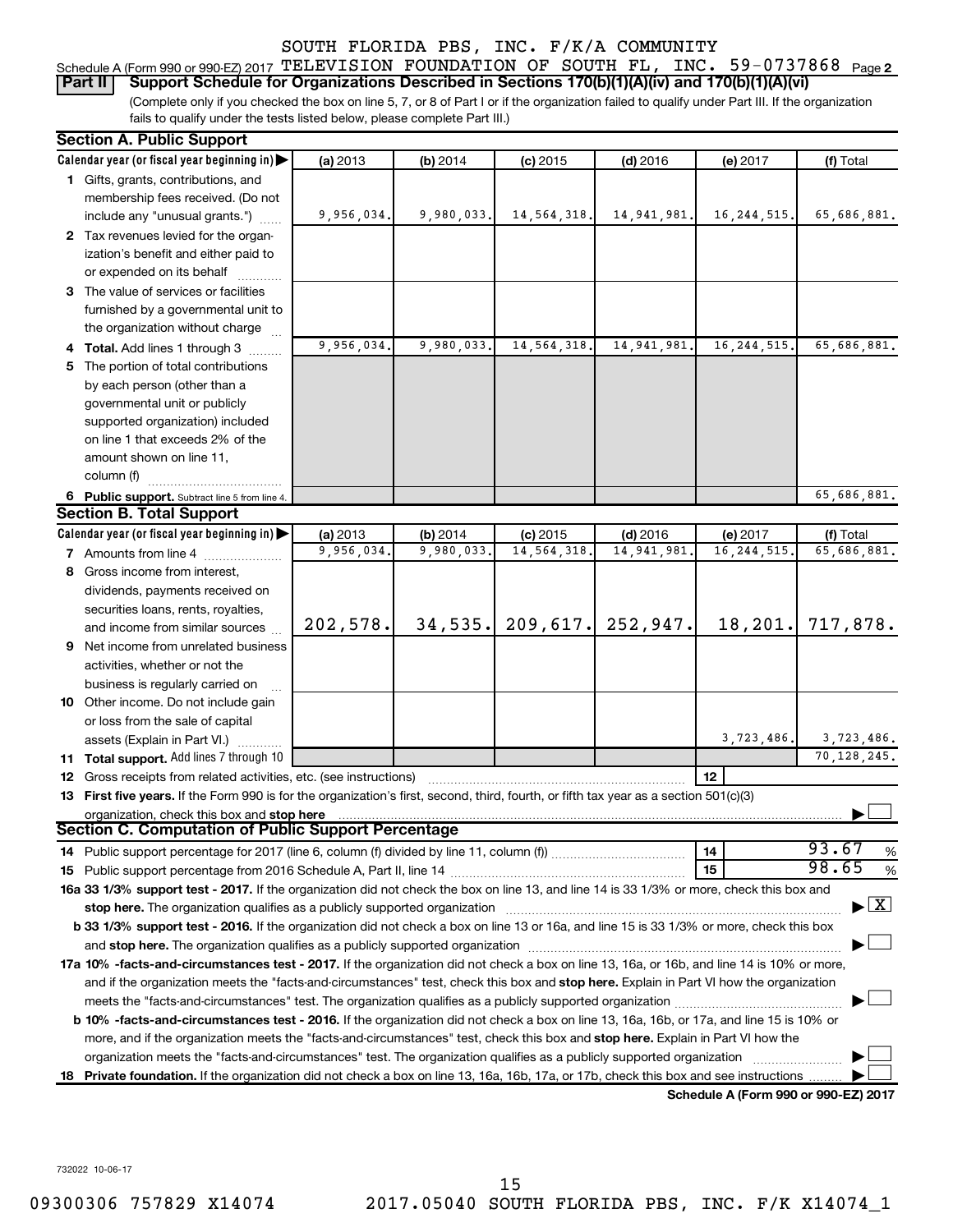| Schedule A (Form 990 or 990-EZ) 2017 TELEVISION FOUNDATION OF SOUTH FL, INC. $59-0737868$ Page 3 |  |  |  |  |
|--------------------------------------------------------------------------------------------------|--|--|--|--|
| <b>Part III   Support Schedule for Organizations Described in Section 509(a)(2)</b>              |  |  |  |  |

(Complete only if you checked the box on line 10 of Part I or if the organization failed to qualify under Part II. If the organization fails to qualify under the tests listed below, please complete Part II.)

|              |                                                                                                                                                                                                                                                                          | (a) 2013 | (b) 2014 | $(c)$ 2015 | $(d)$ 2016 |    | (e) 2017 | (f) Total |
|--------------|--------------------------------------------------------------------------------------------------------------------------------------------------------------------------------------------------------------------------------------------------------------------------|----------|----------|------------|------------|----|----------|-----------|
|              | 1 Gifts, grants, contributions, and                                                                                                                                                                                                                                      |          |          |            |            |    |          |           |
|              | membership fees received. (Do not                                                                                                                                                                                                                                        |          |          |            |            |    |          |           |
|              | include any "unusual grants.")                                                                                                                                                                                                                                           |          |          |            |            |    |          |           |
| $\mathbf{2}$ | Gross receipts from admissions,<br>merchandise sold or services per-<br>formed, or facilities furnished in<br>any activity that is related to the<br>organization's tax-exempt purpose                                                                                   |          |          |            |            |    |          |           |
| 3.           | Gross receipts from activities that                                                                                                                                                                                                                                      |          |          |            |            |    |          |           |
|              | are not an unrelated trade or bus-                                                                                                                                                                                                                                       |          |          |            |            |    |          |           |
|              | iness under section 513                                                                                                                                                                                                                                                  |          |          |            |            |    |          |           |
| 4            | Tax revenues levied for the organ-                                                                                                                                                                                                                                       |          |          |            |            |    |          |           |
|              | ization's benefit and either paid to<br>or expended on its behalf<br>.                                                                                                                                                                                                   |          |          |            |            |    |          |           |
| 5            | The value of services or facilities                                                                                                                                                                                                                                      |          |          |            |            |    |          |           |
|              | furnished by a governmental unit to<br>the organization without charge                                                                                                                                                                                                   |          |          |            |            |    |          |           |
| 6            | Total. Add lines 1 through 5                                                                                                                                                                                                                                             |          |          |            |            |    |          |           |
|              | 7a Amounts included on lines 1, 2, and                                                                                                                                                                                                                                   |          |          |            |            |    |          |           |
|              | 3 received from disqualified persons                                                                                                                                                                                                                                     |          |          |            |            |    |          |           |
|              | <b>b</b> Amounts included on lines 2 and 3 received                                                                                                                                                                                                                      |          |          |            |            |    |          |           |
|              | from other than disqualified persons that<br>exceed the greater of \$5,000 or 1% of the<br>amount on line 13 for the year                                                                                                                                                |          |          |            |            |    |          |           |
|              | c Add lines 7a and 7b                                                                                                                                                                                                                                                    |          |          |            |            |    |          |           |
|              | 8 Public support. (Subtract line 7c from line 6.)                                                                                                                                                                                                                        |          |          |            |            |    |          |           |
|              | <b>Section B. Total Support</b>                                                                                                                                                                                                                                          |          |          |            |            |    |          |           |
|              | Calendar year (or fiscal year beginning in)                                                                                                                                                                                                                              | (a) 2013 | (b) 2014 | $(c)$ 2015 | $(d)$ 2016 |    | (e) 2017 | (f) Total |
|              | 9 Amounts from line 6                                                                                                                                                                                                                                                    |          |          |            |            |    |          |           |
|              | <b>10a</b> Gross income from interest,<br>dividends, payments received on<br>securities loans, rents, royalties,<br>and income from similar sources                                                                                                                      |          |          |            |            |    |          |           |
|              | <b>b</b> Unrelated business taxable income                                                                                                                                                                                                                               |          |          |            |            |    |          |           |
|              | (less section 511 taxes) from businesses<br>acquired after June 30, 1975                                                                                                                                                                                                 |          |          |            |            |    |          |           |
|              | c Add lines 10a and 10b                                                                                                                                                                                                                                                  |          |          |            |            |    |          |           |
| 11           | Net income from unrelated business<br>activities not included in line 10b.<br>whether or not the business is<br>regularly carried on                                                                                                                                     |          |          |            |            |    |          |           |
|              | <b>12</b> Other income. Do not include gain<br>or loss from the sale of capital<br>assets (Explain in Part VI.)                                                                                                                                                          |          |          |            |            |    |          |           |
|              | <b>13</b> Total support. (Add lines 9, 10c, 11, and 12.)                                                                                                                                                                                                                 |          |          |            |            |    |          |           |
|              | 14 First five years. If the Form 990 is for the organization's first, second, third, fourth, or fifth tax year as a section 501(c)(3) organization,                                                                                                                      |          |          |            |            |    |          |           |
|              |                                                                                                                                                                                                                                                                          |          |          |            |            |    |          |           |
|              | Section C. Computation of Public Support Percentage                                                                                                                                                                                                                      |          |          |            |            |    |          |           |
|              |                                                                                                                                                                                                                                                                          |          |          |            |            | 15 |          | %         |
|              |                                                                                                                                                                                                                                                                          |          |          |            |            | 16 |          | %         |
|              | Section D. Computation of Investment Income Percentage                                                                                                                                                                                                                   |          |          |            |            |    |          |           |
|              |                                                                                                                                                                                                                                                                          |          |          |            |            | 17 |          | %         |
|              |                                                                                                                                                                                                                                                                          |          |          |            |            | 18 |          | %         |
|              | 19a 33 1/3% support tests - 2017. If the organization did not check the box on line 14, and line 15 is more than 33 1/3%, and line 17 is not                                                                                                                             |          |          |            |            |    |          |           |
|              | more than 33 1/3%, check this box and stop here. The organization qualifies as a publicly supported organization                                                                                                                                                         |          |          |            |            |    |          |           |
|              | b 33 1/3% support tests - 2016. If the organization did not check a box on line 14 or line 19a, and line 16 is more than 33 1/3%, and<br>line 18 is not more than 33 1/3%, check this box and stop here. The organization qualifies as a publicly supported organization |          |          |            |            |    |          |           |
|              |                                                                                                                                                                                                                                                                          |          |          |            |            |    |          |           |
|              |                                                                                                                                                                                                                                                                          |          |          |            |            |    |          |           |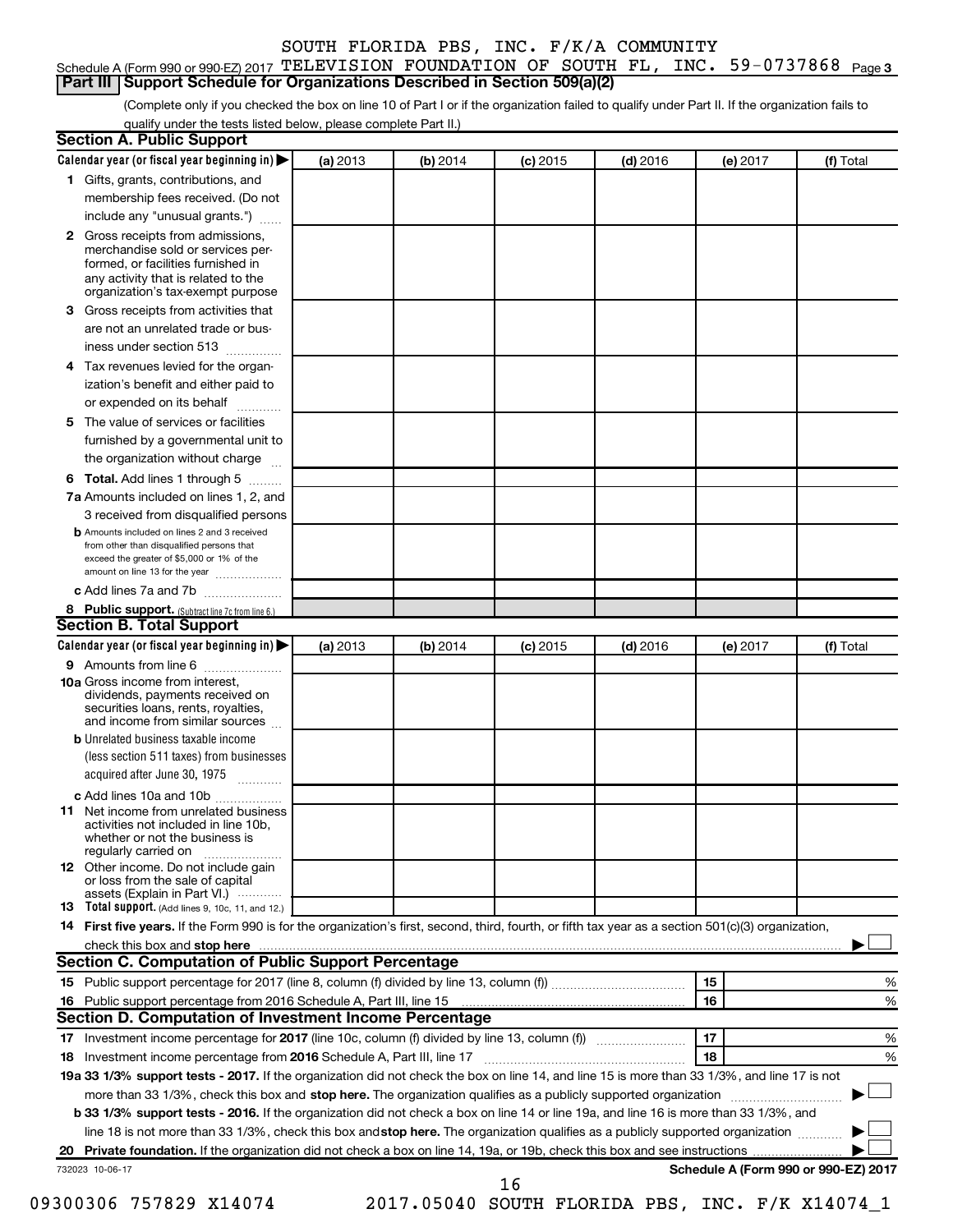#### Schedule A (Form 990 or 990-EZ) 2017 <code>TELEVISION FOUNDATION OF SOUTH FL, INC. 59-0737868</code> <code>Page 4</code>

#### **Part IV Supporting Organizations**

(Complete only if you checked a box in line 12 on Part I. If you checked 12a of Part I, complete Sections A and B. If you checked 12b of Part I, complete Sections A and C. If you checked 12c of Part I, complete Sections A, D, and E. If you checked 12d of Part I, complete Sections A and D, and complete Part V.)

#### **Section A. All Supporting Organizations**

- **1** Are all of the organization's supported organizations listed by name in the organization's governing documents? If "No," describe in Part VI how the supported organizations are designated. If designated by *class or purpose, describe the designation. If historic and continuing relationship, explain.*
- **2** Did the organization have any supported organization that does not have an IRS determination of status under section 509(a)(1) or (2)? If "Yes," explain in Part **VI** how the organization determined that the supported *organization was described in section 509(a)(1) or (2).*
- **3a** Did the organization have a supported organization described in section 501(c)(4), (5), or (6)? If "Yes," answer *(b) and (c) below.*
- **b** Did the organization confirm that each supported organization qualified under section 501(c)(4), (5), or (6) and satisfied the public support tests under section 509(a)(2)? If "Yes," describe in Part VI when and how the *organization made the determination.*
- **c** Did the organization ensure that all support to such organizations was used exclusively for section 170(c)(2)(B) purposes? If "Yes," explain in Part VI what controls the organization put in place to ensure such use.
- **4 a** *If* Was any supported organization not organized in the United States ("foreign supported organization")? *"Yes," and if you checked 12a or 12b in Part I, answer (b) and (c) below.*
- **b** Did the organization have ultimate control and discretion in deciding whether to make grants to the foreign supported organization? If "Yes," describe in Part VI how the organization had such control and discretion *despite being controlled or supervised by or in connection with its supported organizations.*
- **c** Did the organization support any foreign supported organization that does not have an IRS determination under sections 501(c)(3) and 509(a)(1) or (2)? If "Yes," explain in Part VI what controls the organization used *to ensure that all support to the foreign supported organization was used exclusively for section 170(c)(2)(B) purposes.*
- **5a** Did the organization add, substitute, or remove any supported organizations during the tax year? If "Yes," answer (b) and (c) below (if applicable). Also, provide detail in **Part VI,** including (i) the names and EIN *numbers of the supported organizations added, substituted, or removed; (ii) the reasons for each such action; (iii) the authority under the organization's organizing document authorizing such action; and (iv) how the action was accomplished (such as by amendment to the organizing document).*
- **b** Type I or Type II only. Was any added or substituted supported organization part of a class already designated in the organization's organizing document?
- **c Substitutions only.**  Was the substitution the result of an event beyond the organization's control?
- **6** Did the organization provide support (whether in the form of grants or the provision of services or facilities) to **Part VI.** support or benefit one or more of the filing organization's supported organizations? If "Yes," provide detail in anyone other than (i) its supported organizations, (ii) individuals that are part of the charitable class benefited by one or more of its supported organizations, or (iii) other supporting organizations that also
- **7** Did the organization provide a grant, loan, compensation, or other similar payment to a substantial contributor regard to a substantial contributor? If "Yes," complete Part I of Schedule L (Form 990 or 990-EZ). (defined in section 4958(c)(3)(C)), a family member of a substantial contributor, or a 35% controlled entity with
- **8** Did the organization make a loan to a disqualified person (as defined in section 4958) not described in line 7? *If "Yes," complete Part I of Schedule L (Form 990 or 990-EZ).*
- **9 a** Was the organization controlled directly or indirectly at any time during the tax year by one or more in section 509(a)(1) or (2))? If "Yes," provide detail in **Part VI.** disqualified persons as defined in section 4946 (other than foundation managers and organizations described
- **b** Did one or more disqualified persons (as defined in line 9a) hold a controlling interest in any entity in which the supporting organization had an interest? If "Yes," provide detail in Part VI.
- **c** Did a disqualified person (as defined in line 9a) have an ownership interest in, or derive any personal benefit from, assets in which the supporting organization also had an interest? If "Yes," provide detail in Part VI.
- **10 a** Was the organization subject to the excess business holdings rules of section 4943 because of section supporting organizations)? If "Yes," answer 10b below. 4943(f) (regarding certain Type II supporting organizations, and all Type III non-functionally integrated
	- **b** Did the organization have any excess business holdings in the tax year? (Use Schedule C, Form 4720, to *determine whether the organization had excess business holdings.)*

732024 10-06-17

**Schedule A (Form 990 or 990-EZ) 2017**

**Yes No**

**1**

**2**

**3a**

**3b**

**3c**

**4a**

**4b**

**4c**

**5a**

**5b 5c**

**6**

**7**

**8**

**9a**

**9b**

**9c**

**10a**

**10b**

09300306 757829 X14074 2017.05040 SOUTH FLORIDA PBS, INC. F/K X14074\_1

17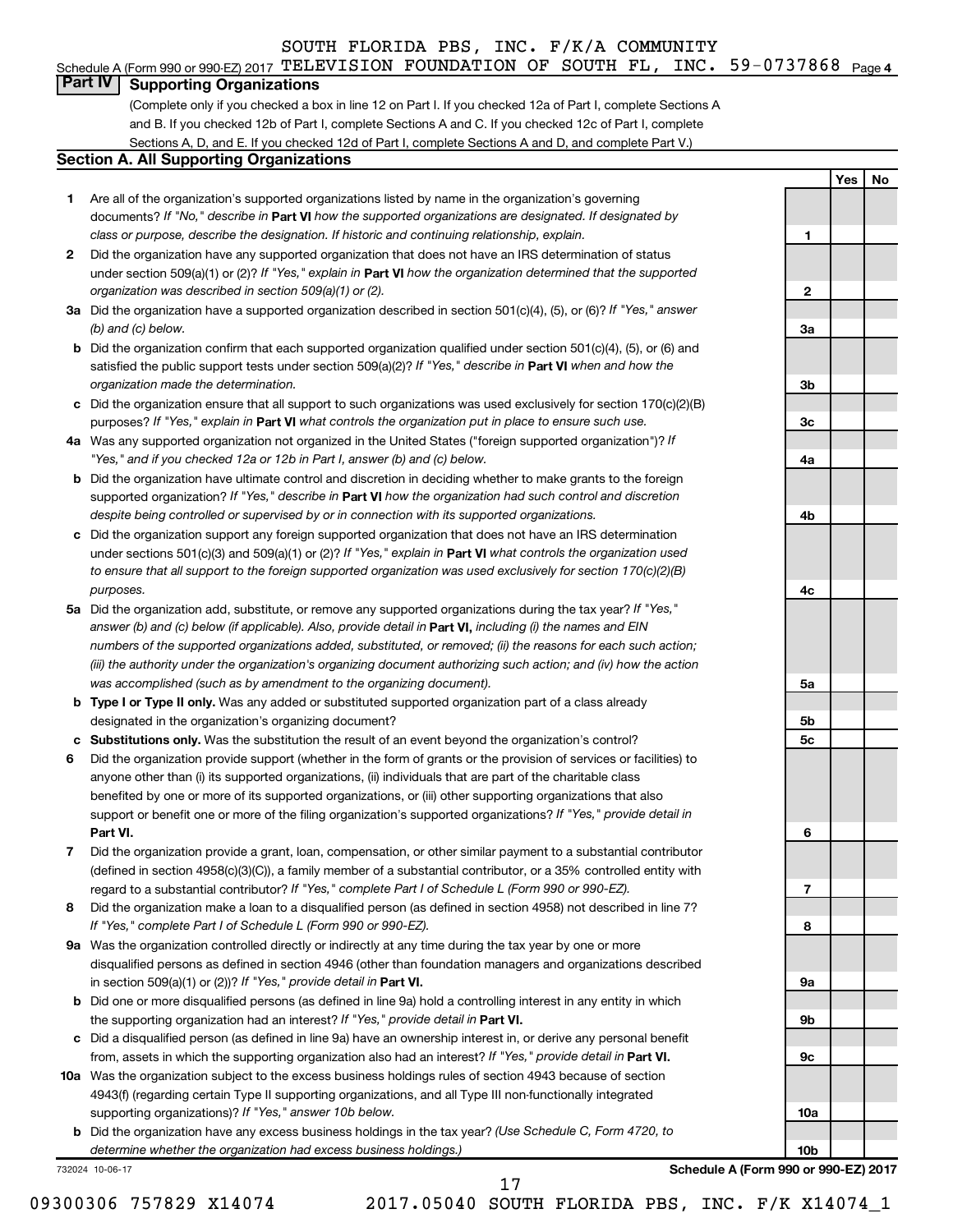#### Schedule A (Form 990 or 990-EZ) 2017 「L'ELEVISION FOUNDATION OF SOUTH FL, INC。 5Y-0737868 Page 5 TELEVISION FOUNDATION OF SOUTH FL, INC. 59-0737868

|              | Part IV<br><b>Supporting Organizations (continued)</b>                                                                                                                                                                           |                 |     |    |
|--------------|----------------------------------------------------------------------------------------------------------------------------------------------------------------------------------------------------------------------------------|-----------------|-----|----|
|              |                                                                                                                                                                                                                                  |                 | Yes | No |
| 11           | Has the organization accepted a gift or contribution from any of the following persons?                                                                                                                                          |                 |     |    |
|              | a A person who directly or indirectly controls, either alone or together with persons described in (b) and (c)                                                                                                                   |                 |     |    |
|              | below, the governing body of a supported organization?                                                                                                                                                                           | 11a             |     |    |
|              | <b>b</b> A family member of a person described in (a) above?                                                                                                                                                                     | 11 <sub>b</sub> |     |    |
|              | c A 35% controlled entity of a person described in (a) or (b) above? If "Yes" to a, b, or c, provide detail in Part VI.                                                                                                          | 11c             |     |    |
|              | <b>Section B. Type I Supporting Organizations</b>                                                                                                                                                                                |                 |     |    |
|              |                                                                                                                                                                                                                                  |                 | Yes | No |
| 1            | Did the directors, trustees, or membership of one or more supported organizations have the power to                                                                                                                              |                 |     |    |
|              | regularly appoint or elect at least a majority of the organization's directors or trustees at all times during the                                                                                                               |                 |     |    |
|              | tax year? If "No," describe in Part VI how the supported organization(s) effectively operated, supervised, or                                                                                                                    |                 |     |    |
|              | controlled the organization's activities. If the organization had more than one supported organization,                                                                                                                          |                 |     |    |
|              | describe how the powers to appoint and/or remove directors or trustees were allocated among the supported                                                                                                                        |                 |     |    |
|              | organizations and what conditions or restrictions, if any, applied to such powers during the tax year.                                                                                                                           | 1               |     |    |
| 2            | Did the organization operate for the benefit of any supported organization other than the supported                                                                                                                              |                 |     |    |
|              | organization(s) that operated, supervised, or controlled the supporting organization? If "Yes," explain in                                                                                                                       |                 |     |    |
|              | Part VI how providing such benefit carried out the purposes of the supported organization(s) that operated,                                                                                                                      |                 |     |    |
|              | supervised, or controlled the supporting organization.                                                                                                                                                                           | 2               |     |    |
|              | <b>Section C. Type II Supporting Organizations</b>                                                                                                                                                                               |                 |     |    |
|              |                                                                                                                                                                                                                                  |                 | Yes | No |
| 1.           | Were a majority of the organization's directors or trustees during the tax year also a majority of the directors                                                                                                                 |                 |     |    |
|              | or trustees of each of the organization's supported organization(s)? If "No," describe in Part VI how control                                                                                                                    |                 |     |    |
|              | or management of the supporting organization was vested in the same persons that controlled or managed                                                                                                                           |                 |     |    |
|              | the supported organization(s).                                                                                                                                                                                                   | 1               |     |    |
|              | <b>Section D. All Type III Supporting Organizations</b>                                                                                                                                                                          |                 |     |    |
|              |                                                                                                                                                                                                                                  |                 | Yes | No |
| 1            | Did the organization provide to each of its supported organizations, by the last day of the fifth month of the                                                                                                                   |                 |     |    |
|              | organization's tax year, (i) a written notice describing the type and amount of support provided during the prior tax                                                                                                            |                 |     |    |
|              | year, (ii) a copy of the Form 990 that was most recently filed as of the date of notification, and (iii) copies of the                                                                                                           |                 |     |    |
|              | organization's governing documents in effect on the date of notification, to the extent not previously provided?                                                                                                                 | 1               |     |    |
| $\mathbf{2}$ | Were any of the organization's officers, directors, or trustees either (i) appointed or elected by the supported                                                                                                                 |                 |     |    |
|              | organization(s) or (ii) serving on the governing body of a supported organization? If "No," explain in Part VI how                                                                                                               |                 |     |    |
|              | the organization maintained a close and continuous working relationship with the supported organization(s).                                                                                                                      | 2               |     |    |
| 3            | By reason of the relationship described in (2), did the organization's supported organizations have a                                                                                                                            |                 |     |    |
|              | significant voice in the organization's investment policies and in directing the use of the organization's                                                                                                                       |                 |     |    |
|              | income or assets at all times during the tax year? If "Yes," describe in Part VI the role the organization's                                                                                                                     |                 |     |    |
|              | supported organizations played in this regard.                                                                                                                                                                                   | з               |     |    |
|              | Section E. Type III Functionally Integrated Supporting Organizations                                                                                                                                                             |                 |     |    |
| 1            | Check the box next to the method that the organization used to satisfy the Integral Part Test during the yealsee instructions).                                                                                                  |                 |     |    |
| a            | The organization satisfied the Activities Test. Complete line 2 below.                                                                                                                                                           |                 |     |    |
| b            | The organization is the parent of each of its supported organizations. Complete line 3 below.                                                                                                                                    |                 |     |    |
| с            | The organization supported a governmental entity. Describe in Part VI how you supported a government entity (see instructions).                                                                                                  |                 |     |    |
| 2            | Activities Test. Answer (a) and (b) below.                                                                                                                                                                                       |                 | Yes | No |
| а            | Did substantially all of the organization's activities during the tax year directly further the exempt purposes of<br>the supported organization(s) to which the organization was responsive? If "Yes," then in Part VI identify |                 |     |    |
|              | those supported organizations and explain how these activities directly furthered their exempt purposes,                                                                                                                         |                 |     |    |
|              | how the organization was responsive to those supported organizations, and how the organization determined                                                                                                                        |                 |     |    |
|              | that these activities constituted substantially all of its activities.                                                                                                                                                           | 2a              |     |    |
| b            | Did the activities described in (a) constitute activities that, but for the organization's involvement, one or more                                                                                                              |                 |     |    |
|              | of the organization's supported organization(s) would have been engaged in? If "Yes," explain in Part VI the                                                                                                                     |                 |     |    |
|              | reasons for the organization's position that its supported organization(s) would have engaged in these                                                                                                                           |                 |     |    |
|              | activities but for the organization's involvement.                                                                                                                                                                               | 2b              |     |    |
| 3            | Parent of Supported Organizations. Answer (a) and (b) below.                                                                                                                                                                     |                 |     |    |
| а            | Did the organization have the power to regularly appoint or elect a majority of the officers, directors, or                                                                                                                      |                 |     |    |
|              | trustees of each of the supported organizations? Provide details in Part VI.                                                                                                                                                     | За              |     |    |
|              | <b>b</b> Did the organization exercise a substantial degree of direction over the policies, programs, and activities of each                                                                                                     |                 |     |    |
|              | of its supported organizations? If "Yes," describe in Part VI the role played by the organization in this regard.                                                                                                                | 3b              |     |    |
|              | Schedule A (Form 990 or 990-EZ) 2017<br>732025 10-06-17                                                                                                                                                                          |                 |     |    |
|              | 18                                                                                                                                                                                                                               |                 |     |    |

<sup>09300306 757829</sup> X14074 2017.05040 SOUTH FLORIDA PBS, INC. F/K X14074\_1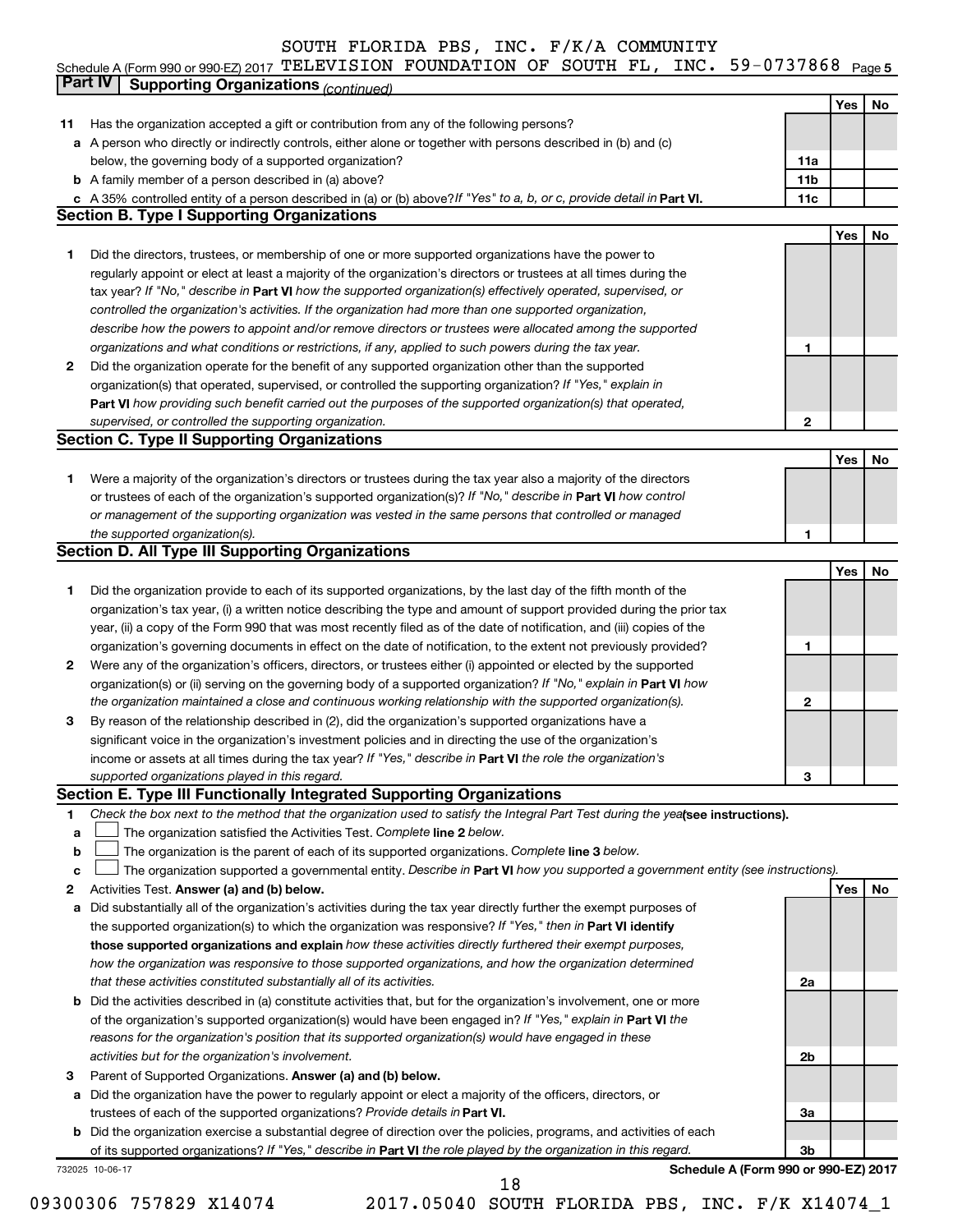| Part V   Type III Non-Functionally Integrated 509(a)(3) Supporting Organizations                                                                                                                   |  |  |  |  |
|----------------------------------------------------------------------------------------------------------------------------------------------------------------------------------------------------|--|--|--|--|
| Schedule A (Form 990 or 990-EZ) 2017 $\texttt{TELEXISION}$ $\texttt{FOUNDATION}$ $\texttt{OF}$ $\texttt{SOUTH}$ $\texttt{FL}$ , $\texttt{INC.}$ $\texttt{59-0737868}$ $\texttt{Page}\, \texttt{6}$ |  |  |  |  |
|                                                                                                                                                                                                    |  |  |  |  |

1 **Letter See instructions.** All Check here if the organization satisfied the Integral Part Test as a qualifying trust on Nov. 20, 1970 (explain in Part VI.) See instructions. All other Type III non-functionally integrated supporting organizations must complete Sections A through E.

|    | Section A - Adjusted Net Income                                              |                | (A) Prior Year | (B) Current Year<br>(optional) |
|----|------------------------------------------------------------------------------|----------------|----------------|--------------------------------|
| 1  | Net short-term capital gain                                                  | 1              |                |                                |
| 2  | Recoveries of prior-year distributions                                       | $\overline{2}$ |                |                                |
| З  | Other gross income (see instructions)                                        | 3              |                |                                |
| 4  | Add lines 1 through 3                                                        | 4              |                |                                |
| 5  | Depreciation and depletion                                                   | 5              |                |                                |
| 6  | Portion of operating expenses paid or incurred for production or             |                |                |                                |
|    | collection of gross income or for management, conservation, or               |                |                |                                |
|    | maintenance of property held for production of income (see instructions)     | 6              |                |                                |
| 7  | Other expenses (see instructions)                                            | $\overline{7}$ |                |                                |
| 8  | Adjusted Net Income (subtract lines 5, 6, and 7 from line 4)                 | 8              |                |                                |
|    | <b>Section B - Minimum Asset Amount</b>                                      |                | (A) Prior Year | (B) Current Year<br>(optional) |
| 1. | Aggregate fair market value of all non-exempt-use assets (see                |                |                |                                |
|    | instructions for short tax year or assets held for part of year):            |                |                |                                |
|    | a Average monthly value of securities                                        | 1a             |                |                                |
|    | <b>b</b> Average monthly cash balances                                       | 1b             |                |                                |
|    | c Fair market value of other non-exempt-use assets                           | 1c             |                |                                |
|    | d Total (add lines 1a, 1b, and 1c)                                           | 1 <sub>d</sub> |                |                                |
|    | <b>e</b> Discount claimed for blockage or other                              |                |                |                                |
|    | factors (explain in detail in Part VI):                                      |                |                |                                |
| 2  | Acquisition indebtedness applicable to non-exempt-use assets                 | $\mathbf{2}$   |                |                                |
| 3  | Subtract line 2 from line 1d                                                 | 3              |                |                                |
| 4  | Cash deemed held for exempt use. Enter 1-1/2% of line 3 (for greater amount, |                |                |                                |
|    | see instructions)                                                            | 4              |                |                                |
| 5  | Net value of non-exempt-use assets (subtract line 4 from line 3)             | 5              |                |                                |
| 6  | Multiply line 5 by .035                                                      | 6              |                |                                |
| 7  | Recoveries of prior-year distributions                                       | $\overline{7}$ |                |                                |
| 8  | Minimum Asset Amount (add line 7 to line 6)                                  | 8              |                |                                |
|    | <b>Section C - Distributable Amount</b>                                      |                |                | <b>Current Year</b>            |
| 1  | Adjusted net income for prior year (from Section A, line 8, Column A)        | 1              |                |                                |
| 2  | Enter 85% of line 1                                                          | $\mathbf{2}$   |                |                                |
| З  | Minimum asset amount for prior year (from Section B, line 8, Column A)       | 3              |                |                                |
| 4  | Enter greater of line 2 or line 3                                            | 4              |                |                                |
| 5  | Income tax imposed in prior year                                             | 5              |                |                                |
| 6  | <b>Distributable Amount.</b> Subtract line 5 from line 4, unless subject to  |                |                |                                |
|    | emergency temporary reduction (see instructions)                             | 6              |                |                                |
|    |                                                                              |                |                |                                |

**7** Check here if the current year is the organization's first as a non-functionally integrated Type III supporting organization (see † instructions).

**Schedule A (Form 990 or 990-EZ) 2017**

732026 10-06-17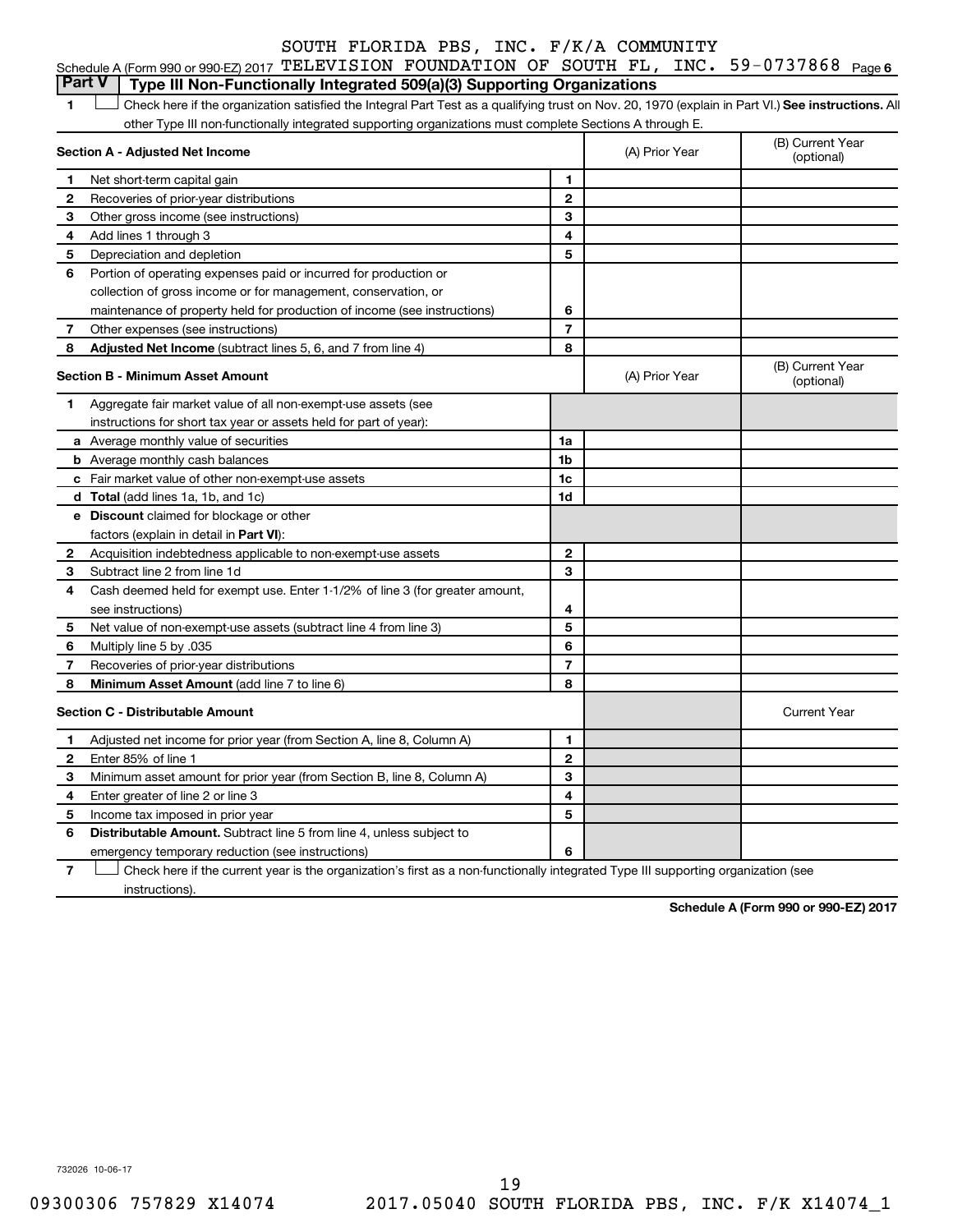| <b>Part V</b> | Schedule A (Form 990 or 990-EZ) 2017 TELEVISION FOUNDATION OF SOUTH FL, INC. $59-0737868$ Page 7                                         |                             |                                       |                                         |  |  |  |  |  |
|---------------|------------------------------------------------------------------------------------------------------------------------------------------|-----------------------------|---------------------------------------|-----------------------------------------|--|--|--|--|--|
|               | Type III Non-Functionally Integrated 509(a)(3) Supporting Organizations (continued)                                                      |                             |                                       |                                         |  |  |  |  |  |
|               | <b>Section D - Distributions</b>                                                                                                         |                             |                                       | <b>Current Year</b>                     |  |  |  |  |  |
| 1             | Amounts paid to supported organizations to accomplish exempt purposes                                                                    |                             |                                       |                                         |  |  |  |  |  |
| 2             | Amounts paid to perform activity that directly furthers exempt purposes of supported<br>organizations, in excess of income from activity |                             |                                       |                                         |  |  |  |  |  |
| 3             |                                                                                                                                          |                             |                                       |                                         |  |  |  |  |  |
| 4             | Administrative expenses paid to accomplish exempt purposes of supported organizations<br>Amounts paid to acquire exempt-use assets       |                             |                                       |                                         |  |  |  |  |  |
| 5             | Qualified set-aside amounts (prior IRS approval required)                                                                                |                             |                                       |                                         |  |  |  |  |  |
| 6             | Other distributions (describe in Part VI). See instructions.                                                                             |                             |                                       |                                         |  |  |  |  |  |
| 7             | Total annual distributions. Add lines 1 through 6.                                                                                       |                             |                                       |                                         |  |  |  |  |  |
| 8             | Distributions to attentive supported organizations to which the organization is responsive                                               |                             |                                       |                                         |  |  |  |  |  |
|               | (provide details in Part VI). See instructions.                                                                                          |                             |                                       |                                         |  |  |  |  |  |
| 9             | Distributable amount for 2017 from Section C, line 6                                                                                     |                             |                                       |                                         |  |  |  |  |  |
| 10            | Line 8 amount divided by line 9 amount                                                                                                   |                             |                                       |                                         |  |  |  |  |  |
|               |                                                                                                                                          | (i)                         | (iii)                                 | (iii)                                   |  |  |  |  |  |
|               | Section E - Distribution Allocations (see instructions)                                                                                  | <b>Excess Distributions</b> | <b>Underdistributions</b><br>Pre-2017 | <b>Distributable</b><br>Amount for 2017 |  |  |  |  |  |
| 1.            | Distributable amount for 2017 from Section C, line 6                                                                                     |                             |                                       |                                         |  |  |  |  |  |
| $\mathbf{2}$  | Underdistributions, if any, for years prior to 2017 (reason-                                                                             |                             |                                       |                                         |  |  |  |  |  |
|               | able cause required-explain in Part VI). See instructions.                                                                               |                             |                                       |                                         |  |  |  |  |  |
| 3             | Excess distributions carryover, if any, to 2017                                                                                          |                             |                                       |                                         |  |  |  |  |  |
| a             |                                                                                                                                          |                             |                                       |                                         |  |  |  |  |  |
|               | <b>b</b> From 2013                                                                                                                       |                             |                                       |                                         |  |  |  |  |  |
|               | $c$ From 2014                                                                                                                            |                             |                                       |                                         |  |  |  |  |  |
|               | d From 2015                                                                                                                              |                             |                                       |                                         |  |  |  |  |  |
|               | e From 2016                                                                                                                              |                             |                                       |                                         |  |  |  |  |  |
|               | f Total of lines 3a through e                                                                                                            |                             |                                       |                                         |  |  |  |  |  |
|               | g Applied to underdistributions of prior years                                                                                           |                             |                                       |                                         |  |  |  |  |  |
|               | h Applied to 2017 distributable amount                                                                                                   |                             |                                       |                                         |  |  |  |  |  |
|               | i Carryover from 2012 not applied (see instructions)                                                                                     |                             |                                       |                                         |  |  |  |  |  |
|               | Remainder. Subtract lines 3g, 3h, and 3i from 3f.                                                                                        |                             |                                       |                                         |  |  |  |  |  |
| 4             | Distributions for 2017 from Section D,                                                                                                   |                             |                                       |                                         |  |  |  |  |  |
|               | \$<br>line $7:$                                                                                                                          |                             |                                       |                                         |  |  |  |  |  |
|               | a Applied to underdistributions of prior years                                                                                           |                             |                                       |                                         |  |  |  |  |  |
|               | <b>b</b> Applied to 2017 distributable amount                                                                                            |                             |                                       |                                         |  |  |  |  |  |
|               | <b>c</b> Remainder. Subtract lines 4a and 4b from 4.                                                                                     |                             |                                       |                                         |  |  |  |  |  |
| 5             | Remaining underdistributions for years prior to 2017, if                                                                                 |                             |                                       |                                         |  |  |  |  |  |
|               | any. Subtract lines 3g and 4a from line 2. For result greater                                                                            |                             |                                       |                                         |  |  |  |  |  |
|               | than zero, explain in Part VI. See instructions.                                                                                         |                             |                                       |                                         |  |  |  |  |  |
| 6             | Remaining underdistributions for 2017. Subtract lines 3h                                                                                 |                             |                                       |                                         |  |  |  |  |  |
|               | and 4b from line 1. For result greater than zero, explain in                                                                             |                             |                                       |                                         |  |  |  |  |  |
|               | <b>Part VI.</b> See instructions.                                                                                                        |                             |                                       |                                         |  |  |  |  |  |
| 7             | Excess distributions carryover to 2018. Add lines 3j                                                                                     |                             |                                       |                                         |  |  |  |  |  |
|               | and 4c.                                                                                                                                  |                             |                                       |                                         |  |  |  |  |  |
| 8             | Breakdown of line 7:                                                                                                                     |                             |                                       |                                         |  |  |  |  |  |
|               | a Excess from 2013                                                                                                                       |                             |                                       |                                         |  |  |  |  |  |
|               | <b>b</b> Excess from 2014                                                                                                                |                             |                                       |                                         |  |  |  |  |  |
|               | c Excess from 2015                                                                                                                       |                             |                                       |                                         |  |  |  |  |  |

**Schedule A (Form 990 or 990-EZ) 2017**

732027 10-06-17

**d** Excess from 2016 **e** Excess from 2017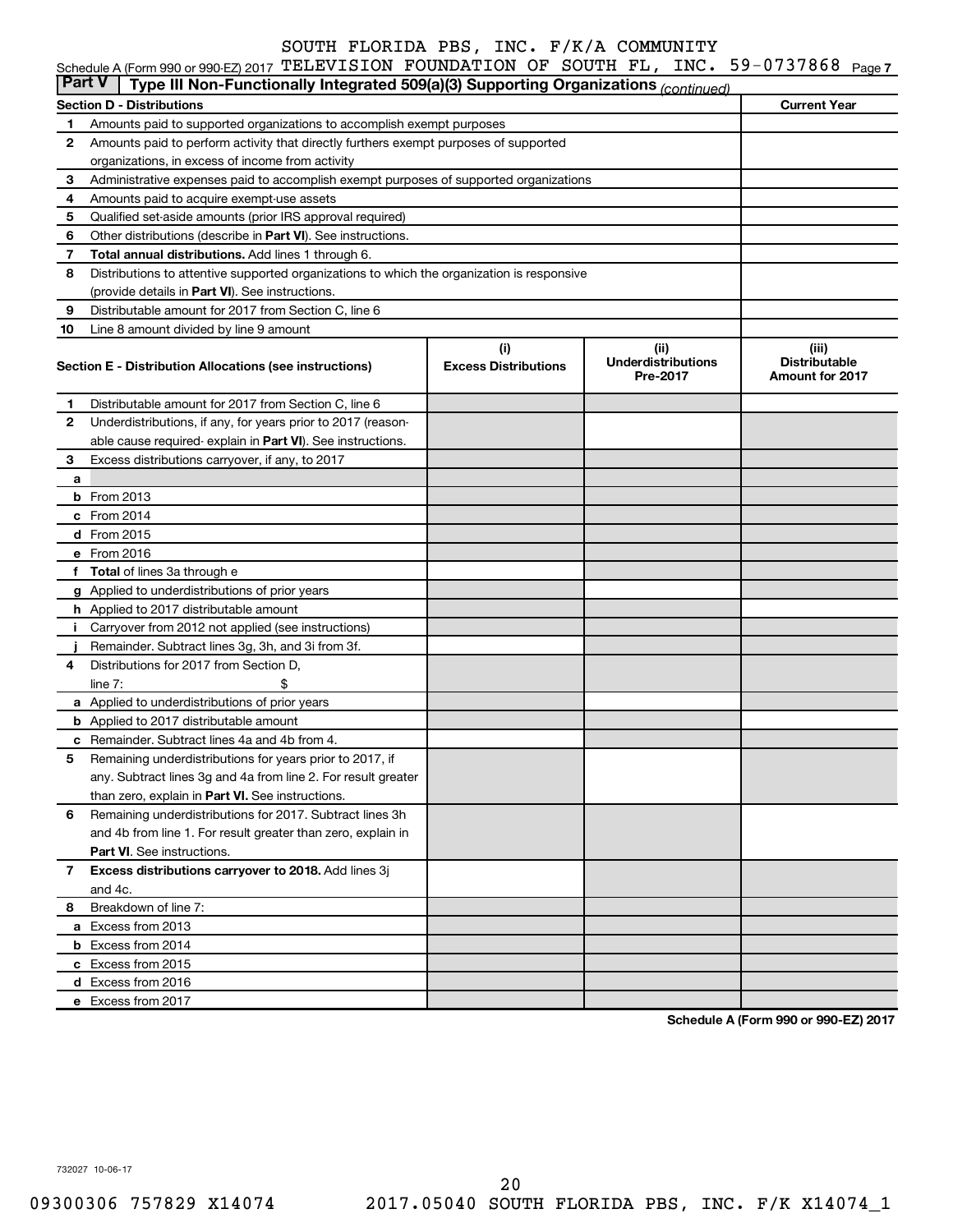|                |                                                             |    | SOUTH FLORIDA PBS, INC. F/K/A COMMUNITY |  |  |  |  |                                                                                                                                                                                                                                                                                                                                                                                                                                                                                                                                                                      |  |
|----------------|-------------------------------------------------------------|----|-----------------------------------------|--|--|--|--|----------------------------------------------------------------------------------------------------------------------------------------------------------------------------------------------------------------------------------------------------------------------------------------------------------------------------------------------------------------------------------------------------------------------------------------------------------------------------------------------------------------------------------------------------------------------|--|
|                |                                                             |    |                                         |  |  |  |  | Schedule A (Form 990 or 990-EZ) 2017 TELEVISION FOUNDATION OF SOUTH FL, INC. 59-0737868 Page 8                                                                                                                                                                                                                                                                                                                                                                                                                                                                       |  |
| <b>Part VI</b> | (See instructions.)                                         |    |                                         |  |  |  |  | Supplemental Information. Provide the explanations required by Part II, line 10; Part II, line 17a or 17b; Part III, line 12;<br>Part IV, Section A, lines 1, 2, 3b, 3c, 4b, 4c, 5a, 6, 9a, 9b, 9c, 11a, 11b, and 11c; Part IV, Section B, lines 1 and 2; Part IV, Section C,<br>line 1; Part IV, Section D, lines 2 and 3; Part IV, Section E, lines 1c, 2a, 2b, 3a, and 3b; Part V, line 1; Part V, Section B, line 1e; Part V,<br>Section D, lines 5, 6, and 8; and Part V, Section E, lines 2, 5, and 6. Also complete this part for any additional information. |  |
|                | SCHEDULE A, PART II, LINE 10, EXPLANATION FOR OTHER INCOME: |    |                                         |  |  |  |  |                                                                                                                                                                                                                                                                                                                                                                                                                                                                                                                                                                      |  |
|                | FOREGIVENESS OF                                             |    | <b>INTERCOMPANY DEBT</b>                |  |  |  |  |                                                                                                                                                                                                                                                                                                                                                                                                                                                                                                                                                                      |  |
|                | 2017 AMOUNT:                                                | \$ | 3,723,486.                              |  |  |  |  |                                                                                                                                                                                                                                                                                                                                                                                                                                                                                                                                                                      |  |
|                |                                                             |    |                                         |  |  |  |  |                                                                                                                                                                                                                                                                                                                                                                                                                                                                                                                                                                      |  |
|                |                                                             |    |                                         |  |  |  |  |                                                                                                                                                                                                                                                                                                                                                                                                                                                                                                                                                                      |  |
|                |                                                             |    |                                         |  |  |  |  |                                                                                                                                                                                                                                                                                                                                                                                                                                                                                                                                                                      |  |
|                |                                                             |    |                                         |  |  |  |  |                                                                                                                                                                                                                                                                                                                                                                                                                                                                                                                                                                      |  |
|                |                                                             |    |                                         |  |  |  |  |                                                                                                                                                                                                                                                                                                                                                                                                                                                                                                                                                                      |  |
|                |                                                             |    |                                         |  |  |  |  |                                                                                                                                                                                                                                                                                                                                                                                                                                                                                                                                                                      |  |
|                |                                                             |    |                                         |  |  |  |  |                                                                                                                                                                                                                                                                                                                                                                                                                                                                                                                                                                      |  |
|                |                                                             |    |                                         |  |  |  |  |                                                                                                                                                                                                                                                                                                                                                                                                                                                                                                                                                                      |  |
|                |                                                             |    |                                         |  |  |  |  |                                                                                                                                                                                                                                                                                                                                                                                                                                                                                                                                                                      |  |
|                |                                                             |    |                                         |  |  |  |  |                                                                                                                                                                                                                                                                                                                                                                                                                                                                                                                                                                      |  |
|                |                                                             |    |                                         |  |  |  |  |                                                                                                                                                                                                                                                                                                                                                                                                                                                                                                                                                                      |  |
|                |                                                             |    |                                         |  |  |  |  |                                                                                                                                                                                                                                                                                                                                                                                                                                                                                                                                                                      |  |
|                |                                                             |    |                                         |  |  |  |  |                                                                                                                                                                                                                                                                                                                                                                                                                                                                                                                                                                      |  |
|                |                                                             |    |                                         |  |  |  |  |                                                                                                                                                                                                                                                                                                                                                                                                                                                                                                                                                                      |  |
|                |                                                             |    |                                         |  |  |  |  |                                                                                                                                                                                                                                                                                                                                                                                                                                                                                                                                                                      |  |
|                |                                                             |    |                                         |  |  |  |  |                                                                                                                                                                                                                                                                                                                                                                                                                                                                                                                                                                      |  |
|                |                                                             |    |                                         |  |  |  |  |                                                                                                                                                                                                                                                                                                                                                                                                                                                                                                                                                                      |  |
|                |                                                             |    |                                         |  |  |  |  |                                                                                                                                                                                                                                                                                                                                                                                                                                                                                                                                                                      |  |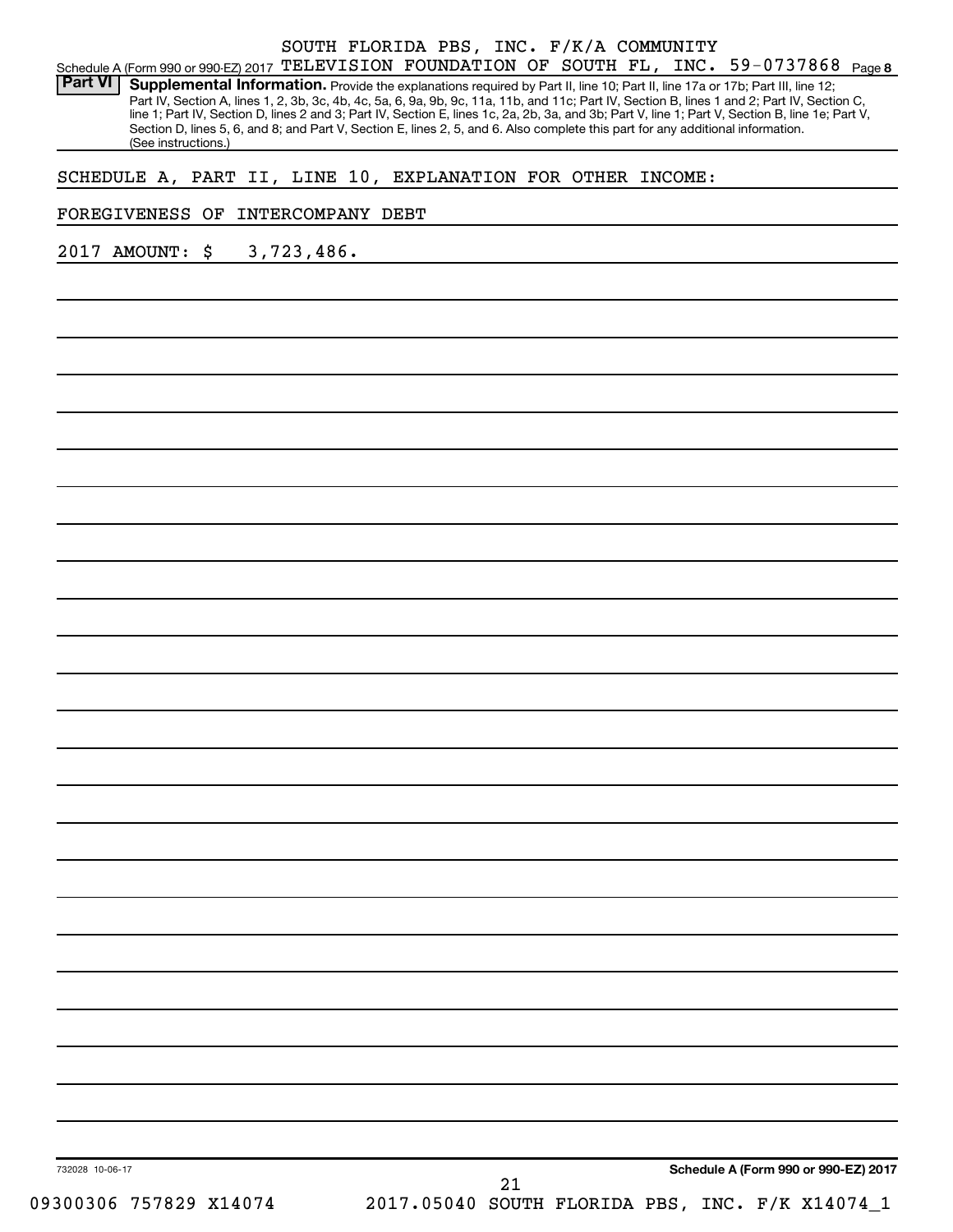| <b>Schedule B</b><br>(Form 990, 990-EZ.<br>or 990-PF)         |
|---------------------------------------------------------------|
| Department of the Treasury<br><b>Internal Revenue Service</b> |

# **Schedule of Contributors**

**or 990-PF) | Attach to Form 990, Form 990-EZ, or Form 990-PF. | Go to www.irs.gov/Form990 for the latest information.** OMB No. 1545-0047

**2017**

|  |  | Name of the organization |
|--|--|--------------------------|
|--|--|--------------------------|

| . |  |  |                                         |  |
|---|--|--|-----------------------------------------|--|
|   |  |  | SOUTH FLORIDA PBS, INC. F/K/A COMMUNITY |  |
|   |  |  | TELEVISION FOUNDATION OF SOUTH FL. INC. |  |

**Employer identification number** 

59-0737868

| <b>Organization type (check one):</b> |                                                                                    |  |  |  |  |  |  |  |
|---------------------------------------|------------------------------------------------------------------------------------|--|--|--|--|--|--|--|
| Filers of:                            | Section:                                                                           |  |  |  |  |  |  |  |
| Form 990 or 990-EZ                    | $\lfloor \underline{X} \rfloor$ 501(c)( 3) (enter number) organization             |  |  |  |  |  |  |  |
|                                       | $4947(a)(1)$ nonexempt charitable trust <b>not</b> treated as a private foundation |  |  |  |  |  |  |  |
|                                       | 527 political organization                                                         |  |  |  |  |  |  |  |
| Form 990-PF                           | 501(c)(3) exempt private foundation                                                |  |  |  |  |  |  |  |
|                                       | 4947(a)(1) nonexempt charitable trust treated as a private foundation              |  |  |  |  |  |  |  |
|                                       |                                                                                    |  |  |  |  |  |  |  |

 $\boxed{\phantom{0}}$  501(c)(3) taxable private foundation

Check if your organization is covered by the General Rule or a Special Rule.

**Note:**  Only a section 501(c)(7), (8), or (10) organization can check boxes for both the General Rule and a Special Rule. See instructions.

#### **General Rule**

 $\Box$ 

 $\Box$ 

For an organization filing Form 990, 990-EZ, or 990-PF that received, during the year, contributions totaling \$5,000 or more (in money or property) from any one contributor. Complete Parts I and II. See instructions for determining a contributor's total contributions.

#### **Special Rules**

any one contributor, during the year, total contributions of the greater of (1) \$5,000; or (2) 2% of the amount on (i) Form 990, Part VIII, line 1h;  $\boxed{\text{X}}$  For an organization described in section 501(c)(3) filing Form 990 or 990-EZ that met the 33 1/3% support test of the regulations under sections 509(a)(1) and 170(b)(1)(A)(vi), that checked Schedule A (Form 990 or 990-EZ), Part II, line 13, 16a, or 16b, and that received from or (ii) Form 990-EZ, line 1. Complete Parts I and II.

year, total contributions of more than \$1,000 *exclusively* for religious, charitable, scientific, literary, or educational purposes, or for For an organization described in section 501(c)(7), (8), or (10) filing Form 990 or 990-EZ that received from any one contributor, during the the prevention of cruelty to children or animals. Complete Parts I, II, and III.  $\Box$ 

purpose. Don't complete any of the parts unless the General Rule applies to this organization because it received nonexclusively year, contributions exclusively for religious, charitable, etc., purposes, but no such contributions totaled more than \$1,000. If this box is checked, enter here the total contributions that were received during the year for an exclusively religious, charitable, etc., For an organization described in section 501(c)(7), (8), or (10) filing Form 990 or 990-EZ that received from any one contributor, during the religious, charitable, etc., contributions totaling \$5,000 or more during the year  $\ldots$  $\ldots$  $\ldots$  $\ldots$  $\ldots$  $\ldots$ 

**Caution:**  An organization that isn't covered by the General Rule and/or the Special Rules doesn't file Schedule B (Form 990, 990-EZ, or 990-PF),  **must** but it answer "No" on Part IV, line 2, of its Form 990; or check the box on line H of its Form 990-EZ or on its Form 990-PF, Part I, line 2, to certify that it doesn't meet the filing requirements of Schedule B (Form 990, 990-EZ, or 990-PF).

LHA For Paperwork Reduction Act Notice, see the instructions for Form 990, 990-EZ, or 990-PF. Schedule B (Form 990, 990-EZ, or 990-PF) (2017)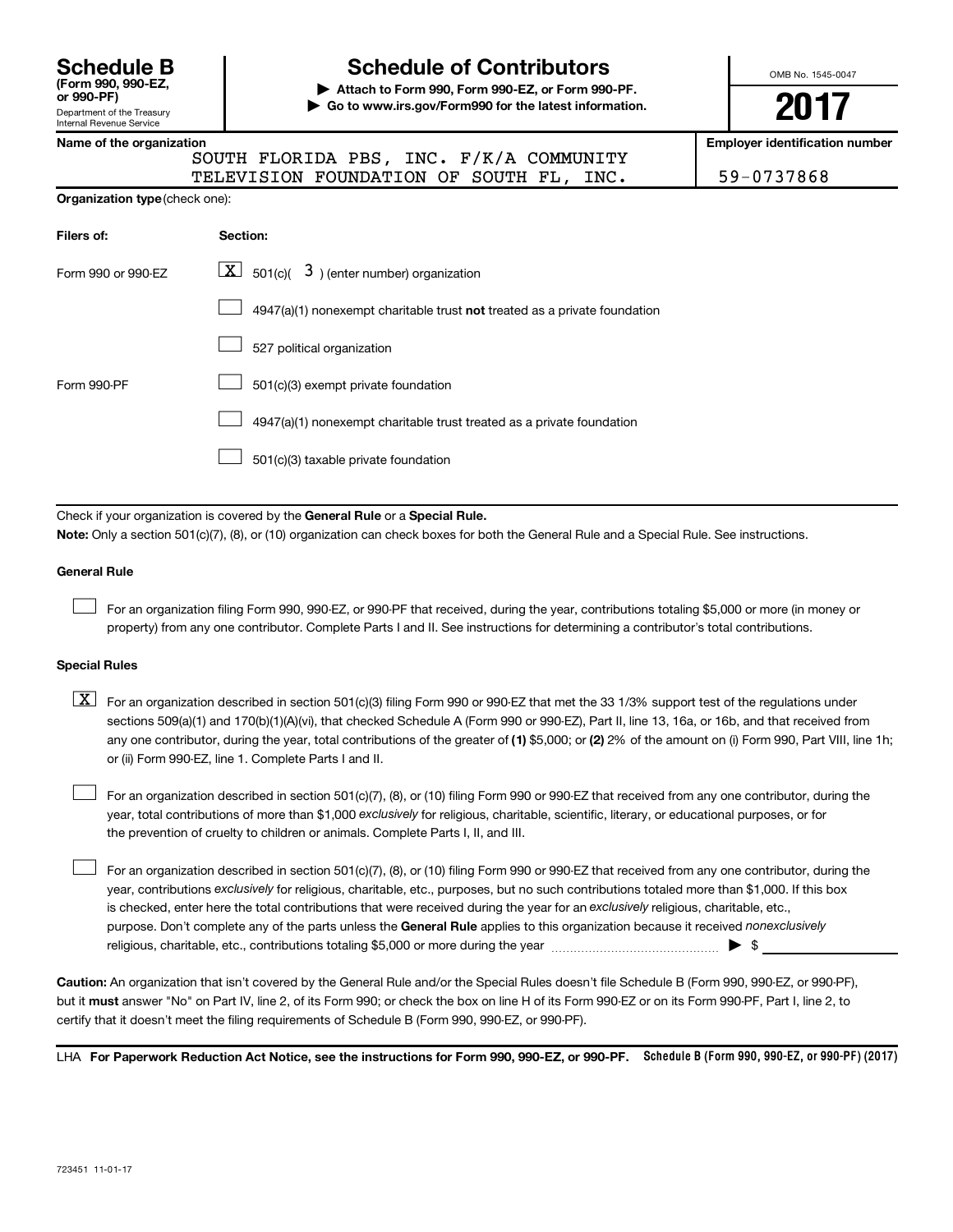| <b>SCHEDULE C</b>                                    | <b>Political Campaign and Lobbying Activities</b> |                                                                                                                                                                                                                                                                                                |           |                            |                          | OMB No. 1545-0047                                  |
|------------------------------------------------------|---------------------------------------------------|------------------------------------------------------------------------------------------------------------------------------------------------------------------------------------------------------------------------------------------------------------------------------------------------|-----------|----------------------------|--------------------------|----------------------------------------------------|
| (Form 990 or 990-EZ)                                 |                                                   |                                                                                                                                                                                                                                                                                                |           |                            |                          |                                                    |
|                                                      |                                                   | For Organizations Exempt From Income Tax Under section 501(c) and section 527                                                                                                                                                                                                                  |           |                            |                          |                                                    |
| Department of the Treasury                           |                                                   | Complete if the organization is described below.<br>Attach to Form 990 or Form 990-EZ.                                                                                                                                                                                                         |           |                            |                          | <b>Open to Public</b><br>Inspection                |
| Internal Revenue Service                             |                                                   | Go to www.irs.gov/Form990 for instructions and the latest information.                                                                                                                                                                                                                         |           |                            |                          |                                                    |
|                                                      |                                                   | If the organization answered "Yes," on Form 990, Part IV, line 3, or Form 990-EZ, Part V, line 46 (Political Campaign Activities), then                                                                                                                                                        |           |                            |                          |                                                    |
|                                                      |                                                   | • Section 501(c)(3) organizations: Complete Parts I-A and B. Do not complete Part I-C.                                                                                                                                                                                                         |           |                            |                          |                                                    |
|                                                      |                                                   | • Section 501(c) (other than section 501(c)(3)) organizations: Complete Parts I-A and C below. Do not complete Part I-B.                                                                                                                                                                       |           |                            |                          |                                                    |
| • Section 527 organizations: Complete Part I-A only. |                                                   |                                                                                                                                                                                                                                                                                                |           |                            |                          |                                                    |
|                                                      |                                                   | If the organization answered "Yes," on Form 990, Part IV, line 4, or Form 990-EZ, Part VI, line 47 (Lobbying Activities), then                                                                                                                                                                 |           |                            |                          |                                                    |
|                                                      |                                                   | • Section 501(c)(3) organizations that have filed Form 5768 (election under section 501(h)): Complete Part II-A. Do not complete Part II-B.<br>• Section 501(c)(3) organizations that have NOT filed Form 5768 (election under section 501(h)): Complete Part II-B. Do not complete Part II-A. |           |                            |                          |                                                    |
|                                                      |                                                   | If the organization answered "Yes," on Form 990, Part IV, line 5 (Proxy Tax) (see separate instructions) or Form 990-EZ, Part V, line 35c (Proxy                                                                                                                                               |           |                            |                          |                                                    |
| Tax) (see separate instructions), then               |                                                   |                                                                                                                                                                                                                                                                                                |           |                            |                          |                                                    |
|                                                      |                                                   | • Section 501(c)(4), (5), or (6) organizations: Complete Part III.                                                                                                                                                                                                                             |           |                            |                          |                                                    |
| Name of organization                                 |                                                   | SOUTH FLORIDA PBS, INC. F/K/A COMMUNITY                                                                                                                                                                                                                                                        |           |                            |                          | <b>Employer identification number</b>              |
|                                                      |                                                   | TELEVISION FOUNDATION OF SOUTH FL, INC.                                                                                                                                                                                                                                                        |           |                            |                          | 59-0737868                                         |
| Part I-A                                             |                                                   | Complete if the organization is exempt under section 501(c) or is a section 527 organization.                                                                                                                                                                                                  |           |                            |                          |                                                    |
|                                                      |                                                   |                                                                                                                                                                                                                                                                                                |           |                            |                          |                                                    |
|                                                      |                                                   | 1 Provide a description of the organization's direct and indirect political campaign activities in Part IV.                                                                                                                                                                                    |           |                            |                          |                                                    |
|                                                      |                                                   |                                                                                                                                                                                                                                                                                                |           |                            | $\triangleright$ \$      |                                                    |
|                                                      |                                                   | Volunteer hours for political campaign activities [111] www.marrore.com/marrore.com/marrore.com/marrore.com/ma                                                                                                                                                                                 |           |                            |                          |                                                    |
|                                                      |                                                   |                                                                                                                                                                                                                                                                                                |           |                            |                          |                                                    |
| Part I-B                                             |                                                   | Complete if the organization is exempt under section 501(c)(3).                                                                                                                                                                                                                                |           |                            |                          |                                                    |
|                                                      |                                                   |                                                                                                                                                                                                                                                                                                |           |                            | $\blacktriangleright$ \$ |                                                    |
|                                                      |                                                   |                                                                                                                                                                                                                                                                                                |           |                            | $\blacktriangleright$ \$ |                                                    |
|                                                      |                                                   |                                                                                                                                                                                                                                                                                                |           |                            |                          | Yes<br>No                                          |
|                                                      |                                                   |                                                                                                                                                                                                                                                                                                |           |                            |                          | Yes<br>No                                          |
| <b>b</b> If "Yes," describe in Part IV.              |                                                   |                                                                                                                                                                                                                                                                                                |           |                            |                          |                                                    |
|                                                      |                                                   | Part I-C   Complete if the organization is exempt under section 501(c), except section 501(c)(3).                                                                                                                                                                                              |           |                            |                          |                                                    |
|                                                      |                                                   | 1 Enter the amount directly expended by the filing organization for section 527 exempt function activities                                                                                                                                                                                     |           |                            | $\blacktriangleright$ \$ |                                                    |
|                                                      |                                                   | 2 Enter the amount of the filing organization's funds contributed to other organizations for section 527                                                                                                                                                                                       |           |                            |                          |                                                    |
|                                                      |                                                   | exempt function activities with an activities and activities are activities and activities are activities and activities and activities and activities are activities and activities and activities and activities and activit                                                                 |           |                            | $\blacktriangleright$ \$ |                                                    |
|                                                      |                                                   | 3 Total exempt function expenditures. Add lines 1 and 2. Enter here and on Form 1120-POL,                                                                                                                                                                                                      |           |                            |                          |                                                    |
| line 17b                                             |                                                   |                                                                                                                                                                                                                                                                                                |           |                            | $\blacktriangleright$ \$ |                                                    |
|                                                      |                                                   |                                                                                                                                                                                                                                                                                                |           |                            |                          | Yes<br><b>No</b>                                   |
|                                                      |                                                   | Enter the names, addresses and employer identification number (EIN) of all section 527 political organizations to which the filing organization                                                                                                                                                |           |                            |                          |                                                    |
|                                                      |                                                   | made payments. For each organization listed, enter the amount paid from the filing organization's funds. Also enter the amount of political<br>contributions received that were promptly and directly delivered to a separate political organization, such as a separate segregated fund or a  |           |                            |                          |                                                    |
|                                                      |                                                   | political action committee (PAC). If additional space is needed, provide information in Part IV.                                                                                                                                                                                               |           |                            |                          |                                                    |
| (a) Name                                             |                                                   | (b) Address                                                                                                                                                                                                                                                                                    | $(c)$ EIN | (d) Amount paid from       |                          | (e) Amount of political                            |
|                                                      |                                                   |                                                                                                                                                                                                                                                                                                |           | filing organization's      |                          | contributions received and                         |
|                                                      |                                                   |                                                                                                                                                                                                                                                                                                |           | funds. If none, enter -0-. |                          | promptly and directly                              |
|                                                      |                                                   |                                                                                                                                                                                                                                                                                                |           |                            |                          | delivered to a separate<br>political organization. |
|                                                      |                                                   |                                                                                                                                                                                                                                                                                                |           |                            |                          | If none, enter -0-.                                |
|                                                      |                                                   |                                                                                                                                                                                                                                                                                                |           |                            |                          |                                                    |
|                                                      |                                                   |                                                                                                                                                                                                                                                                                                |           |                            |                          |                                                    |
|                                                      |                                                   |                                                                                                                                                                                                                                                                                                |           |                            |                          |                                                    |
|                                                      |                                                   |                                                                                                                                                                                                                                                                                                |           |                            |                          |                                                    |
|                                                      |                                                   |                                                                                                                                                                                                                                                                                                |           |                            |                          |                                                    |
|                                                      |                                                   |                                                                                                                                                                                                                                                                                                |           |                            |                          |                                                    |
|                                                      |                                                   |                                                                                                                                                                                                                                                                                                |           |                            |                          |                                                    |
|                                                      |                                                   |                                                                                                                                                                                                                                                                                                |           |                            |                          |                                                    |
|                                                      |                                                   |                                                                                                                                                                                                                                                                                                |           |                            |                          |                                                    |
|                                                      |                                                   |                                                                                                                                                                                                                                                                                                |           |                            |                          |                                                    |

**For Paperwork Reduction Act Notice, see the Instructions for Form 990 or 990-EZ. Schedule C (Form 990 or 990-EZ) 2017** LHA

732041 11-09-17

09300306 757829 X14074 2017.05040 SOUTH FLORIDA PBS, INC. F/K X14074\_1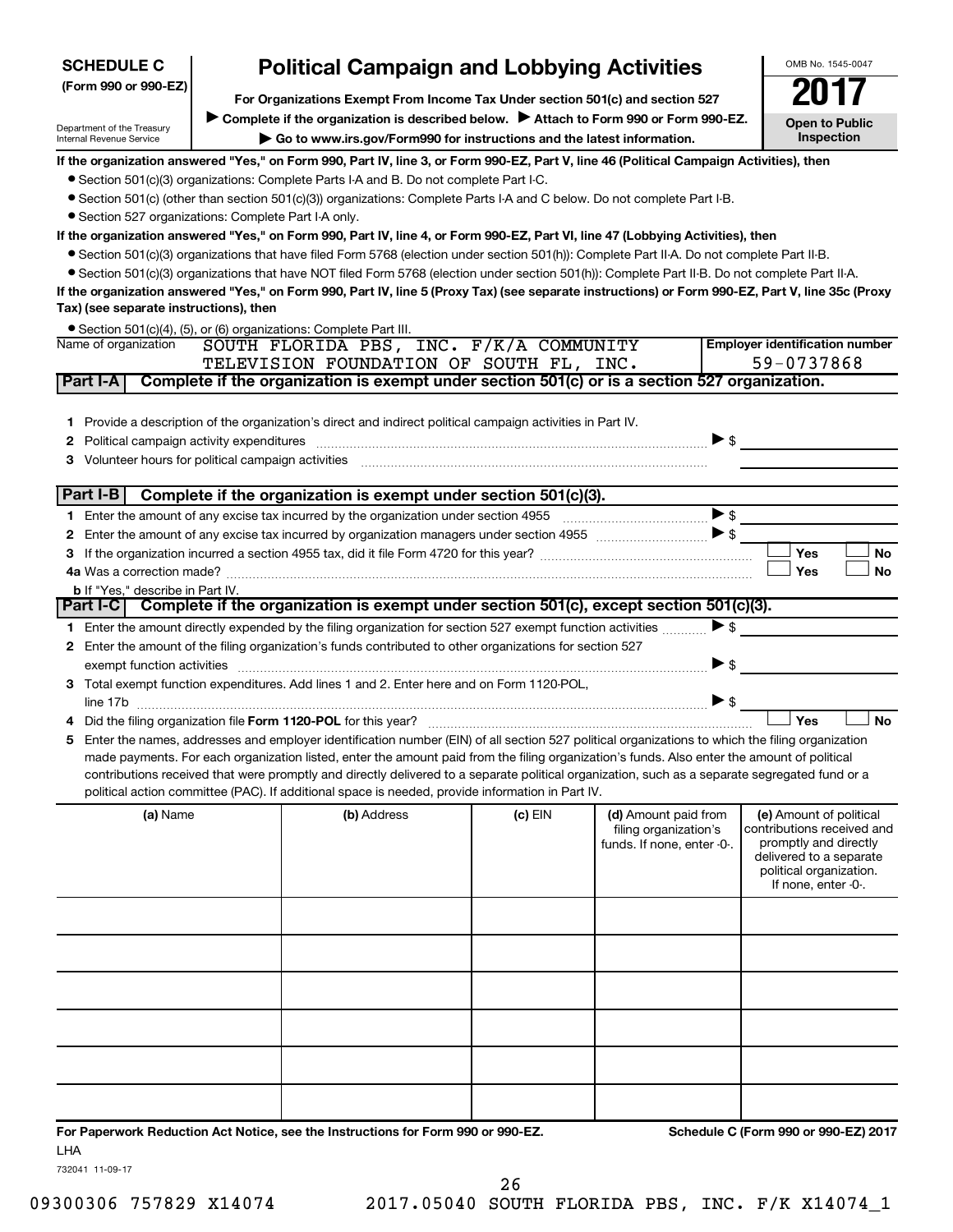| Schedule C (Form 990 or 990-EZ) 2017 TELEVISION FOUNDATION OF SOUTH FL, INC. 59-0737868 Page 2                  |                                                                                                                                   |                                        |                                                                                  |            |                                           |                                |  |  |  |  |
|-----------------------------------------------------------------------------------------------------------------|-----------------------------------------------------------------------------------------------------------------------------------|----------------------------------------|----------------------------------------------------------------------------------|------------|-------------------------------------------|--------------------------------|--|--|--|--|
| Complete if the organization is exempt under section 501(c)(3) and filed Form 5768 (election under<br>Part II-A |                                                                                                                                   |                                        |                                                                                  |            |                                           |                                |  |  |  |  |
| section 501(h)).                                                                                                |                                                                                                                                   |                                        |                                                                                  |            |                                           |                                |  |  |  |  |
| A Check $\blacktriangleright$                                                                                   | if the filing organization belongs to an affiliated group (and list in Part IV each affiliated group member's name, address, EIN, |                                        |                                                                                  |            |                                           |                                |  |  |  |  |
| expenses, and share of excess lobbying expenditures).                                                           |                                                                                                                                   |                                        |                                                                                  |            |                                           |                                |  |  |  |  |
| <b>B</b> Check $\blacktriangleright$                                                                            |                                                                                                                                   |                                        | if the filing organization checked box A and "limited control" provisions apply. |            |                                           |                                |  |  |  |  |
|                                                                                                                 |                                                                                                                                   | <b>Limits on Lobbying Expenditures</b> | (The term "expenditures" means amounts paid or incurred.)                        |            | (a) Filing<br>organization's<br>totals    | (b) Affiliated group<br>totals |  |  |  |  |
|                                                                                                                 |                                                                                                                                   |                                        |                                                                                  |            |                                           |                                |  |  |  |  |
|                                                                                                                 |                                                                                                                                   |                                        |                                                                                  |            |                                           |                                |  |  |  |  |
|                                                                                                                 |                                                                                                                                   |                                        |                                                                                  |            |                                           |                                |  |  |  |  |
| d Other exempt purpose expenditures                                                                             |                                                                                                                                   |                                        |                                                                                  |            | $19, 264, 267$ .                          |                                |  |  |  |  |
|                                                                                                                 |                                                                                                                                   |                                        |                                                                                  |            | 19,264,267.                               |                                |  |  |  |  |
| f Lobbying nontaxable amount. Enter the amount from the following table in both columns.                        |                                                                                                                                   |                                        |                                                                                  |            | 1,000,000.                                |                                |  |  |  |  |
| If the amount on line 1e, column $(a)$ or $(b)$ is:                                                             |                                                                                                                                   |                                        | The lobbying nontaxable amount is:                                               |            |                                           |                                |  |  |  |  |
|                                                                                                                 |                                                                                                                                   |                                        |                                                                                  |            |                                           |                                |  |  |  |  |
| Not over \$500,000                                                                                              |                                                                                                                                   |                                        | 20% of the amount on line 1e.                                                    |            |                                           |                                |  |  |  |  |
| Over \$500,000 but not over \$1,000,000                                                                         |                                                                                                                                   |                                        | \$100,000 plus 15% of the excess over \$500,000.                                 |            |                                           |                                |  |  |  |  |
| Over \$1,000,000 but not over \$1,500,000                                                                       |                                                                                                                                   |                                        | \$175,000 plus 10% of the excess over \$1,000,000                                |            |                                           |                                |  |  |  |  |
| Over \$1,500,000 but not over \$17,000,000                                                                      |                                                                                                                                   |                                        | \$225,000 plus 5% of the excess over \$1,500,000.                                |            |                                           |                                |  |  |  |  |
| Over \$17,000,000                                                                                               |                                                                                                                                   | \$1,000,000.                           |                                                                                  |            |                                           |                                |  |  |  |  |
|                                                                                                                 |                                                                                                                                   |                                        |                                                                                  |            | 250,000.                                  |                                |  |  |  |  |
| g Grassroots nontaxable amount (enter 25% of line 1f)                                                           |                                                                                                                                   |                                        |                                                                                  |            | $\overline{0}$ .                          |                                |  |  |  |  |
| h Subtract line 1g from line 1a. If zero or less, enter -0-                                                     |                                                                                                                                   |                                        |                                                                                  |            | $\overline{0}$ .                          |                                |  |  |  |  |
| i Subtract line 1f from line 1c. If zero or less, enter -0-                                                     |                                                                                                                                   |                                        |                                                                                  |            |                                           |                                |  |  |  |  |
| j If there is an amount other than zero on either line 1h or line 1i, did the organization file Form 4720       |                                                                                                                                   |                                        |                                                                                  |            |                                           |                                |  |  |  |  |
| reporting section 4911 tax for this year?                                                                       |                                                                                                                                   |                                        |                                                                                  |            |                                           | Yes<br>No                      |  |  |  |  |
|                                                                                                                 |                                                                                                                                   |                                        | 4-Year Averaging Period Under section 501(h)                                     |            |                                           |                                |  |  |  |  |
| (Some organizations that made a section 501(h) election do not have to complete all of the five columns below.  |                                                                                                                                   |                                        |                                                                                  |            |                                           |                                |  |  |  |  |
|                                                                                                                 |                                                                                                                                   |                                        | See the separate instructions for lines 2a through 2f.)                          |            |                                           |                                |  |  |  |  |
|                                                                                                                 |                                                                                                                                   |                                        | Lobbying Expenditures During 4-Year Averaging Period                             |            |                                           |                                |  |  |  |  |
| Calendar year<br>(or fiscal year beginning in)                                                                  |                                                                                                                                   | (a) 2014                               | (b) 2015                                                                         | $(c)$ 2016 | $(d)$ 2017                                | (e) Total                      |  |  |  |  |
| 2a Lobbying nontaxable amount                                                                                   |                                                                                                                                   | 778,638.                               |                                                                                  |            | 961,811. 1,000,000. 1,000,000. 3,740,449. |                                |  |  |  |  |
| <b>b</b> Lobbying ceiling amount<br>$(150\% \text{ of line } 2a, \text{ column}(e))$                            |                                                                                                                                   |                                        |                                                                                  |            |                                           | 5,610,674.                     |  |  |  |  |
| c Total lobbying expenditures                                                                                   |                                                                                                                                   |                                        |                                                                                  |            |                                           |                                |  |  |  |  |
| d Grassroots nontaxable amount                                                                                  |                                                                                                                                   | 194,660.                               | 240,453.                                                                         | 250,000.   | 250,000.                                  | 935,113.                       |  |  |  |  |
| e Grassroots ceiling amount                                                                                     |                                                                                                                                   |                                        |                                                                                  |            |                                           |                                |  |  |  |  |
| (150% of line 2d, column (e))                                                                                   |                                                                                                                                   |                                        |                                                                                  |            |                                           | 1,402,670.                     |  |  |  |  |
|                                                                                                                 |                                                                                                                                   |                                        |                                                                                  |            |                                           |                                |  |  |  |  |
|                                                                                                                 |                                                                                                                                   |                                        |                                                                                  |            |                                           |                                |  |  |  |  |

**Schedule C (Form 990 or 990-EZ) 2017**

732042 11-09-17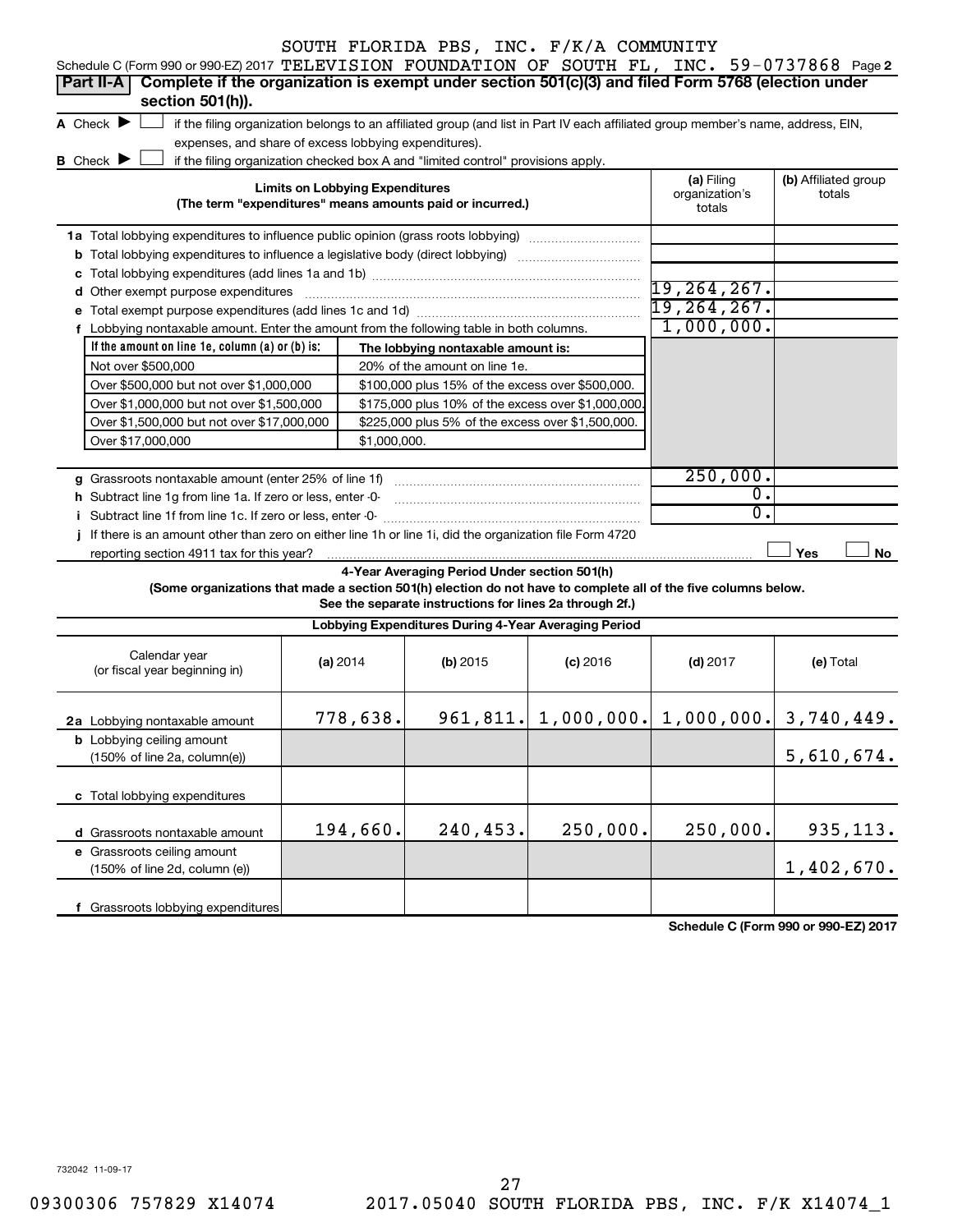#### Schedule C (Form 990 or 990-EZ) 2017  $\texttt{TELEXISION}$  FOUNDATION OF SOUTH FL, INC. 59-0737868 Page 3 **Part II-B Complete if the organization is exempt under section 501(c)(3) and has NOT filed Form 5768 (election under section 501(h)).**

|              | For each "Yes," response on lines 1a through 1i below, provide in Part IV a detailed description                                                                                                                                            | (a) |                |     | (b)    |
|--------------|---------------------------------------------------------------------------------------------------------------------------------------------------------------------------------------------------------------------------------------------|-----|----------------|-----|--------|
|              | of the lobbying activity.                                                                                                                                                                                                                   | Yes | No             |     | Amount |
| 1            | During the year, did the filing organization attempt to influence foreign, national, state or<br>local legislation, including any attempt to influence public opinion on a legislative matter<br>or referendum, through the use of:         |     |                |     |        |
|              | <b>b</b> Paid staff or management (include compensation in expenses reported on lines 1c through 1i)?                                                                                                                                       |     |                |     |        |
|              |                                                                                                                                                                                                                                             |     |                |     |        |
|              |                                                                                                                                                                                                                                             |     |                |     |        |
|              |                                                                                                                                                                                                                                             |     |                |     |        |
|              |                                                                                                                                                                                                                                             |     |                |     |        |
|              | g Direct contact with legislators, their staffs, government officials, or a legislative body?                                                                                                                                               |     |                |     |        |
|              | h Rallies, demonstrations, seminars, conventions, speeches, lectures, or any similar means?                                                                                                                                                 |     |                |     |        |
|              | <i>i</i> Other activities?                                                                                                                                                                                                                  |     |                |     |        |
|              |                                                                                                                                                                                                                                             |     |                |     |        |
|              | 2a Did the activities in line 1 cause the organization to be not described in section 501(c)(3)?                                                                                                                                            |     |                |     |        |
|              |                                                                                                                                                                                                                                             |     |                |     |        |
|              | c If "Yes," enter the amount of any tax incurred by organization managers under section 4912                                                                                                                                                |     |                |     |        |
|              | d If the filing organization incurred a section 4912 tax, did it file Form 4720 for this year?                                                                                                                                              |     |                |     |        |
|              | Part III-A Complete if the organization is exempt under section $501(c)(4)$ , section $501(c)(5)$ , or section                                                                                                                              |     |                |     |        |
|              | $501(c)(6)$ .                                                                                                                                                                                                                               |     |                |     |        |
|              |                                                                                                                                                                                                                                             |     |                | Yes | No     |
| 1            |                                                                                                                                                                                                                                             |     | 1              |     |        |
| $\mathbf{2}$ |                                                                                                                                                                                                                                             |     | $\mathbf{2}$   |     |        |
| 3            | Did the organization agree to carry over lobbying and political campaign activity expenditures from the prior year?                                                                                                                         |     | 3              |     |        |
|              | Part III-B Complete if the organization is exempt under section 501(c)(4), section 501(c)(5), or section<br>501(c)(6) and if either (a) BOTH Part III-A, lines 1 and 2, are answered "No," OR (b) Part III-A, line 3, is<br>answered "Yes." |     |                |     |        |
| 1            |                                                                                                                                                                                                                                             |     | 1              |     |        |
| $\mathbf{2}$ | Section 162(e) nondeductible lobbying and political expenditures (do not include amounts of political                                                                                                                                       |     |                |     |        |
|              | expenses for which the section 527(f) tax was paid).                                                                                                                                                                                        |     |                |     |        |
|              |                                                                                                                                                                                                                                             |     | 2a             |     |        |
|              | b Carryover from last year manufactured and contract the contract of the contract of the contract of the contract of contract of contract of contract of contract of contract of contract of contract of contract of contract               |     | 2 <sub>b</sub> |     |        |
|              |                                                                                                                                                                                                                                             |     | 2c             |     |        |
| 3            |                                                                                                                                                                                                                                             |     | 3              |     |        |
| 4            | If notices were sent and the amount on line 2c exceeds the amount on line 3, what portion of the excess                                                                                                                                     |     |                |     |        |
|              | does the organization agree to carryover to the reasonable estimate of nondeductible lobbying and political                                                                                                                                 |     |                |     |        |
|              |                                                                                                                                                                                                                                             |     | 4              |     |        |
| 5            |                                                                                                                                                                                                                                             |     | 5              |     |        |
|              | ∣Part IV ⊺<br><b>Supplemental Information</b>                                                                                                                                                                                               |     |                |     |        |
|              | Provide the descriptions required for Part I-A, line 1; Part I-B, line 4; Part I-C, line 5; Part II-A (affiliated group list); Part II-A, lines 1 and 2 (see                                                                                |     |                |     |        |

instructions); and Part II-B, line 1. Also, complete this part for any additional information.

**Schedule C (Form 990 or 990-EZ) 2017**

732043 11-09-17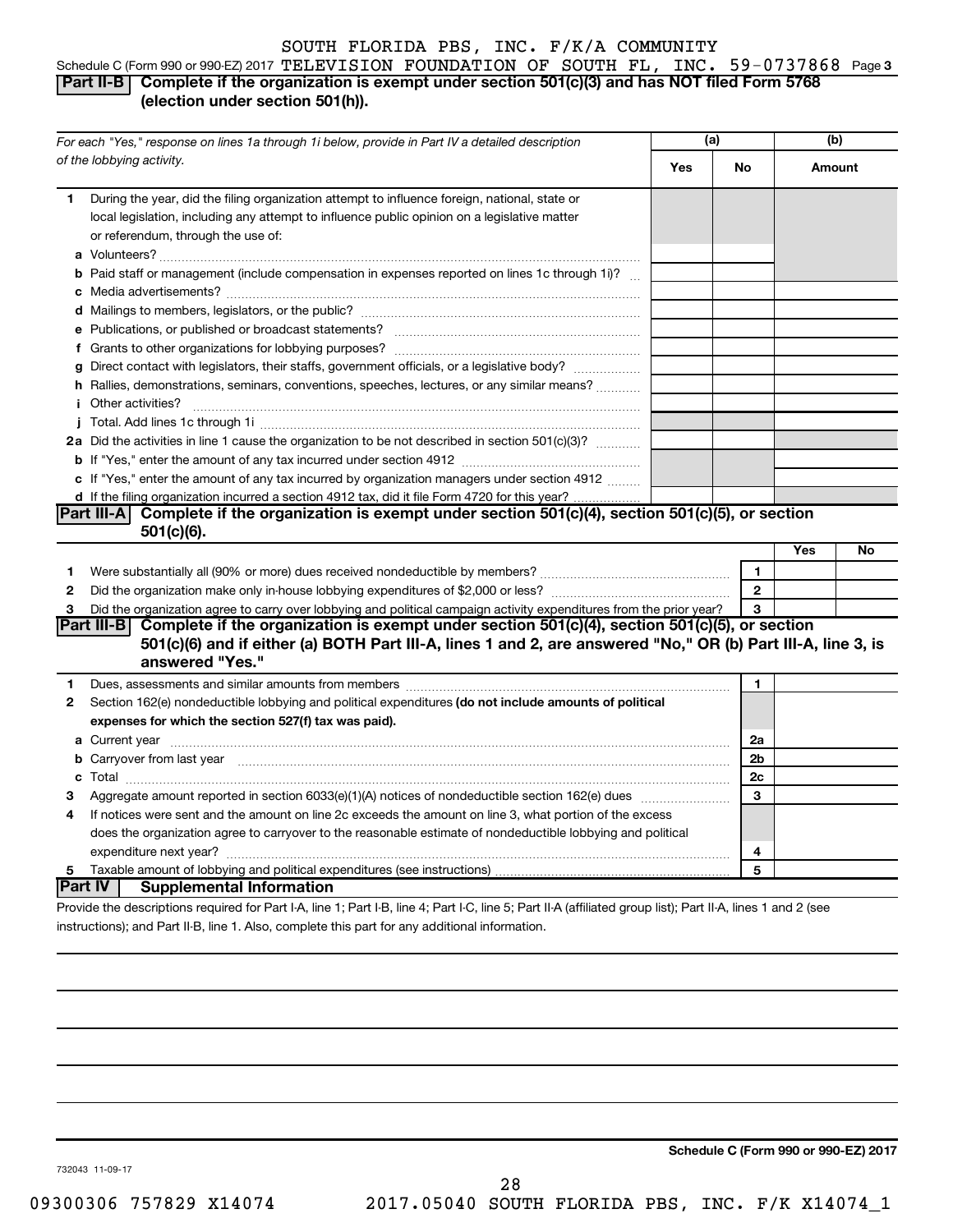| Part I<br>1 | Internal Revenue Service<br>Name of the organization |                                                                                                   | Attach to Form 990. | Part IV, line 6, 7, 8, 9, 10, 11a, 11b, 11c, 11d, 11e, 11f, 12a, or 12b.                                                                                                                                                                |                         | <b>Open to Public</b><br>Inspection                                                                                                                        |
|-------------|------------------------------------------------------|---------------------------------------------------------------------------------------------------|---------------------|-----------------------------------------------------------------------------------------------------------------------------------------------------------------------------------------------------------------------------------------|-------------------------|------------------------------------------------------------------------------------------------------------------------------------------------------------|
|             |                                                      |                                                                                                   |                     | Go to www.irs.gov/Form990 for instructions and the latest information.<br>SOUTH FLORIDA PBS, INC. F/K/A COMMUNITY<br>TELEVISION FOUNDATION OF SOUTH FL, INC.                                                                            |                         | <b>Employer identification number</b><br>59-0737868                                                                                                        |
|             |                                                      |                                                                                                   |                     | Organizations Maintaining Donor Advised Funds or Other Similar Funds or Accounts. Complete if the                                                                                                                                       |                         |                                                                                                                                                            |
|             |                                                      | organization answered "Yes" on Form 990, Part IV, line 6.                                         |                     |                                                                                                                                                                                                                                         |                         |                                                                                                                                                            |
|             |                                                      |                                                                                                   |                     | (a) Donor advised funds                                                                                                                                                                                                                 |                         | (b) Funds and other accounts                                                                                                                               |
|             |                                                      |                                                                                                   |                     |                                                                                                                                                                                                                                         |                         |                                                                                                                                                            |
| 2           |                                                      | Aggregate value of contributions to (during year)                                                 |                     |                                                                                                                                                                                                                                         |                         |                                                                                                                                                            |
| з           |                                                      |                                                                                                   |                     |                                                                                                                                                                                                                                         |                         |                                                                                                                                                            |
| 4           |                                                      |                                                                                                   |                     |                                                                                                                                                                                                                                         |                         |                                                                                                                                                            |
| 5           |                                                      |                                                                                                   |                     | Did the organization inform all donors and donor advisors in writing that the assets held in donor advised funds                                                                                                                        |                         |                                                                                                                                                            |
| 6           |                                                      |                                                                                                   |                     | Did the organization inform all grantees, donors, and donor advisors in writing that grant funds can be used only<br>for charitable purposes and not for the benefit of the donor or donor advisor, or for any other purpose conferring |                         | Yes<br><b>No</b><br>Yes<br>No                                                                                                                              |
| Part II     | impermissible private benefit?                       |                                                                                                   |                     | Conservation Easements. Complete if the organization answered "Yes" on Form 990, Part IV, line 7.                                                                                                                                       |                         |                                                                                                                                                            |
| 1           |                                                      | Purpose(s) of conservation easements held by the organization (check all that apply).             |                     |                                                                                                                                                                                                                                         |                         |                                                                                                                                                            |
|             |                                                      | Preservation of land for public use (e.g., recreation or education)                               |                     | Preservation of a historically important land area                                                                                                                                                                                      |                         |                                                                                                                                                            |
|             |                                                      | Protection of natural habitat                                                                     |                     | Preservation of a certified historic structure                                                                                                                                                                                          |                         |                                                                                                                                                            |
|             |                                                      | Preservation of open space                                                                        |                     |                                                                                                                                                                                                                                         |                         |                                                                                                                                                            |
| 2           |                                                      |                                                                                                   |                     |                                                                                                                                                                                                                                         |                         | Complete lines 2a through 2d if the organization held a qualified conservation contribution in the form of a conservation easement on the last             |
|             | day of the tax year.                                 |                                                                                                   |                     |                                                                                                                                                                                                                                         |                         | Held at the End of the Tax Year                                                                                                                            |
|             |                                                      |                                                                                                   |                     |                                                                                                                                                                                                                                         | 2a                      |                                                                                                                                                            |
| b           |                                                      |                                                                                                   |                     |                                                                                                                                                                                                                                         | 2 <sub>b</sub>          |                                                                                                                                                            |
|             |                                                      |                                                                                                   |                     |                                                                                                                                                                                                                                         | 2c                      |                                                                                                                                                            |
|             |                                                      |                                                                                                   |                     | d Number of conservation easements included in (c) acquired after 7/25/06, and not on a historic structure                                                                                                                              |                         |                                                                                                                                                            |
|             |                                                      |                                                                                                   |                     |                                                                                                                                                                                                                                         | 2d                      |                                                                                                                                                            |
| 3           |                                                      |                                                                                                   |                     | Number of conservation easements modified, transferred, released, extinguished, or terminated by the organization during the tax                                                                                                        |                         |                                                                                                                                                            |
|             | year                                                 |                                                                                                   |                     |                                                                                                                                                                                                                                         |                         |                                                                                                                                                            |
| 4<br>5      |                                                      | Number of states where property subject to conservation easement is located $\blacktriangleright$ |                     | Does the organization have a written policy regarding the periodic monitoring, inspection, handling of                                                                                                                                  |                         |                                                                                                                                                            |
|             |                                                      |                                                                                                   |                     |                                                                                                                                                                                                                                         |                         | Yes<br><b>No</b>                                                                                                                                           |
| 6           |                                                      |                                                                                                   |                     |                                                                                                                                                                                                                                         |                         | Staff and volunteer hours devoted to monitoring, inspecting, handling of violations, and enforcing conservation easements during the year                  |
|             |                                                      |                                                                                                   |                     |                                                                                                                                                                                                                                         |                         |                                                                                                                                                            |
| 7           |                                                      |                                                                                                   |                     | Amount of expenses incurred in monitoring, inspecting, handling of violations, and enforcing conservation easements during the year                                                                                                     |                         |                                                                                                                                                            |
|             | $\blacktriangleright$ \$                             |                                                                                                   |                     |                                                                                                                                                                                                                                         |                         |                                                                                                                                                            |
| 8           |                                                      |                                                                                                   |                     | Does each conservation easement reported on line 2(d) above satisfy the requirements of section 170(h)(4)(B)(i)                                                                                                                         |                         |                                                                                                                                                            |
|             |                                                      |                                                                                                   |                     |                                                                                                                                                                                                                                         |                         | Yes<br>No                                                                                                                                                  |
| 9           |                                                      |                                                                                                   |                     | In Part XIII, describe how the organization reports conservation easements in its revenue and expense statement, and balance sheet, and                                                                                                 |                         |                                                                                                                                                            |
|             |                                                      |                                                                                                   |                     | include, if applicable, the text of the footnote to the organization's financial statements that describes the organization's accounting for                                                                                            |                         |                                                                                                                                                            |
|             | conservation easements.                              |                                                                                                   |                     |                                                                                                                                                                                                                                         |                         |                                                                                                                                                            |
|             |                                                      |                                                                                                   |                     | Part III   Organizations Maintaining Collections of Art, Historical Treasures, or Other Similar Assets.                                                                                                                                 |                         |                                                                                                                                                            |
|             |                                                      | Complete if the organization answered "Yes" on Form 990, Part IV, line 8.                         |                     |                                                                                                                                                                                                                                         |                         |                                                                                                                                                            |
|             |                                                      |                                                                                                   |                     |                                                                                                                                                                                                                                         |                         | 1a If the organization elected, as permitted under SFAS 116 (ASC 958), not to report in its revenue statement and balance sheet works of art,              |
|             |                                                      |                                                                                                   |                     |                                                                                                                                                                                                                                         |                         | historical treasures, or other similar assets held for public exhibition, education, or research in furtherance of public service, provide, in Part XIII,  |
|             |                                                      | the text of the footnote to its financial statements that describes these items.                  |                     |                                                                                                                                                                                                                                         |                         | <b>b</b> If the organization elected, as permitted under SFAS 116 (ASC 958), to report in its revenue statement and balance sheet works of art, historical |
|             |                                                      |                                                                                                   |                     |                                                                                                                                                                                                                                         |                         | treasures, or other similar assets held for public exhibition, education, or research in furtherance of public service, provide the following amounts      |
|             | relating to these items:                             |                                                                                                   |                     |                                                                                                                                                                                                                                         |                         |                                                                                                                                                            |
|             |                                                      |                                                                                                   |                     | (i) Revenue included on Form 990, Part VIII, line 1 $\ldots$ $\ldots$ $\ldots$ $\ldots$ $\ldots$ $\ldots$ $\ldots$ $\ldots$ $\ldots$ $\ldots$ $\ldots$                                                                                  |                         |                                                                                                                                                            |
|             |                                                      | (ii) Assets included in Form 990, Part X                                                          |                     |                                                                                                                                                                                                                                         |                         |                                                                                                                                                            |
| 2           |                                                      |                                                                                                   |                     | If the organization received or held works of art, historical treasures, or other similar assets for financial gain, provide                                                                                                            |                         |                                                                                                                                                            |
|             |                                                      | the following amounts required to be reported under SFAS 116 (ASC 958) relating to these items:   |                     |                                                                                                                                                                                                                                         |                         |                                                                                                                                                            |
|             |                                                      |                                                                                                   |                     |                                                                                                                                                                                                                                         | $\triangleright$ \$     |                                                                                                                                                            |
|             |                                                      |                                                                                                   |                     | b Assets included in Form 990, Part X [11] Marten and Martin Martin Martin Martin Martin Martin Martin Martin M                                                                                                                         | $\blacktriangleright$ s |                                                                                                                                                            |
|             |                                                      | LHA For Paperwork Reduction Act Notice, see the Instructions for Form 990.                        |                     |                                                                                                                                                                                                                                         |                         | Schedule D (Form 990) 2017                                                                                                                                 |
|             | 732051 10-09-17                                      |                                                                                                   |                     |                                                                                                                                                                                                                                         |                         |                                                                                                                                                            |
|             | 09300306 757829 X14074                               |                                                                                                   | 29                  |                                                                                                                                                                                                                                         |                         | 2017.05040 SOUTH FLORIDA PBS, INC. F/K X14074_1                                                                                                            |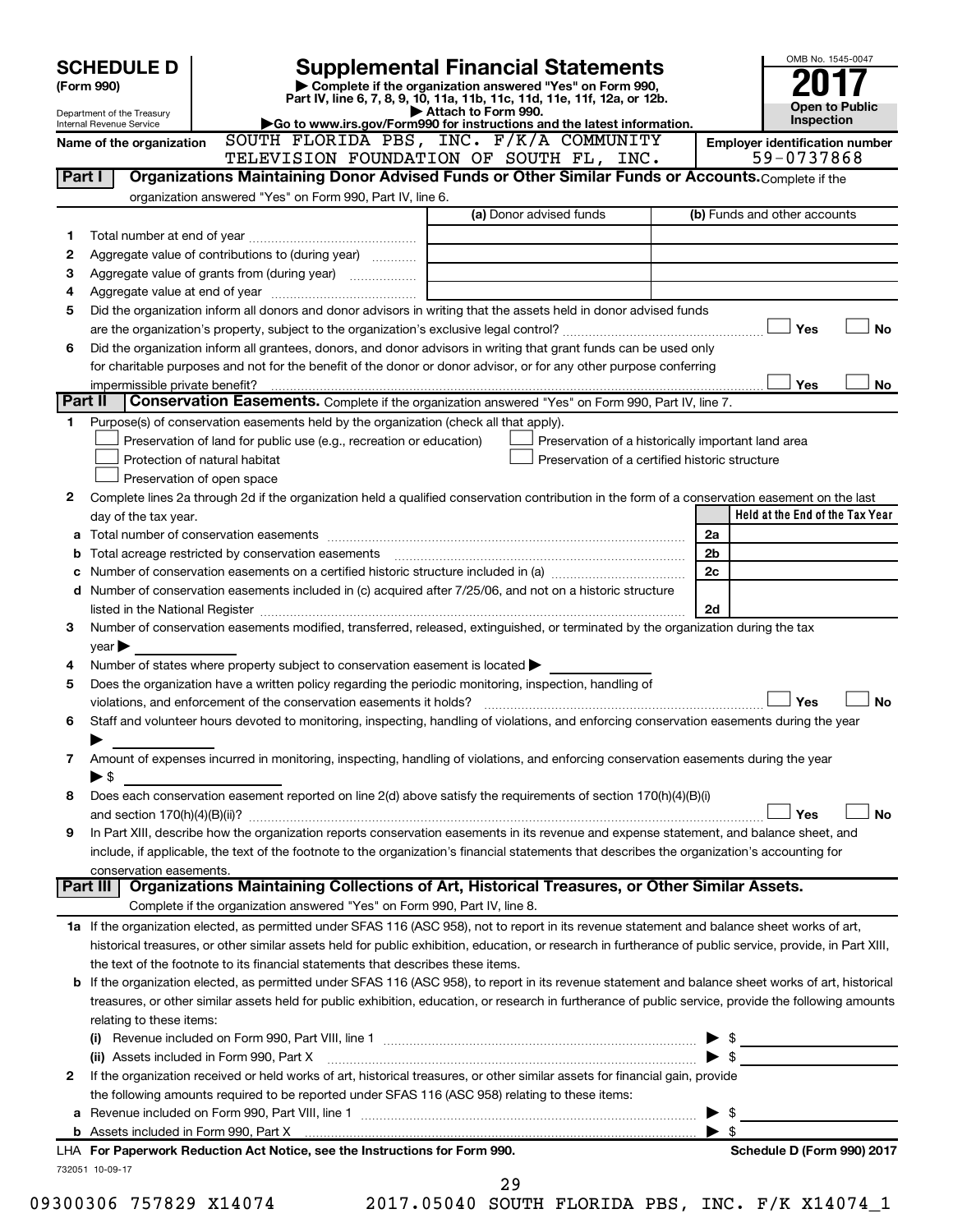|               |                                                                                                                                                                                                                                      | SOUTH FLORIDA PBS, INC. F/K/A COMMUNITY |                |                           |           |                                 |                            |                         |
|---------------|--------------------------------------------------------------------------------------------------------------------------------------------------------------------------------------------------------------------------------------|-----------------------------------------|----------------|---------------------------|-----------|---------------------------------|----------------------------|-------------------------|
|               | Schedule D (Form 990) 2017                                                                                                                                                                                                           | TELEVISION FOUNDATION OF SOUTH FL, INC. |                |                           |           |                                 | 59-0737868 Page 2          |                         |
|               | Part III<br>Organizations Maintaining Collections of Art, Historical Treasures, or Other Similar Assets (continued)                                                                                                                  |                                         |                |                           |           |                                 |                            |                         |
| З             | Using the organization's acquisition, accession, and other records, check any of the following that are a significant use of its collection items                                                                                    |                                         |                |                           |           |                                 |                            |                         |
|               | (check all that apply):                                                                                                                                                                                                              |                                         |                |                           |           |                                 |                            |                         |
| a             | Public exhibition                                                                                                                                                                                                                    |                                         |                | Loan or exchange programs |           |                                 |                            |                         |
| b             | Scholarly research                                                                                                                                                                                                                   |                                         | Other          |                           |           |                                 |                            |                         |
| C             | Preservation for future generations                                                                                                                                                                                                  |                                         |                |                           |           |                                 |                            |                         |
| 4             | Provide a description of the organization's collections and explain how they further the organization's exempt purpose in Part XIII.                                                                                                 |                                         |                |                           |           |                                 |                            |                         |
| 5             | During the year, did the organization solicit or receive donations of art, historical treasures, or other similar assets                                                                                                             |                                         |                |                           |           |                                 |                            |                         |
|               |                                                                                                                                                                                                                                      |                                         |                |                           |           |                                 | Yes                        | No                      |
|               | Part IV<br>Escrow and Custodial Arrangements. Complete if the organization answered "Yes" on Form 990, Part IV, line 9, or                                                                                                           |                                         |                |                           |           |                                 |                            |                         |
|               | reported an amount on Form 990, Part X, line 21.                                                                                                                                                                                     |                                         |                |                           |           |                                 |                            |                         |
|               | 1a Is the organization an agent, trustee, custodian or other intermediary for contributions or other assets not included                                                                                                             |                                         |                |                           |           |                                 |                            |                         |
|               |                                                                                                                                                                                                                                      |                                         |                |                           |           |                                 | Yes                        | No                      |
|               | b If "Yes," explain the arrangement in Part XIII and complete the following table:                                                                                                                                                   |                                         |                |                           |           |                                 |                            |                         |
|               |                                                                                                                                                                                                                                      |                                         |                |                           |           |                                 | Amount                     |                         |
|               | c Beginning balance <b>contract to the contract of the contract of the contract of the contract of the contract of the contract of the contract of the contract of the contract of the contract of the contract of the contract </b> |                                         |                |                           |           | 1c                              |                            |                         |
|               |                                                                                                                                                                                                                                      |                                         |                |                           |           | 1d                              |                            |                         |
|               | e Distributions during the year manufactured and continuum and contact the year manufactured and contact the year manufactured and contact the year manufactured and contact the year manufactured and contact the year manufa       |                                         |                |                           |           | 1e                              |                            |                         |
|               |                                                                                                                                                                                                                                      |                                         |                |                           |           | 1f                              |                            |                         |
|               | 2a Did the organization include an amount on Form 990, Part X, line 21, for escrow or custodial account liability?                                                                                                                   |                                         |                |                           |           |                                 | Yes                        | No                      |
|               | <b>b</b> If "Yes," explain the arrangement in Part XIII. Check here if the explanation has been provided on Part XIII                                                                                                                |                                         |                |                           |           |                                 |                            |                         |
| <b>Part V</b> | Endowment Funds. Complete if the organization answered "Yes" on Form 990, Part IV, line 10.                                                                                                                                          |                                         |                |                           |           |                                 |                            |                         |
|               |                                                                                                                                                                                                                                      | (a) Current year                        | (b) Prior year | (c) Two years back        |           | (d) Three years back            |                            | (e) Four years back     |
|               | 1a Beginning of year balance                                                                                                                                                                                                         | 17,303,846.                             | 17,672,307.    | 18,476,980.               |           | 18, 265, 302.                   |                            | 17,813,192.             |
|               |                                                                                                                                                                                                                                      | 4,574.                                  | 36, 134.       |                           | 839,161.  | 1,014,127.                      |                            | 542,232.                |
|               | c Net investment earnings, gains, and losses                                                                                                                                                                                         | 1,179,001.                              | 1,837,483.     |                           | 259,301.  | 986,054.                        |                            | 3,763,918.              |
|               |                                                                                                                                                                                                                                      |                                         | 1,482,919.     |                           | 814, 383. | 969,359                         |                            | 2,988,642.              |
|               | e Other expenditures for facilities                                                                                                                                                                                                  |                                         |                |                           |           |                                 |                            |                         |
|               | and programs                                                                                                                                                                                                                         | 1,077,824.                              | 678,322.       |                           | 920,593.  | 690,389.                        |                            | 679,200.                |
|               | f Administrative expenses                                                                                                                                                                                                            | 3,731,938.                              | 80,837.        |                           | 168,159.  | 128,755.                        |                            | 186,198.                |
| g             | End of year balance                                                                                                                                                                                                                  | 13,677,659.                             | 17,303,846.    | 17,672,307.               |           | 18,476,980.                     |                            | 18, 265, 302.           |
| 2             | Provide the estimated percentage of the current year end balance (line 1g, column (a)) held as:                                                                                                                                      |                                         |                |                           |           |                                 |                            |                         |
|               | a Board designated or quasi-endowment >                                                                                                                                                                                              | 42.05                                   | %              |                           |           |                                 |                            |                         |
|               | 49.54<br>Permanent endowment                                                                                                                                                                                                         | %<br>8.41                               |                |                           |           |                                 |                            |                         |
|               | <b>c</b> Temporarily restricted endowment $\blacktriangleright$                                                                                                                                                                      | %                                       |                |                           |           |                                 |                            |                         |
|               | The percentages on lines 2a, 2b, and 2c should equal 100%.                                                                                                                                                                           |                                         |                |                           |           |                                 |                            |                         |
|               | 3a Are there endowment funds not in the possession of the organization that are held and administered for the organization                                                                                                           |                                         |                |                           |           |                                 |                            |                         |
|               | by:                                                                                                                                                                                                                                  |                                         |                |                           |           |                                 |                            | Yes<br>No<br>X          |
|               | (i)                                                                                                                                                                                                                                  |                                         |                |                           |           |                                 | 3a(i)                      | $\overline{\mathbf{X}}$ |
|               |                                                                                                                                                                                                                                      |                                         |                |                           |           |                                 | 3a(ii)                     | X                       |
|               |                                                                                                                                                                                                                                      |                                         |                |                           |           |                                 | 3b                         |                         |
|               | Describe in Part XIII the intended uses of the organization's endowment funds.<br>Land, Buildings, and Equipment.<br><b>Part VI</b>                                                                                                  |                                         |                |                           |           |                                 |                            |                         |
|               | Complete if the organization answered "Yes" on Form 990, Part IV, line 11a. See Form 990, Part X, line 10.                                                                                                                           |                                         |                |                           |           |                                 |                            |                         |
|               |                                                                                                                                                                                                                                      |                                         |                |                           |           |                                 |                            |                         |
|               | Description of property                                                                                                                                                                                                              | (a) Cost or other<br>basis (investment) | basis (other)  | (b) Cost or other         |           | (c) Accumulated<br>depreciation | (d) Book value             |                         |
|               |                                                                                                                                                                                                                                      |                                         |                | 3,917,051.                |           |                                 |                            | 3,917,051.              |
|               |                                                                                                                                                                                                                                      |                                         |                | 6,478,287.                |           | 5,503,365.                      |                            | 974,922.                |
|               |                                                                                                                                                                                                                                      |                                         |                | 2, 269, 127.              |           | 548,597.                        |                            | 1,720,530.              |
|               |                                                                                                                                                                                                                                      |                                         |                | 26, 103, 832.             |           | 22,977,346.                     |                            | 3,126,486.              |
|               |                                                                                                                                                                                                                                      |                                         |                | 43,006.                   |           | 43,006.                         |                            | 0.                      |
|               | Total. Add lines 1a through 1e. (Column (d) must equal Form 990, Part X, column (B), line 10c.)                                                                                                                                      |                                         |                |                           |           |                                 |                            | 9,738,989.              |
|               |                                                                                                                                                                                                                                      |                                         |                |                           |           |                                 |                            |                         |
|               |                                                                                                                                                                                                                                      |                                         |                |                           |           |                                 | Schedule D (Form 990) 2017 |                         |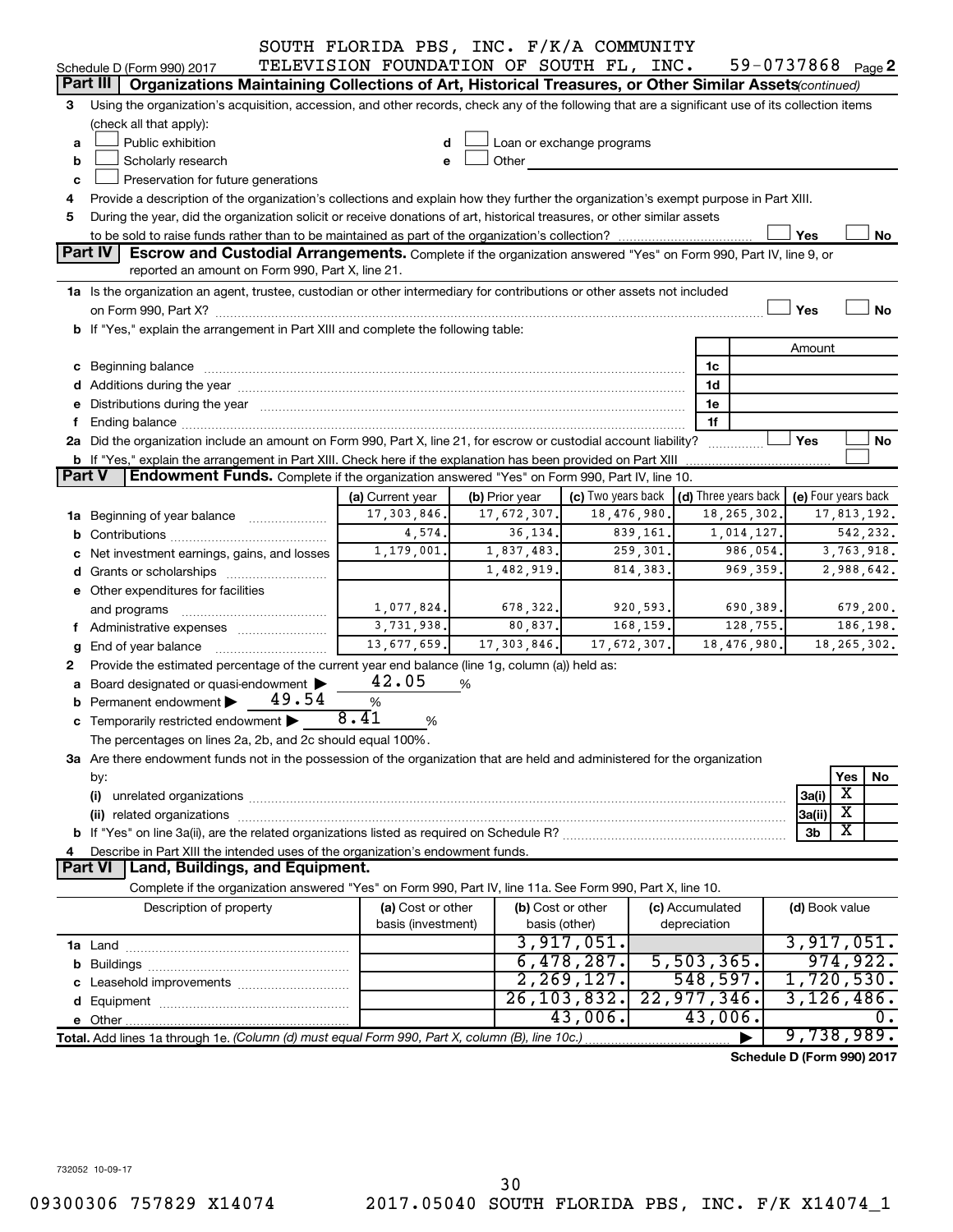| $59 - 0737868$ Page 3 |
|-----------------------|
|-----------------------|

| TELEVISION FOUNDATION OF SOUTH FL, INC.<br>Schedule D (Form 990) 2017                                                                                   |                 |                |  | 59-0737868 Page 3                                         |          |
|---------------------------------------------------------------------------------------------------------------------------------------------------------|-----------------|----------------|--|-----------------------------------------------------------|----------|
| <b>Investments - Other Securities.</b><br><b>Part VIII</b>                                                                                              |                 |                |  |                                                           |          |
| Complete if the organization answered "Yes" on Form 990, Part IV, line 11b. See Form 990, Part X, line 12.                                              |                 |                |  |                                                           |          |
| (a) Description of security or category (including name of security)                                                                                    | (b) Book value  |                |  | (c) Method of valuation: Cost or end-of-year market value |          |
| (1) Financial derivatives                                                                                                                               |                 |                |  |                                                           |          |
|                                                                                                                                                         |                 |                |  |                                                           |          |
| $(3)$ Other                                                                                                                                             |                 |                |  |                                                           |          |
| (A)                                                                                                                                                     |                 |                |  |                                                           |          |
| (B)                                                                                                                                                     |                 |                |  |                                                           |          |
| (C)                                                                                                                                                     |                 |                |  |                                                           |          |
| (D)                                                                                                                                                     |                 |                |  |                                                           |          |
| (E)                                                                                                                                                     |                 |                |  |                                                           |          |
| (F)                                                                                                                                                     |                 |                |  |                                                           |          |
| (G)                                                                                                                                                     |                 |                |  |                                                           |          |
| (H)                                                                                                                                                     |                 |                |  |                                                           |          |
| Total. (Col. (b) must equal Form 990, Part X, col. (B) line 12.) $\blacktriangleright$                                                                  |                 |                |  |                                                           |          |
| Part VIII Investments - Program Related.                                                                                                                |                 |                |  |                                                           |          |
| Complete if the organization answered "Yes" on Form 990, Part IV, line 11c. See Form 990, Part X, line 13.                                              |                 |                |  |                                                           |          |
| (a) Description of investment                                                                                                                           | (b) Book value  |                |  | (c) Method of valuation: Cost or end-of-year market value |          |
| PROGRAM BROADCAST RIGHTS<br>(1)                                                                                                                         | 1,494,212.      | <b>COST</b>    |  |                                                           |          |
| (2)                                                                                                                                                     |                 |                |  |                                                           |          |
| (3)                                                                                                                                                     |                 |                |  |                                                           |          |
| (4)                                                                                                                                                     |                 |                |  |                                                           |          |
| (5)                                                                                                                                                     |                 |                |  |                                                           |          |
| (6)                                                                                                                                                     |                 |                |  |                                                           |          |
| (7)                                                                                                                                                     |                 |                |  |                                                           |          |
| (8)                                                                                                                                                     |                 |                |  |                                                           |          |
| (9)                                                                                                                                                     |                 |                |  |                                                           |          |
| Total. (Col. (b) must equal Form 990, Part X, col. (B) line 13.) $\blacktriangleright$                                                                  | 1,494,212.      |                |  |                                                           |          |
| <b>Other Assets.</b><br>Part IX                                                                                                                         |                 |                |  |                                                           |          |
| Complete if the organization answered "Yes" on Form 990, Part IV, line 11d. See Form 990, Part X, line 15.                                              |                 |                |  |                                                           |          |
|                                                                                                                                                         | (a) Description |                |  | (b) Book value                                            |          |
| <b>OTHER ASSETS</b><br>(1)                                                                                                                              |                 |                |  |                                                           | 77,227.  |
| LIFE INSURANCE CASH SURRENDER VALUE<br>(2)                                                                                                              |                 |                |  |                                                           | 367,605. |
| FCC BROADCAST LICENSE<br>(3)                                                                                                                            |                 |                |  | 3,488,900.                                                |          |
| (4)                                                                                                                                                     |                 |                |  |                                                           |          |
| (5)                                                                                                                                                     |                 |                |  |                                                           |          |
| (6)                                                                                                                                                     |                 |                |  |                                                           |          |
| (7)                                                                                                                                                     |                 |                |  |                                                           |          |
| (8)                                                                                                                                                     |                 |                |  |                                                           |          |
| (9)                                                                                                                                                     |                 |                |  |                                                           |          |
| Total. (Column (b) must equal Form 990, Part X, col. (B) line 15.)                                                                                      |                 |                |  | 3,933,732.                                                |          |
| <b>Other Liabilities.</b><br>Part X                                                                                                                     |                 |                |  |                                                           |          |
| Complete if the organization answered "Yes" on Form 990, Part IV, line 11e or 11f. See Form 990, Part X, line 25.                                       |                 |                |  |                                                           |          |
| (a) Description of liability<br>1.                                                                                                                      |                 | (b) Book value |  |                                                           |          |
| (1)<br>Federal income taxes                                                                                                                             |                 |                |  |                                                           |          |
| PENSION LIABILITY<br>(2)                                                                                                                                |                 | 4,146,156      |  |                                                           |          |
| DUE TO AFFILIATE<br>(3)                                                                                                                                 |                 | 5,739,189      |  |                                                           |          |
| CAPITAL LEASES<br>(4)                                                                                                                                   |                 | 1,047,324      |  |                                                           |          |
| (5)                                                                                                                                                     |                 |                |  |                                                           |          |
| (6)                                                                                                                                                     |                 |                |  |                                                           |          |
| (7)                                                                                                                                                     |                 |                |  |                                                           |          |
| (8)                                                                                                                                                     |                 |                |  |                                                           |          |
| (9)                                                                                                                                                     |                 |                |  |                                                           |          |
| Total. (Column (b) must equal Form 990, Part X, col. (B) line 25.)                                                                                      |                 | 10,932,669.    |  |                                                           |          |
| Liability for uncertain tax positions. In Part XIII, provide the text of the footnote to the organization's financial statements that reports the<br>2. |                 |                |  |                                                           |          |
| organization's liability for uncertain tax positions under FIN 48 (ASC 740). Check here if the text of the footnote has been provided in Part XIII      |                 |                |  |                                                           |          |

**Schedule D (Form 990) 2017**

732053 10-09-17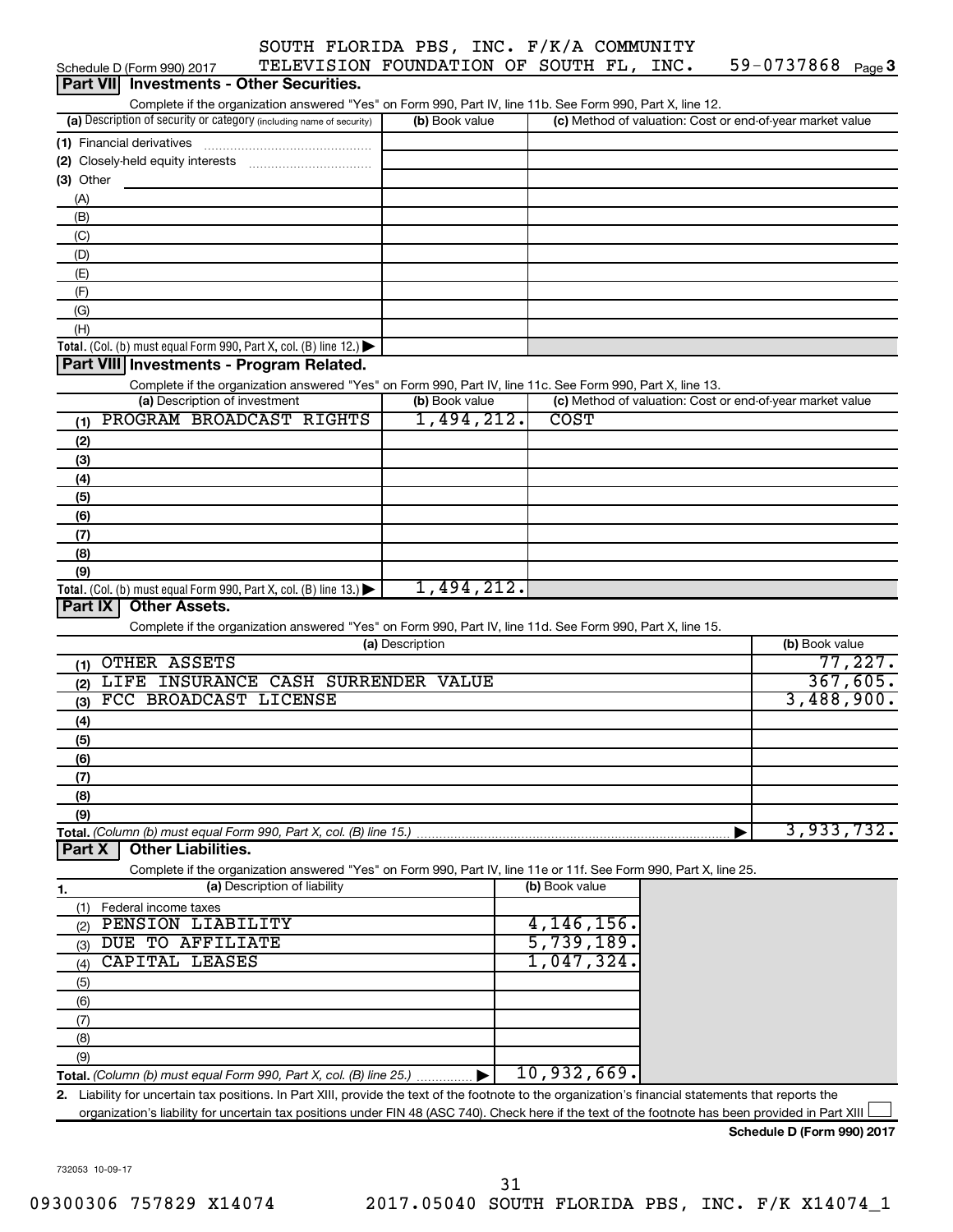| SOUTH FLORIDA PBS, INC. F/K/A COMMUNITY |  |  |  |  |
|-----------------------------------------|--|--|--|--|
|-----------------------------------------|--|--|--|--|

|    | SOUTH FLORIDA PBS, INC. F/K/A COMMUNITY                                                                                                                                                                                            |                |           |                |                    |
|----|------------------------------------------------------------------------------------------------------------------------------------------------------------------------------------------------------------------------------------|----------------|-----------|----------------|--------------------|
|    | TELEVISION FOUNDATION OF SOUTH FL, INC.<br>Schedule D (Form 990) 2017                                                                                                                                                              |                |           |                | 59-0737868 Page 4  |
|    | Reconciliation of Revenue per Audited Financial Statements With Revenue per Return.<br><b>Part XI</b>                                                                                                                              |                |           |                |                    |
|    | Complete if the organization answered "Yes" on Form 990, Part IV, line 12a.                                                                                                                                                        |                |           |                |                    |
| 1  | Total revenue, gains, and other support per audited financial statements                                                                                                                                                           |                |           | $\blacksquare$ | 20,082,918.        |
| 2  | Amounts included on line 1 but not on Form 990, Part VIII, line 12:                                                                                                                                                                |                |           |                |                    |
| a  |                                                                                                                                                                                                                                    | 2a             |           |                |                    |
| b  |                                                                                                                                                                                                                                    | 2 <sub>b</sub> | 372, 225. |                |                    |
| с  |                                                                                                                                                                                                                                    | 2 <sub>c</sub> |           |                |                    |
| d  |                                                                                                                                                                                                                                    | 2d             | 32,120.   |                |                    |
| е  | Add lines 2a through 2d                                                                                                                                                                                                            |                |           | <b>2e</b>      | 404,345.           |
| 3  |                                                                                                                                                                                                                                    |                |           | $\mathbf{a}$   | 19,678,573.        |
| 4  | Amounts included on Form 990, Part VIII, line 12, but not on line 1:                                                                                                                                                               |                |           |                |                    |
| a  | Investment expenses not included on Form 990, Part VIII, line 7b [                                                                                                                                                                 | 4a             |           |                |                    |
| b  |                                                                                                                                                                                                                                    | 4b             |           |                |                    |
| c. | Add lines 4a and 4b                                                                                                                                                                                                                |                |           | 4c             | υ.                 |
| 5. |                                                                                                                                                                                                                                    |                |           | 5              | 19,678,573.        |
|    |                                                                                                                                                                                                                                    |                |           |                |                    |
|    | Part XII   Reconciliation of Expenses per Audited Financial Statements With Expenses per Return.                                                                                                                                   |                |           |                |                    |
|    | Complete if the organization answered "Yes" on Form 990, Part IV, line 12a.                                                                                                                                                        |                |           |                |                    |
| 1  |                                                                                                                                                                                                                                    |                |           | $\blacksquare$ | 19,686,461.        |
| 2  | Amounts included on line 1 but not on Form 990, Part IX, line 25:                                                                                                                                                                  |                |           |                |                    |
| a  |                                                                                                                                                                                                                                    | 2a             | 372, 225. |                |                    |
| b  |                                                                                                                                                                                                                                    | 2 <sub>b</sub> |           |                |                    |
| c  |                                                                                                                                                                                                                                    | 2 <sub>c</sub> |           |                |                    |
| d  | Other (Describe in Part XIII.) (COLORGIAL CONSERVITY) (CONSERVITY) (CONSERVITY) (CONSERVITY) (CONSERVITY)                                                                                                                          | 2d             | 32,120.   |                |                    |
| е  | Add lines 2a through 2d <b>contained a contained a contained a contained a</b> contained a contained a contained a contained a contained a contact a contact a contact a contact a contact a contact a contact a contact a contact |                |           | 2e             | 404,345.           |
| 3  |                                                                                                                                                                                                                                    |                |           | $\mathbf{a}$   | 19,282,116.        |
| 4  | Amounts included on Form 990, Part IX, line 25, but not on line 1:                                                                                                                                                                 |                |           |                |                    |
| a  |                                                                                                                                                                                                                                    | 4a             |           |                |                    |
| b  |                                                                                                                                                                                                                                    | 4 <sub>h</sub> |           |                |                    |
|    | c Add lines 4a and 4b                                                                                                                                                                                                              |                |           | 4с             | о.                 |
| 5. |                                                                                                                                                                                                                                    |                |           | 5              | <u>19,282,116.</u> |
|    | Part XIII Supplemental Information.                                                                                                                                                                                                |                |           |                |                    |

lines 2d and 4b; and Part XII, lines 2d and 4b. Also complete this part to provide any additional information.

PART V, LINE 4:

A PORTION OF THE ENDOWMENT FUNDS ARE USED FOR THE ANNUAL OPERATIONS OF

SOUTH FLORIDA PBS, INC. F/K/A COMMUNITY TELEVISION FOUNDATION OF SOUTH FL,

INC.

PART XI, LINE 2D - OTHER ADJUSTMENTS:

SPECIAL EVENTS EXPENSES 32,120.

#### PART XII, LINE 2D - OTHER ADJUSTMENTS:

#### SPECIAL EVENTS EXPENSES 32,120.

732054 10-09-17

**Schedule D (Form 990) 2017**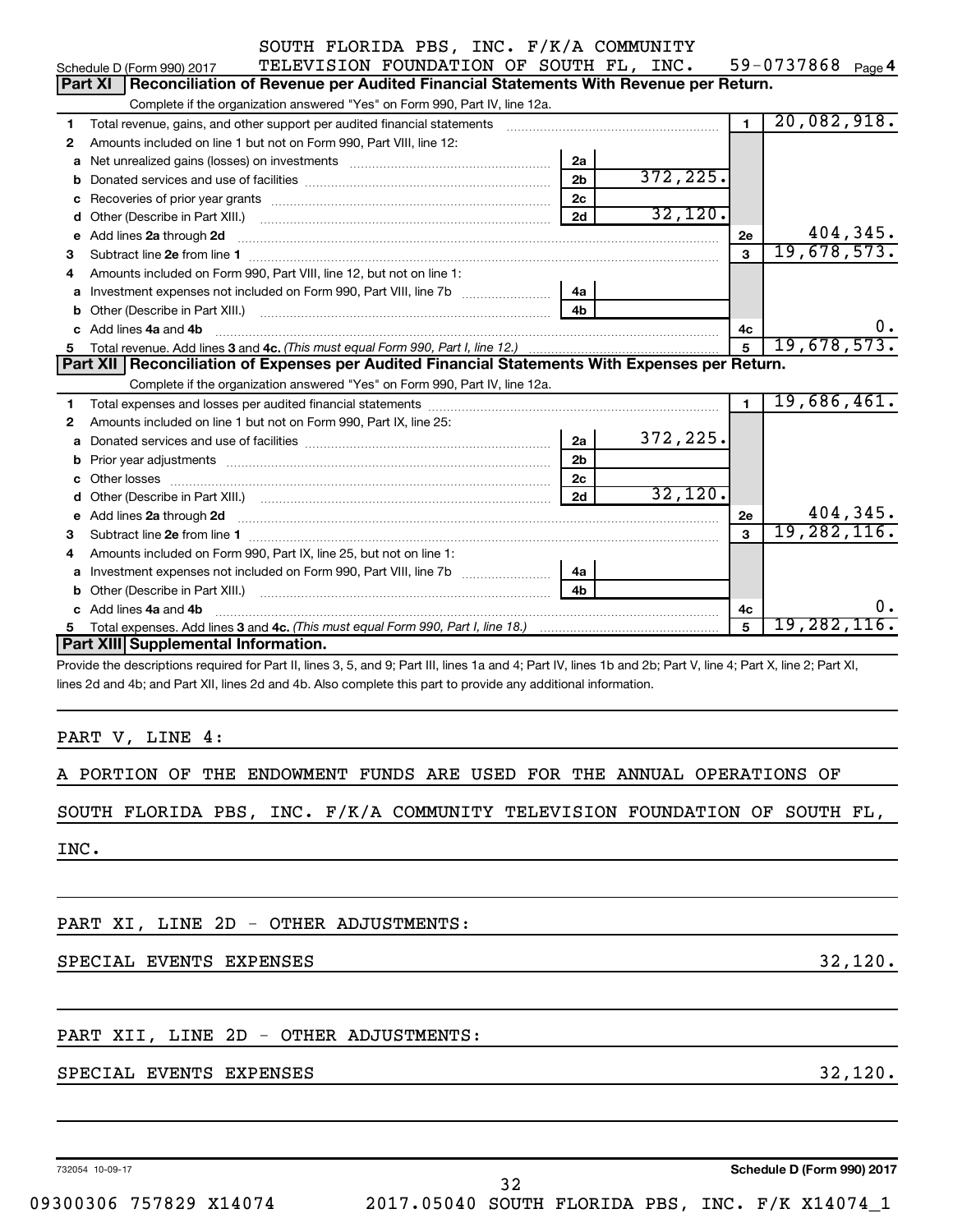|                                                                                         | SOUTH FLORIDA PBS, INC. F/K/A COMMUNITY                   |    |  |                            |  |
|-----------------------------------------------------------------------------------------|-----------------------------------------------------------|----|--|----------------------------|--|
| Schedule D (Form 990) 2017 TELEVISION<br>Part XIII Supplemental Information (continued) | TELEVISION FOUNDATION OF SOUTH FL, INC. 59-0737868 Page 5 |    |  |                            |  |
|                                                                                         |                                                           |    |  |                            |  |
|                                                                                         |                                                           |    |  |                            |  |
|                                                                                         |                                                           |    |  |                            |  |
|                                                                                         |                                                           |    |  |                            |  |
|                                                                                         |                                                           |    |  |                            |  |
|                                                                                         |                                                           |    |  |                            |  |
|                                                                                         |                                                           |    |  |                            |  |
|                                                                                         |                                                           |    |  |                            |  |
|                                                                                         |                                                           |    |  |                            |  |
|                                                                                         |                                                           |    |  |                            |  |
|                                                                                         |                                                           |    |  |                            |  |
|                                                                                         |                                                           |    |  |                            |  |
|                                                                                         |                                                           |    |  |                            |  |
|                                                                                         |                                                           |    |  |                            |  |
|                                                                                         |                                                           |    |  |                            |  |
|                                                                                         |                                                           |    |  |                            |  |
|                                                                                         |                                                           |    |  |                            |  |
|                                                                                         |                                                           |    |  |                            |  |
|                                                                                         |                                                           |    |  |                            |  |
|                                                                                         |                                                           |    |  |                            |  |
|                                                                                         |                                                           |    |  |                            |  |
|                                                                                         |                                                           |    |  |                            |  |
|                                                                                         |                                                           |    |  |                            |  |
|                                                                                         |                                                           |    |  |                            |  |
|                                                                                         |                                                           |    |  |                            |  |
|                                                                                         |                                                           |    |  |                            |  |
|                                                                                         |                                                           |    |  |                            |  |
|                                                                                         |                                                           |    |  |                            |  |
|                                                                                         |                                                           |    |  |                            |  |
|                                                                                         |                                                           |    |  |                            |  |
|                                                                                         |                                                           |    |  |                            |  |
|                                                                                         |                                                           |    |  |                            |  |
|                                                                                         |                                                           |    |  |                            |  |
|                                                                                         |                                                           |    |  |                            |  |
|                                                                                         |                                                           |    |  |                            |  |
|                                                                                         |                                                           |    |  |                            |  |
|                                                                                         |                                                           |    |  |                            |  |
|                                                                                         |                                                           |    |  |                            |  |
|                                                                                         |                                                           |    |  |                            |  |
|                                                                                         |                                                           |    |  |                            |  |
|                                                                                         |                                                           |    |  |                            |  |
|                                                                                         |                                                           |    |  |                            |  |
|                                                                                         |                                                           |    |  |                            |  |
|                                                                                         |                                                           |    |  |                            |  |
|                                                                                         |                                                           |    |  |                            |  |
|                                                                                         |                                                           |    |  |                            |  |
|                                                                                         |                                                           |    |  | Schedule D (Form 990) 2017 |  |
| 732055 10-09-17                                                                         |                                                           | 33 |  |                            |  |
|                                                                                         |                                                           |    |  |                            |  |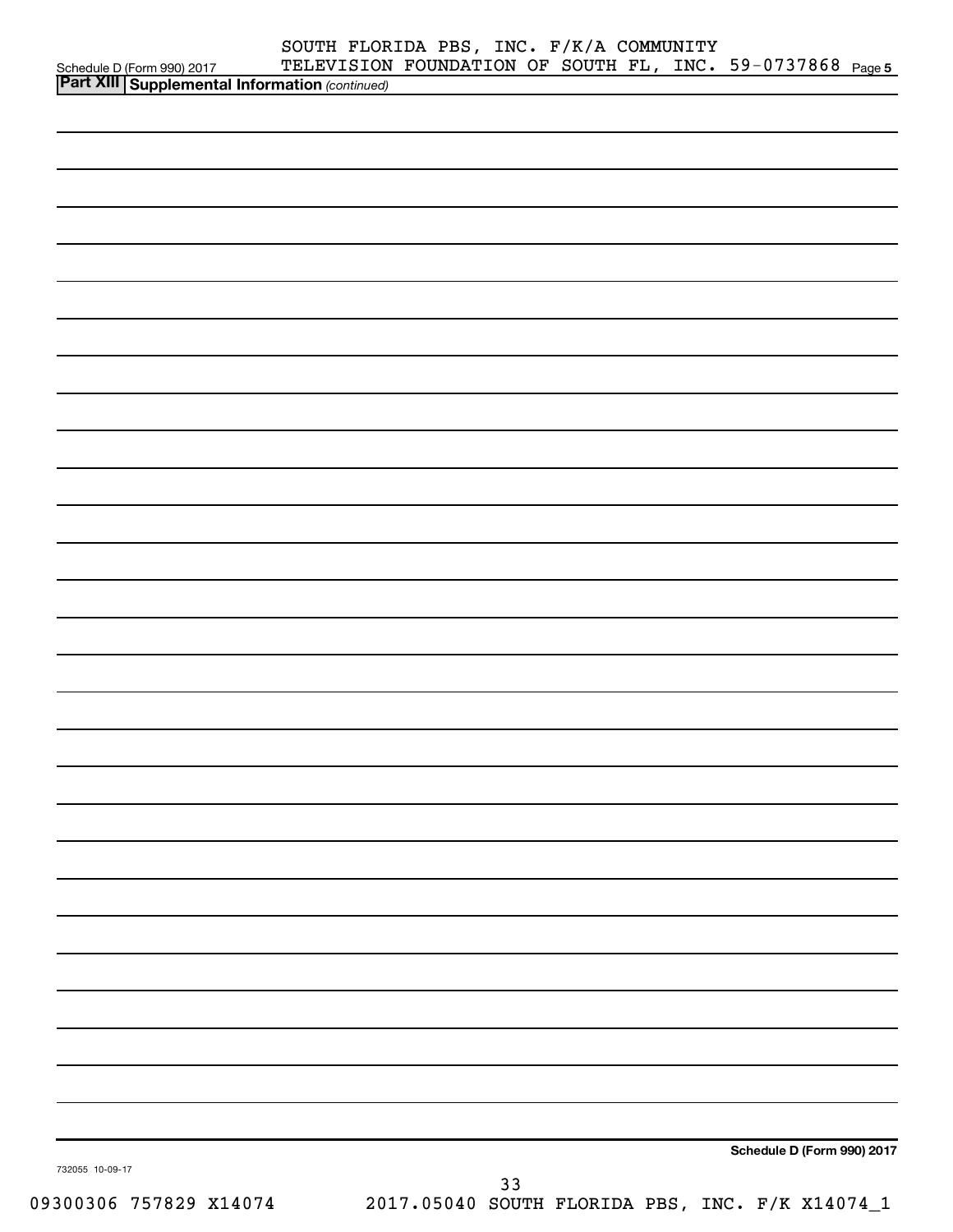| <b>SCHEDULE G</b><br>(Form 990 or 990-EZ)<br>Department of the Treasury<br>Internal Revenue Service                                                 | <b>Supplemental Information Regarding Fundraising or Gaming Activities</b><br>Complete if the organization answered "Yes" on Form 990, Part IV, line 17, 18, or 19, or if the | OMB No. 1545-0047<br><b>Open to Public</b><br>Inspection                                                                                                                                                                                                                                                                                                                                                                                                                                                                                         |     |                                                                            |                                                                            |  |                                                         |                                                         |
|-----------------------------------------------------------------------------------------------------------------------------------------------------|-------------------------------------------------------------------------------------------------------------------------------------------------------------------------------|--------------------------------------------------------------------------------------------------------------------------------------------------------------------------------------------------------------------------------------------------------------------------------------------------------------------------------------------------------------------------------------------------------------------------------------------------------------------------------------------------------------------------------------------------|-----|----------------------------------------------------------------------------|----------------------------------------------------------------------------|--|---------------------------------------------------------|---------------------------------------------------------|
| Name of the organization                                                                                                                            |                                                                                                                                                                               | Go to www.irs.gov/Form990 for the latest instructions.<br>SOUTH FLORIDA PBS, INC. F/K/A COMMUNITY<br>TELEVISION FOUNDATION OF SOUTH FL, INC.                                                                                                                                                                                                                                                                                                                                                                                                     |     |                                                                            |                                                                            |  | 59-0737868                                              | <b>Employer identification number</b>                   |
| Part I                                                                                                                                              |                                                                                                                                                                               | Fundraising Activities. Complete if the organization answered "Yes" on Form 990, Part IV, line 17. Form 990-EZ filers are not                                                                                                                                                                                                                                                                                                                                                                                                                    |     |                                                                            |                                                                            |  |                                                         |                                                         |
| 1.<br>Mail solicitations<br>а<br>b<br>Phone solicitations<br>с<br>In-person solicitations<br>d<br>compensated at least \$5,000 by the organization. | required to complete this part.<br>Internet and email solicitations                                                                                                           | Indicate whether the organization raised funds through any of the following activities. Check all that apply.<br>е<br>f<br>Special fundraising events<br>g<br>2 a Did the organization have a written or oral agreement with any individual (including officers, directors, trustees, or<br>key employees listed in Form 990, Part VII) or entity in connection with professional fundraising services?<br>b If "Yes," list the 10 highest paid individuals or entities (fundraisers) pursuant to agreements under which the fundraiser is to be |     |                                                                            | Solicitation of non-government grants<br>Solicitation of government grants |  | Yes<br>(v) Amount paid                                  | <b>No</b>                                               |
| (i) Name and address of individual<br>or entity (fundraiser)                                                                                        |                                                                                                                                                                               | (ii) Activity                                                                                                                                                                                                                                                                                                                                                                                                                                                                                                                                    |     | (iii) Did<br>fundraiser<br>have custody<br>or control of<br>contributions? | (iv) Gross receipts<br>from activity                                       |  | to (or retained by)<br>fundraiser<br>listed in col. (i) | (vi) Amount paid<br>to (or retained by)<br>organization |
|                                                                                                                                                     |                                                                                                                                                                               |                                                                                                                                                                                                                                                                                                                                                                                                                                                                                                                                                  | Yes | No                                                                         |                                                                            |  |                                                         |                                                         |
|                                                                                                                                                     |                                                                                                                                                                               |                                                                                                                                                                                                                                                                                                                                                                                                                                                                                                                                                  |     |                                                                            |                                                                            |  |                                                         |                                                         |
|                                                                                                                                                     |                                                                                                                                                                               |                                                                                                                                                                                                                                                                                                                                                                                                                                                                                                                                                  |     |                                                                            |                                                                            |  |                                                         |                                                         |
|                                                                                                                                                     |                                                                                                                                                                               |                                                                                                                                                                                                                                                                                                                                                                                                                                                                                                                                                  |     |                                                                            |                                                                            |  |                                                         |                                                         |
|                                                                                                                                                     |                                                                                                                                                                               |                                                                                                                                                                                                                                                                                                                                                                                                                                                                                                                                                  |     |                                                                            |                                                                            |  |                                                         |                                                         |
|                                                                                                                                                     |                                                                                                                                                                               |                                                                                                                                                                                                                                                                                                                                                                                                                                                                                                                                                  |     |                                                                            |                                                                            |  |                                                         |                                                         |
|                                                                                                                                                     |                                                                                                                                                                               |                                                                                                                                                                                                                                                                                                                                                                                                                                                                                                                                                  |     |                                                                            |                                                                            |  |                                                         |                                                         |
|                                                                                                                                                     |                                                                                                                                                                               |                                                                                                                                                                                                                                                                                                                                                                                                                                                                                                                                                  |     |                                                                            |                                                                            |  |                                                         |                                                         |
|                                                                                                                                                     |                                                                                                                                                                               |                                                                                                                                                                                                                                                                                                                                                                                                                                                                                                                                                  |     |                                                                            |                                                                            |  |                                                         |                                                         |
| Total                                                                                                                                               |                                                                                                                                                                               |                                                                                                                                                                                                                                                                                                                                                                                                                                                                                                                                                  |     |                                                                            |                                                                            |  |                                                         |                                                         |
| or licensing.                                                                                                                                       |                                                                                                                                                                               | 3 List all states in which the organization is registered or licensed to solicit contributions or has been notified it is exempt from registration                                                                                                                                                                                                                                                                                                                                                                                               |     |                                                                            |                                                                            |  |                                                         |                                                         |
|                                                                                                                                                     |                                                                                                                                                                               |                                                                                                                                                                                                                                                                                                                                                                                                                                                                                                                                                  |     |                                                                            |                                                                            |  |                                                         |                                                         |
|                                                                                                                                                     |                                                                                                                                                                               |                                                                                                                                                                                                                                                                                                                                                                                                                                                                                                                                                  |     |                                                                            |                                                                            |  |                                                         |                                                         |
|                                                                                                                                                     |                                                                                                                                                                               |                                                                                                                                                                                                                                                                                                                                                                                                                                                                                                                                                  |     |                                                                            |                                                                            |  |                                                         |                                                         |
|                                                                                                                                                     |                                                                                                                                                                               |                                                                                                                                                                                                                                                                                                                                                                                                                                                                                                                                                  |     |                                                                            |                                                                            |  |                                                         |                                                         |
|                                                                                                                                                     |                                                                                                                                                                               |                                                                                                                                                                                                                                                                                                                                                                                                                                                                                                                                                  |     |                                                                            |                                                                            |  |                                                         |                                                         |
|                                                                                                                                                     |                                                                                                                                                                               |                                                                                                                                                                                                                                                                                                                                                                                                                                                                                                                                                  |     |                                                                            |                                                                            |  |                                                         |                                                         |
|                                                                                                                                                     |                                                                                                                                                                               |                                                                                                                                                                                                                                                                                                                                                                                                                                                                                                                                                  |     |                                                                            |                                                                            |  |                                                         |                                                         |

**For Paperwork Reduction Act Notice, see the Instructions for Form 990 or 990-EZ. Schedule G (Form 990 or 990-EZ) 2017** LHA

732081 09-13-17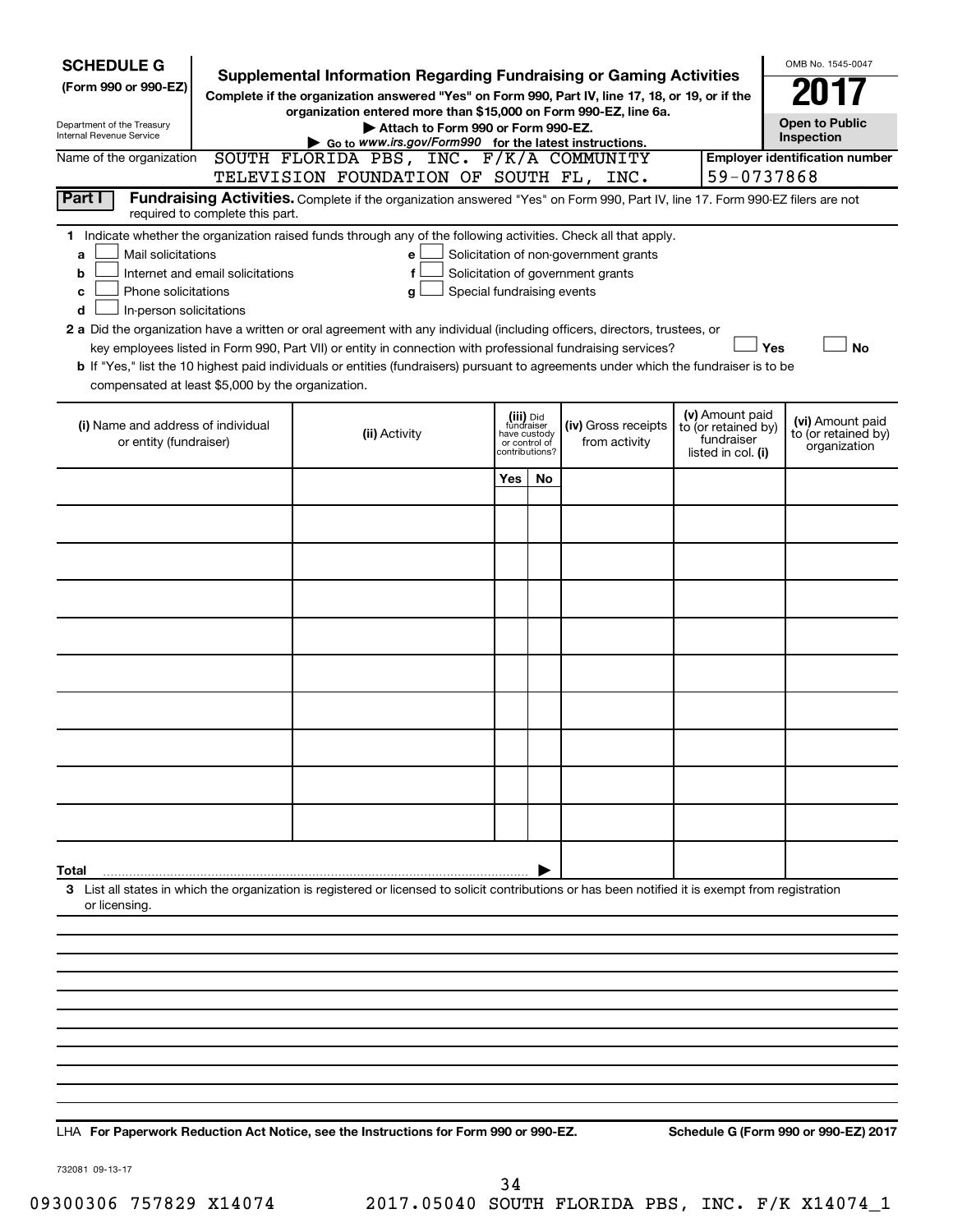#### SOUTH FLORIDA PBS, INC. F/K/A COMMUNITY 59-0737868 <sub>Page 2</sub> Schedule G (Form 990 or 990-EZ) 2017  $\texttt{TELEXISION}$   $\texttt{FOUNDATION}$   $\texttt{OF}$   $\texttt{SOUTH}$   $\texttt{FL}$  ,  $\texttt{INC.}$   $\texttt{59-0737868}$   $\texttt{Page}$ Part II | Fundraising Events. Complete if the organization answered "Yes" on Form 990, Part IV, line 18, or reported more than \$15,000 of fundraising event contributions and gross income on Form 990-EZ, lines 1 and 6b. List events with gross receipts greater than \$5,000. **(a)** Event #1  $\vert$  **(b)** Event #2 (c) Other events **(d)**  Total events STARS OF  $\qquad$  NONE (add col. (a) through EDUCATION col. **(c)**) (event type) (event type) (total number) Revenue 166,750. 166,750. **1** Gross receipts ~~~~~~~~~~~~~~ 134,630. **2** Less: Contributions ~~~~~~~~~~~ 32,120. 32,120. **3** Gross income (line 1 minus line 2) . . . . . . . . . . . . **4** Cash prizes ~~~~~~~~~~~~~~~ **5** Noncash prizes ~~~~~~~~~~~~~ Direct Expenses Direct Expenses **6** Rent/facility costs ~~~~~~~~~~~~ **7** Food and beverages **with the Strateger 7 8** Entertainment ~~~~~~~~~~~~~~ 32,120. 32,120. **9** Other direct expenses  $\ldots$  **............................** 32,120. **10** Direct expense summary. Add lines 4 through 9 in column (d) ~~~~~~~~~~~~~~~~~~~~~~~~ | **11** Net income summary. Subtract line 10 from line 3, column (d) 0. | Part III | Gaming. Complete if the organization answered "Yes" on Form 990, Part IV, line 19, or reported more than \$15,000 on Form 990-EZ, line 6a. (b) Pull tabs/instant (d) Total gaming (add Revenue **(a)** Bingo **a b**ingo/progressive bingo **(c)** Other gaming bingo/progressive bingo col. (a) through col. (c)) **1** Gross revenue **2** Cash prizes ~~~~~~~~~~~~~~~ Expenses Direct Expenses **3** Noncash prizes ~~~~~~~~~~~~~ Direct **4** Rent/facility costs ~~~~~~~~~~~~ **5** Other direct expenses  $|\Box$  Yes  $\qquad \%$   $|\Box$  Yes  $\qquad \%$   $|\Box$ **Yes Yes Yes** % % %  $|\Box$  No  $|\Box$  No  $|\Box$ **6** Volunteer labor ~~~~~~~~~~~~~ **No No No 7** Direct expense summary. Add lines 2 through 5 in column (d) ~~~~~~~~~~~~~~~~~~~~~~~~ | **8** Net gaming income summary. Subtract line 7 from line 1, column (d) | **9** Enter the state(s) in which the organization conducts gaming activities:  $|$  Yes **Yes No a** Is the organization licensed to conduct gaming activities in each of these states? ~~~~~~~~~~~~~~~~~~~~ **b** If "No," explain: **10 a Yes No** Were any of the organization's gaming licenses revoked, suspended, or terminated during the tax year? ~~~~~~~~~ † † **b** If "Yes," explain: **Schedule G (Form 990 or 990-EZ) 2017** 732082 09-13-17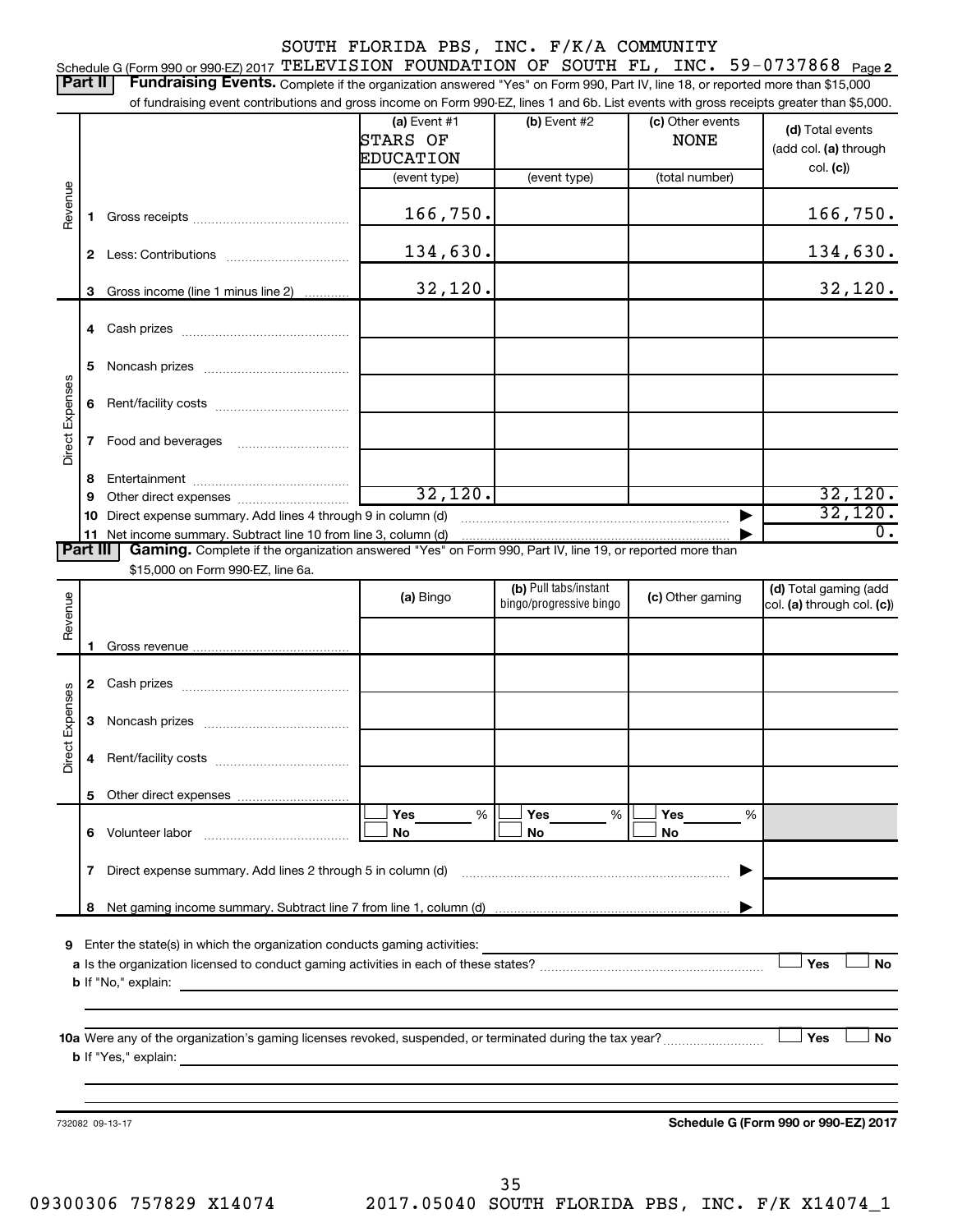|  |  |  | SOUTH FLORIDA PBS, INC. F/K/A COMMUNITY |  |
|--|--|--|-----------------------------------------|--|
|  |  |  |                                         |  |

| Schedule G (Form 990 or 990-EZ) 2017 TELEVISION FOUNDATION OF SOUTH FL, INC. 59-0737868<br>Page 3                                                             |
|---------------------------------------------------------------------------------------------------------------------------------------------------------------|
| Yes<br>No                                                                                                                                                     |
| 12 Is the organization a grantor, beneficiary or trustee of a trust, or a member of a partnership or other entity formed                                      |
| Yes<br>No                                                                                                                                                     |
| 13 Indicate the percentage of gaming activity conducted in:                                                                                                   |
| 13a<br>%                                                                                                                                                      |
| $\%$<br>13 <sub>b</sub><br>b An outside facility www.commutation.com/news/commutation.com/news/commutation.com/news/commutation/news/commu                    |
| 14 Enter the name and address of the person who prepares the organization's gaming/special events books and records:                                          |
|                                                                                                                                                               |
| Name $\sum_{n=1}^{\infty}$                                                                                                                                    |
|                                                                                                                                                               |
| Address $\blacktriangleright$<br><u> 1990 - Johann John Stone, markin fan it ferstjer fan de ferstjer fan it ferstjer fan it ferstjer fan it fers</u>         |
|                                                                                                                                                               |
| No                                                                                                                                                            |
|                                                                                                                                                               |
|                                                                                                                                                               |
| of gaming revenue retained by the third party $\triangleright$ \$                                                                                             |
| c If "Yes," enter name and address of the third party:                                                                                                        |
|                                                                                                                                                               |
|                                                                                                                                                               |
|                                                                                                                                                               |
| Address $\blacktriangleright$                                                                                                                                 |
|                                                                                                                                                               |
| <b>16</b> Gaming manager information:                                                                                                                         |
|                                                                                                                                                               |
| Name $\blacktriangleright$<br><u> 1989 - Johann Harry Harry Harry Harry Harry Harry Harry Harry Harry Harry Harry Harry Harry Harry Harry Harry</u>           |
|                                                                                                                                                               |
| Gaming manager compensation > \$                                                                                                                              |
|                                                                                                                                                               |
|                                                                                                                                                               |
|                                                                                                                                                               |
|                                                                                                                                                               |
| Director/officer<br>Employee<br>Independent contractor                                                                                                        |
|                                                                                                                                                               |
| 17 Mandatory distributions:                                                                                                                                   |
| a Is the organization required under state law to make charitable distributions from the gaming proceeds to                                                   |
| $\Box$ Yes $\Box$ No                                                                                                                                          |
| <b>b</b> Enter the amount of distributions required under state law to be distributed to other exempt organizations or spent in the                           |
| organization's own exempt activities during the tax year $\triangleright$ \$                                                                                  |
| <b>Part IV</b><br>Supplemental Information. Provide the explanations required by Part I, line 2b, columns (iii) and (v); and Part III, lines 9, 9b, 10b, 15b, |
| 15c, 16, and 17b, as applicable. Also provide any additional information. See instructions.                                                                   |
|                                                                                                                                                               |
|                                                                                                                                                               |
|                                                                                                                                                               |
|                                                                                                                                                               |
|                                                                                                                                                               |
|                                                                                                                                                               |
|                                                                                                                                                               |
|                                                                                                                                                               |
|                                                                                                                                                               |
|                                                                                                                                                               |
|                                                                                                                                                               |
|                                                                                                                                                               |
|                                                                                                                                                               |
|                                                                                                                                                               |
|                                                                                                                                                               |
|                                                                                                                                                               |
|                                                                                                                                                               |
| Schedule G (Form 990 or 990-EZ) 2017<br>732083 09-13-17                                                                                                       |
| 36                                                                                                                                                            |

09300306 757829 X14074 2017.05040 SOUTH FLORIDA PBS, INC. F/K X14074\_1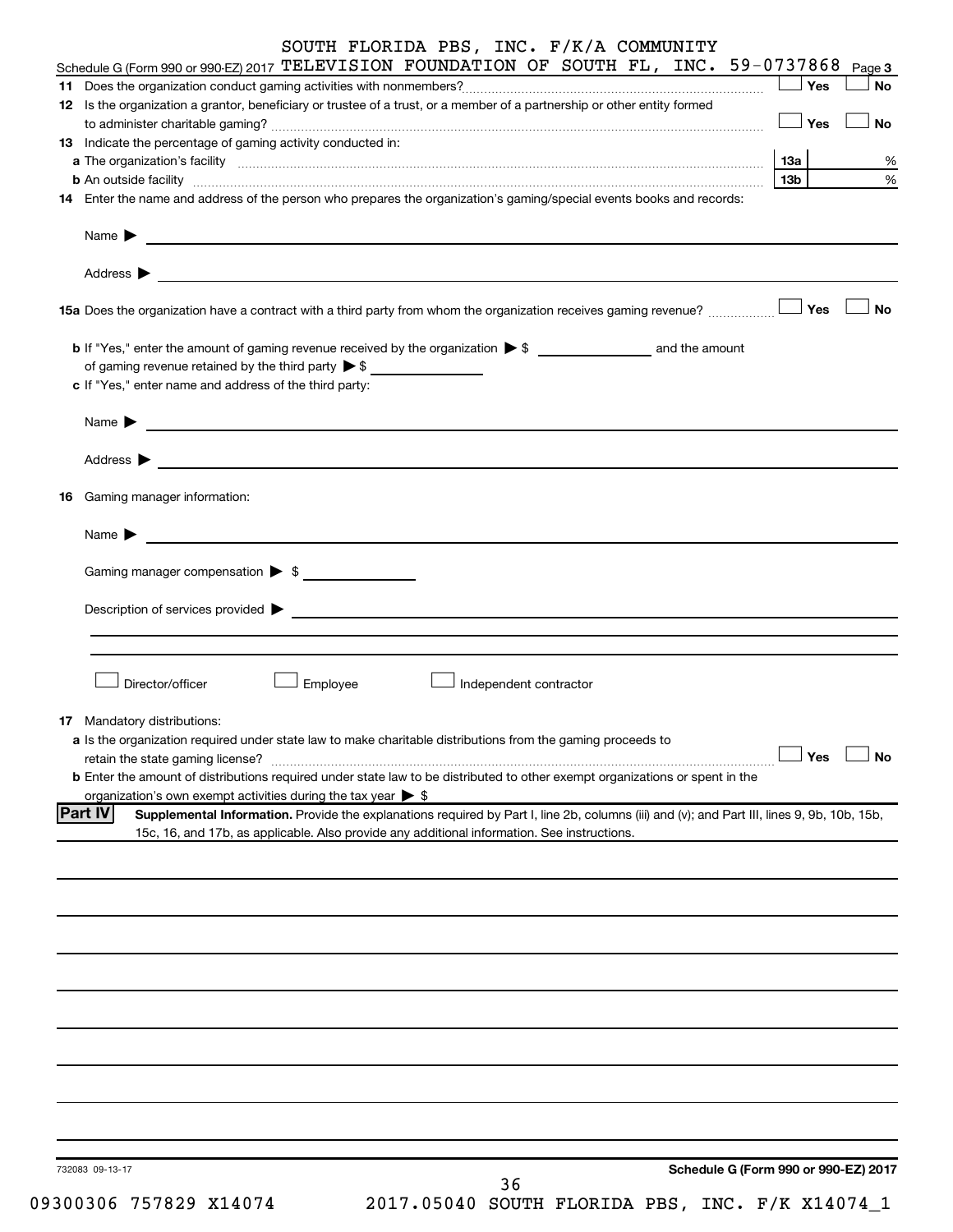|                 | Schedule G (Form 990 or 990-EZ) TELEVISION<br><b>Part IV   Supplemental Information</b> (continued) |  |    | SOUTH FLORIDA PBS, INC. F/K/A COMMUNITY<br>TELEVISION FOUNDATION OF SOUTH FL, INC. 59-0737868 Page 4 |  |                                 |
|-----------------|-----------------------------------------------------------------------------------------------------|--|----|------------------------------------------------------------------------------------------------------|--|---------------------------------|
|                 |                                                                                                     |  |    |                                                                                                      |  |                                 |
|                 |                                                                                                     |  |    |                                                                                                      |  |                                 |
|                 |                                                                                                     |  |    |                                                                                                      |  |                                 |
|                 |                                                                                                     |  |    |                                                                                                      |  |                                 |
|                 |                                                                                                     |  |    |                                                                                                      |  |                                 |
|                 |                                                                                                     |  |    |                                                                                                      |  |                                 |
|                 |                                                                                                     |  |    |                                                                                                      |  |                                 |
|                 |                                                                                                     |  |    |                                                                                                      |  |                                 |
|                 |                                                                                                     |  |    |                                                                                                      |  |                                 |
|                 |                                                                                                     |  |    |                                                                                                      |  |                                 |
|                 |                                                                                                     |  |    |                                                                                                      |  |                                 |
|                 |                                                                                                     |  |    |                                                                                                      |  |                                 |
|                 |                                                                                                     |  |    |                                                                                                      |  |                                 |
|                 |                                                                                                     |  |    |                                                                                                      |  |                                 |
|                 |                                                                                                     |  |    |                                                                                                      |  |                                 |
|                 |                                                                                                     |  |    |                                                                                                      |  |                                 |
|                 |                                                                                                     |  |    |                                                                                                      |  |                                 |
|                 |                                                                                                     |  |    |                                                                                                      |  |                                 |
|                 |                                                                                                     |  |    |                                                                                                      |  |                                 |
|                 |                                                                                                     |  |    |                                                                                                      |  |                                 |
|                 |                                                                                                     |  |    |                                                                                                      |  |                                 |
|                 |                                                                                                     |  |    |                                                                                                      |  |                                 |
|                 |                                                                                                     |  |    |                                                                                                      |  |                                 |
|                 |                                                                                                     |  |    |                                                                                                      |  |                                 |
|                 |                                                                                                     |  |    |                                                                                                      |  |                                 |
|                 |                                                                                                     |  |    |                                                                                                      |  |                                 |
|                 |                                                                                                     |  |    |                                                                                                      |  |                                 |
|                 |                                                                                                     |  |    |                                                                                                      |  |                                 |
|                 |                                                                                                     |  |    |                                                                                                      |  | Schedule G (Form 990 or 990-EZ) |
| 732084 04-01-17 |                                                                                                     |  | 37 |                                                                                                      |  |                                 |
|                 | 09300306 757829 X14074                                                                              |  |    | 2017.05040 SOUTH FLORIDA PBS, INC. F/K X14074_1                                                      |  |                                 |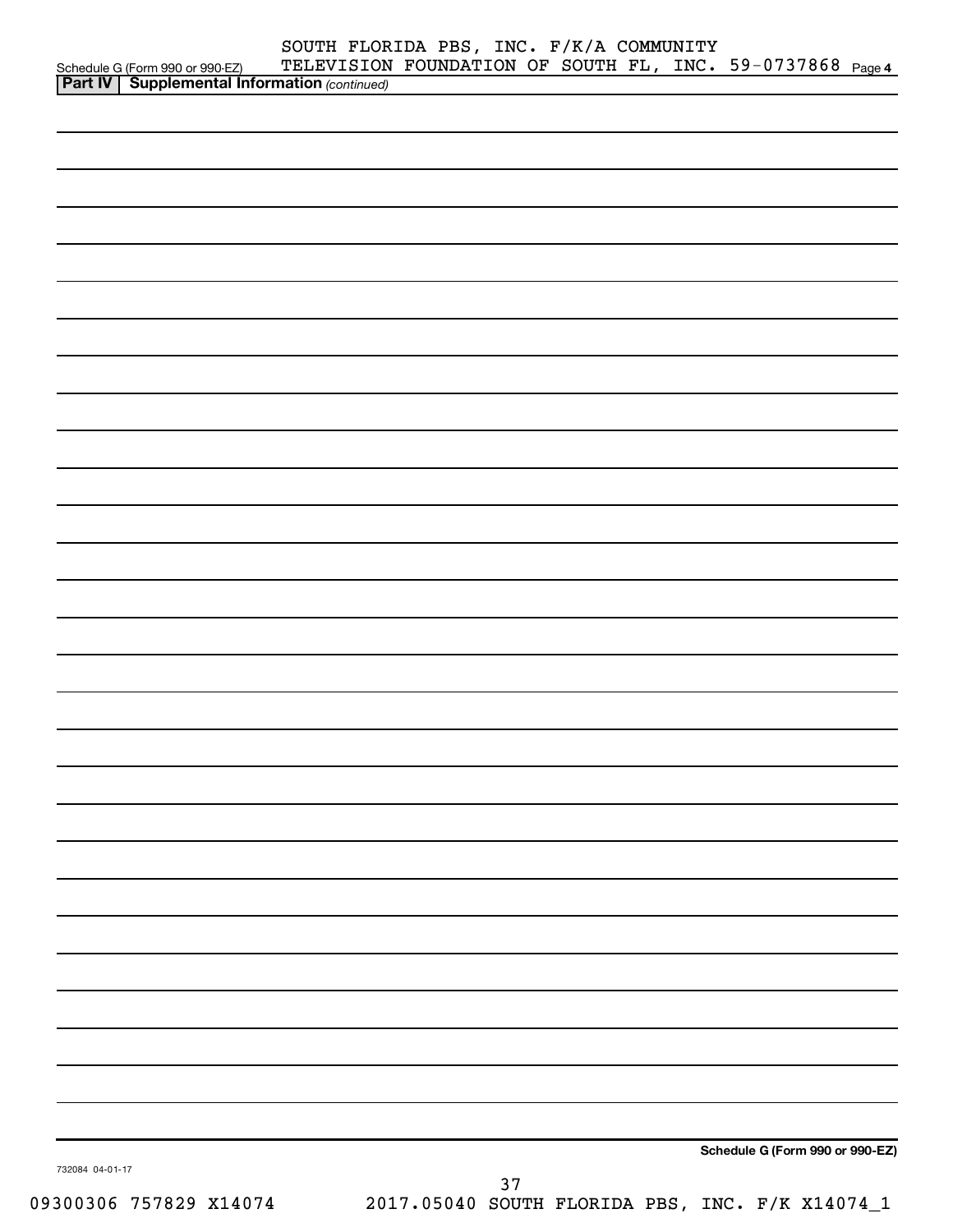|            | <b>Compensation Information</b><br><b>SCHEDULE J</b>                                                                                                                                                                                |                                       | OMB No. 1545-0047     |                         |                         |  |  |  |  |  |  |
|------------|-------------------------------------------------------------------------------------------------------------------------------------------------------------------------------------------------------------------------------------|---------------------------------------|-----------------------|-------------------------|-------------------------|--|--|--|--|--|--|
| (Form 990) | For certain Officers, Directors, Trustees, Key Employees, and Highest                                                                                                                                                               |                                       |                       |                         |                         |  |  |  |  |  |  |
|            | <b>Compensated Employees</b>                                                                                                                                                                                                        |                                       |                       |                         |                         |  |  |  |  |  |  |
|            | Complete if the organization answered "Yes" on Form 990, Part IV, line 23.                                                                                                                                                          |                                       | <b>Open to Public</b> |                         |                         |  |  |  |  |  |  |
|            | Attach to Form 990.<br>Department of the Treasury<br>Go to www.irs.gov/Form990 for instructions and the latest information.<br>Internal Revenue Service                                                                             |                                       | Inspection            |                         |                         |  |  |  |  |  |  |
|            | SOUTH FLORIDA PBS, INC. F/K/A COMMUNITY<br>Name of the organization                                                                                                                                                                 | <b>Employer identification number</b> |                       |                         |                         |  |  |  |  |  |  |
|            | TELEVISION FOUNDATION OF SOUTH FL, INC.                                                                                                                                                                                             | 59-0737868                            |                       |                         |                         |  |  |  |  |  |  |
| Part I     | <b>Questions Regarding Compensation</b>                                                                                                                                                                                             |                                       |                       |                         |                         |  |  |  |  |  |  |
|            |                                                                                                                                                                                                                                     |                                       |                       | Yes                     | <b>No</b>               |  |  |  |  |  |  |
|            | <b>1a</b> Check the appropriate box(es) if the organization provided any of the following to or for a person listed on Form 990,                                                                                                    |                                       |                       |                         |                         |  |  |  |  |  |  |
|            | Part VII, Section A, line 1a. Complete Part III to provide any relevant information regarding these items.                                                                                                                          |                                       |                       |                         |                         |  |  |  |  |  |  |
|            | First-class or charter travel<br>Housing allowance or residence for personal use                                                                                                                                                    |                                       |                       |                         |                         |  |  |  |  |  |  |
|            | Payments for business use of personal residence<br>Travel for companions                                                                                                                                                            |                                       |                       |                         |                         |  |  |  |  |  |  |
|            | Tax indemnification and gross-up payments<br>Health or social club dues or initiation fees                                                                                                                                          |                                       |                       |                         |                         |  |  |  |  |  |  |
|            | Discretionary spending account<br>Personal services (such as, maid, chauffeur, chef)                                                                                                                                                |                                       |                       |                         |                         |  |  |  |  |  |  |
|            |                                                                                                                                                                                                                                     |                                       |                       |                         |                         |  |  |  |  |  |  |
|            | <b>b</b> If any of the boxes on line 1a are checked, did the organization follow a written policy regarding payment or                                                                                                              |                                       |                       |                         |                         |  |  |  |  |  |  |
|            |                                                                                                                                                                                                                                     |                                       | 1b                    |                         |                         |  |  |  |  |  |  |
| 2          | Did the organization require substantiation prior to reimbursing or allowing expenses incurred by all directors,                                                                                                                    |                                       |                       |                         |                         |  |  |  |  |  |  |
|            | trustees, and officers, including the CEO/Executive Director, regarding the items checked on line 1a?                                                                                                                               |                                       | $\mathbf{2}$          |                         |                         |  |  |  |  |  |  |
|            |                                                                                                                                                                                                                                     |                                       |                       |                         |                         |  |  |  |  |  |  |
| З          | Indicate which, if any, of the following the filing organization used to establish the compensation of the organization's                                                                                                           |                                       |                       |                         |                         |  |  |  |  |  |  |
|            | CEO/Executive Director. Check all that apply. Do not check any boxes for methods used by a related organization to                                                                                                                  |                                       |                       |                         |                         |  |  |  |  |  |  |
|            | establish compensation of the CEO/Executive Director, but explain in Part III.                                                                                                                                                      |                                       |                       |                         |                         |  |  |  |  |  |  |
|            | $\lfloor \underline{\textbf{X}} \rfloor$ Compensation committee<br>$X$ Written employment contract                                                                                                                                  |                                       |                       |                         |                         |  |  |  |  |  |  |
|            | $\overline{X}$ Compensation survey or study<br>Independent compensation consultant                                                                                                                                                  |                                       |                       |                         |                         |  |  |  |  |  |  |
|            | $\boxed{\textbf{X}}$ Form 990 of other organizations<br>$\boxed{\text{X}}$ Approval by the board or compensation committee                                                                                                          |                                       |                       |                         |                         |  |  |  |  |  |  |
|            |                                                                                                                                                                                                                                     |                                       |                       |                         |                         |  |  |  |  |  |  |
|            | During the year, did any person listed on Form 990, Part VII, Section A, line 1a, with respect to the filing                                                                                                                        |                                       |                       |                         |                         |  |  |  |  |  |  |
|            | organization or a related organization:                                                                                                                                                                                             |                                       |                       |                         |                         |  |  |  |  |  |  |
|            | Receive a severance payment or change-of-control payment?                                                                                                                                                                           |                                       | 4a                    |                         | х                       |  |  |  |  |  |  |
|            |                                                                                                                                                                                                                                     |                                       | 4b                    |                         | $\overline{\textbf{x}}$ |  |  |  |  |  |  |
|            |                                                                                                                                                                                                                                     |                                       | 4c                    |                         | $\overline{\text{x}}$   |  |  |  |  |  |  |
|            | If "Yes" to any of lines 4a-c, list the persons and provide the applicable amounts for each item in Part III.                                                                                                                       |                                       |                       |                         |                         |  |  |  |  |  |  |
|            |                                                                                                                                                                                                                                     |                                       |                       |                         |                         |  |  |  |  |  |  |
|            | Only section 501(c)(3), 501(c)(4), and 501(c)(29) organizations must complete lines 5-9.                                                                                                                                            |                                       |                       |                         |                         |  |  |  |  |  |  |
| 5          | For persons listed on Form 990, Part VII, Section A, line 1a, did the organization pay or accrue any compensation                                                                                                                   |                                       |                       |                         |                         |  |  |  |  |  |  |
|            | contingent on the revenues of:                                                                                                                                                                                                      |                                       |                       |                         |                         |  |  |  |  |  |  |
|            | a The organization? <b>contracts</b> and contracts are contracted and contract and contract and contract and contract and contract and contract and contract and contract and contract and contract and contract and contract and c |                                       | 5а                    | х                       |                         |  |  |  |  |  |  |
|            |                                                                                                                                                                                                                                     |                                       | 5b                    | $\overline{\textbf{x}}$ |                         |  |  |  |  |  |  |
|            | If "Yes" on line 5a or 5b, describe in Part III.                                                                                                                                                                                    |                                       |                       |                         |                         |  |  |  |  |  |  |
| 6.         | For persons listed on Form 990, Part VII, Section A, line 1a, did the organization pay or accrue any compensation                                                                                                                   |                                       |                       |                         |                         |  |  |  |  |  |  |
|            | contingent on the net earnings of:                                                                                                                                                                                                  |                                       |                       |                         |                         |  |  |  |  |  |  |
|            | a The organization? <b>contracts</b> and a second contract of the organization?                                                                                                                                                     |                                       | 6a                    |                         | x                       |  |  |  |  |  |  |
|            |                                                                                                                                                                                                                                     |                                       | 6b                    |                         | $\overline{\texttt{x}}$ |  |  |  |  |  |  |
|            | If "Yes" on line 6a or 6b, describe in Part III.                                                                                                                                                                                    |                                       |                       |                         |                         |  |  |  |  |  |  |
|            | 7 For persons listed on Form 990, Part VII, Section A, line 1a, did the organization provide any nonfixed payments                                                                                                                  |                                       |                       |                         |                         |  |  |  |  |  |  |
|            |                                                                                                                                                                                                                                     |                                       | 7                     |                         | x                       |  |  |  |  |  |  |
| 8          | Were any amounts reported on Form 990, Part VII, paid or accrued pursuant to a contract that was subject to the                                                                                                                     |                                       |                       |                         |                         |  |  |  |  |  |  |
|            |                                                                                                                                                                                                                                     |                                       | 8                     |                         | x                       |  |  |  |  |  |  |
| 9          | If "Yes" on line 8, did the organization also follow the rebuttable presumption procedure described in                                                                                                                              |                                       |                       |                         |                         |  |  |  |  |  |  |
|            |                                                                                                                                                                                                                                     |                                       | 9                     |                         |                         |  |  |  |  |  |  |
|            | LHA For Paperwork Reduction Act Notice, see the Instructions for Form 990.                                                                                                                                                          | Schedule J (Form 990) 2017            |                       |                         |                         |  |  |  |  |  |  |

732111 10-17-17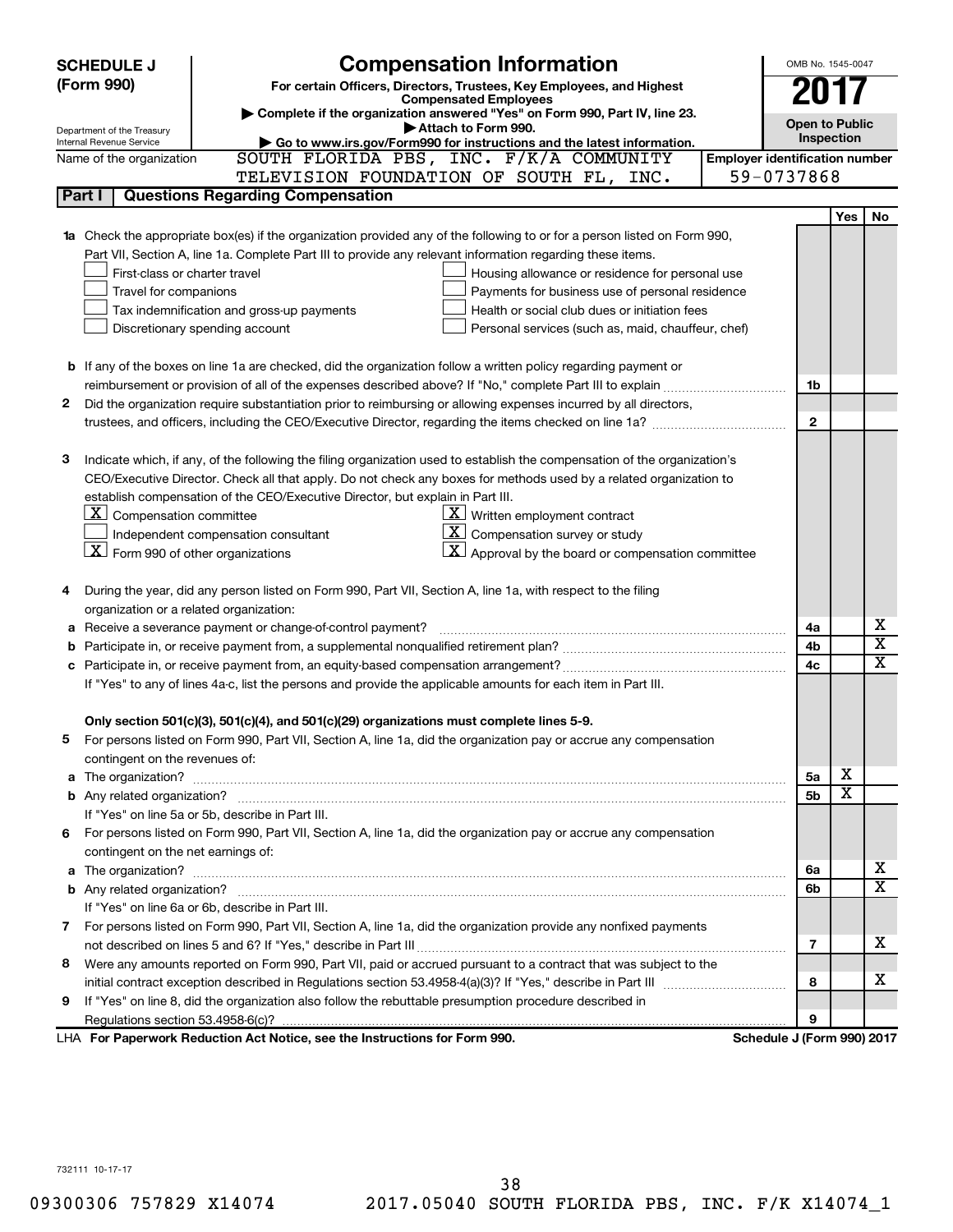#### Schedule J (Form 990) 2017 TELEVISION FOUNDATION OF SOUTH FL, INC. 59-0737868

Part II | Officers, Directors, Trustees, Key Employees, and Highest Compensated Employees. Use duplicate copies if additional space is needed.

For each individual whose compensation must be reported on Schedule J, report compensation from the organization on row (i) and from related organizations, described in the instructions, on row (ii). Do not list any individuals that aren't listed on Form 990, Part VII.

Note: The sum of columns (B)(i)-(iii) for each listed individual must equal the total amount of Form 990, Part VII, Section A, line 1a, applicable column (D) and (E) amounts for that individual.

|                                 |      |                          | (B) Breakdown of W-2 and/or 1099-MISC compensation |                                           | (C) Retirement and             | (D) Nontaxable   | (E) Total of columns | (F) Compensation<br>in column (B)         |
|---------------------------------|------|--------------------------|----------------------------------------------------|-------------------------------------------|--------------------------------|------------------|----------------------|-------------------------------------------|
| (A) Name and Title              |      | (i) Base<br>compensation | (ii) Bonus &<br>incentive<br>compensation          | (iii) Other<br>reportable<br>compensation | other deferred<br>compensation | benefits         | $(B)(i)-(D)$         | reported as deferred<br>on prior Form 990 |
| DOLORES SUKHDEO<br>(1)          | (i)  | 304, 652.                | 0.                                                 | 0.                                        | 6,093.                         | 4,362.           | 315, 107.            | 0.                                        |
| CHIEF EXECUTIVE OFFICER         | (ii) | 0.                       | 0.                                                 | Ο.                                        | 0.                             | 0.               | $\Omega$ .           | $\overline{0}$ .                          |
| BERNARD E. HENNEBERG<br>(2)     | (i)  | 144, 148.                | 0.                                                 | Ο.                                        | 2,883.                         | 3,526.           | 150, 557.            | $\overline{0}$ .                          |
| CFO                             | (ii) | 0.                       | $\overline{0}$ .                                   | Ο.                                        | 0.                             | 0.               | $\Omega$ .           | $\overline{0}$ .                          |
| (3)<br><b>JEFF HUFF</b>         | (i)  | 148,624.                 | 0.                                                 | Ο.                                        | 2,972.                         | 8,055.           | 159,651.             | $\overline{0}$ .                          |
| COO                             | (ii) | 0.                       | 0.                                                 | Ο.                                        | 0.                             | 0.               | 0.                   | $\overline{0}$ .                          |
| JEROME LIWANAG<br>(4)           | (i)  | 149,567.                 | 0.                                                 | Ο.                                        | 2,991.                         | 7,888            | 160,446.             | $\overline{0}$ .                          |
| SR VP OF MEMBERSHIP & MARKETING | (ii) | 0.                       | 0.                                                 | Ο.                                        | $\overline{0}$ .               | О.               | 0.                   | $\overline{0}$ .                          |
| DEBRA TORNABEN<br>(5)           | (i)  | 161,554.                 | 0.                                                 | Ο.                                        | $\overline{0}$ .               | 263.             | 161,817.             | $\overline{0}$ .                          |
| V.P. OF DEVELOPMENT             | (ii) | 0.                       | 0.                                                 | 0.                                        | $\overline{0}$ .               | $\overline{0}$ . | 0.                   | $\overline{0}$ .                          |
|                                 | (i)  |                          |                                                    |                                           |                                |                  |                      |                                           |
|                                 | (ii) |                          |                                                    |                                           |                                |                  |                      |                                           |
|                                 | (i)  |                          |                                                    |                                           |                                |                  |                      |                                           |
|                                 | (ii) |                          |                                                    |                                           |                                |                  |                      |                                           |
|                                 | (i)  |                          |                                                    |                                           |                                |                  |                      |                                           |
|                                 | (ii) |                          |                                                    |                                           |                                |                  |                      |                                           |
|                                 | (i)  |                          |                                                    |                                           |                                |                  |                      |                                           |
|                                 | (ii) |                          |                                                    |                                           |                                |                  |                      |                                           |
|                                 | (i)  |                          |                                                    |                                           |                                |                  |                      |                                           |
|                                 | (ii) |                          |                                                    |                                           |                                |                  |                      |                                           |
|                                 | (i)  |                          |                                                    |                                           |                                |                  |                      |                                           |
|                                 | (ii) |                          |                                                    |                                           |                                |                  |                      |                                           |
|                                 | (i)  |                          |                                                    |                                           |                                |                  |                      |                                           |
|                                 | (ii) |                          |                                                    |                                           |                                |                  |                      |                                           |
|                                 | (i)  |                          |                                                    |                                           |                                |                  |                      |                                           |
|                                 | (ii) |                          |                                                    |                                           |                                |                  |                      |                                           |
|                                 | (i)  |                          |                                                    |                                           |                                |                  |                      |                                           |
|                                 | (ii) |                          |                                                    |                                           |                                |                  |                      |                                           |
|                                 | (i)  |                          |                                                    |                                           |                                |                  |                      |                                           |
|                                 | (ii) |                          |                                                    |                                           |                                |                  |                      |                                           |
|                                 | (i)  |                          |                                                    |                                           |                                |                  |                      |                                           |
|                                 | (ii) |                          |                                                    |                                           |                                |                  |                      |                                           |

**2**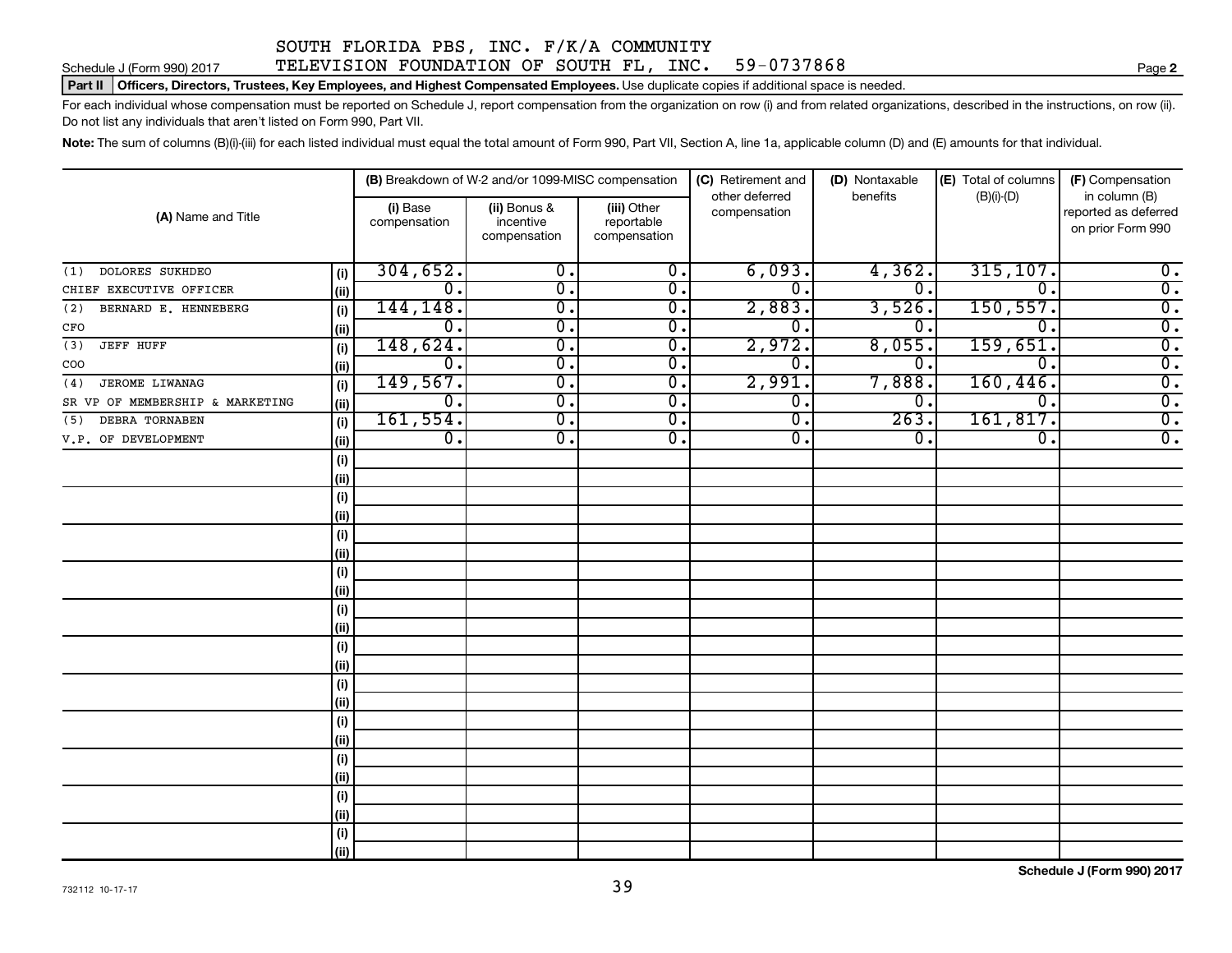#### **Part III Supplemental Information**

Provide the information, explanation, or descriptions required for Part I, lines 1a, 1b, 3, 4a, 4b, 4c, 5a, 5b, 6a, 6b, 7, and 8, and for Part II. Also complete this part for any additional information.

PART I, LINE 5:

COMMISSIONS ARE PAID TO MARKETING PERSONNEL FOR REVENUE THEY BRING IN AND

ARE TIED TO A "NON-COMPETE" CLAUSE IN THEIR CONTRACTS IN CASE OF

RESIGNATION. THE RATES RANGE FROM 3/4% TO 3%.

**Schedule J (Form 990) 2017**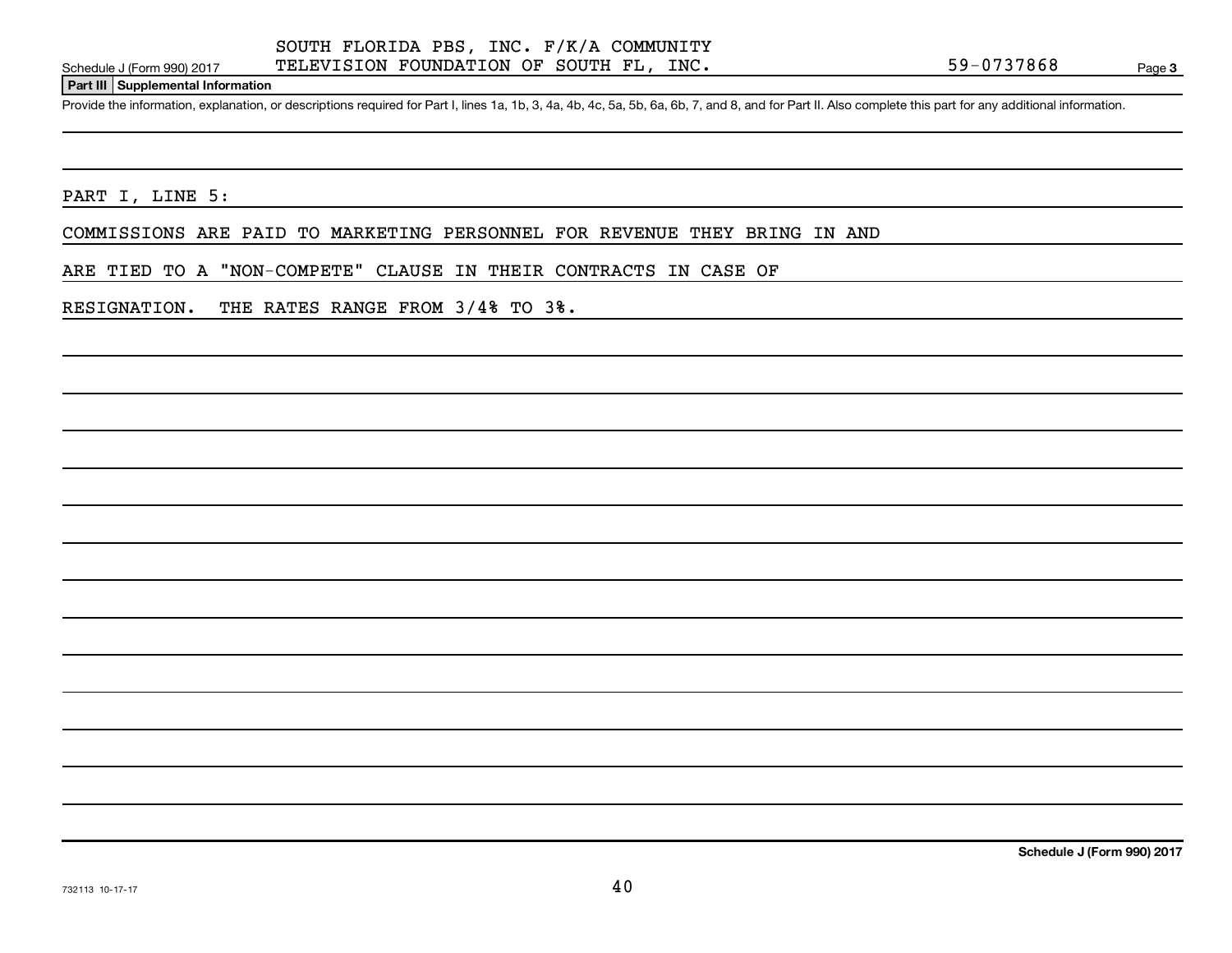**(Form 990 or 990-EZ)**

**Complete to provide information for responses to specific questions on Form 990 or 990-EZ or to provide any additional information. SCHEDULE O Supplemental Information to Form 990 or 990-EZ 2017**<br>(Form 990 or 990-EZ) Complete to provide information for responses to specific questions on

Department of the Treasury Internal Revenue Service Name of the organization

**| Attach to Form 990 or 990-EZ. EXECUTE GO TO K GO TO BUY A GO TO BUY A GOOD BUY A GOOD BUY A GOOD BUY A GOOD BUY A GOOD BUY A GOOD BUY A GOOD BUY A GOOD BUY A GOOD BUY A GOOD BUY A GOOD BUY A GOOD BUY A GOOD BUY A GOOD BUY A GOOD BUY A GOOD BUY A GOOD** INC. F/K/A COMMUNITY TELEVISION FOUNDATION OF SOUTH FL, INC. | 59-0737868

**Open to Public Inspection Employer identification number**

OMB No. 1545-0047

FORM 990, PART I, LINE 1, DESCRIPTION OF ORGANIZATION MISSION:

TELEVISES TO THE SEVEN-COUNTY SOUTH FLORIDA SERVICE AREA. THESE ARE

NONCOMMERCIAL TELEVISION STATIONS AND ARE AFFILIATED WITH THE PUBLIC

BROADCASTING SERVICE. SFPBS ALSO PRODUCES PROGRAM FEATURES AND SERIES

FOR NATIONAL AND INTERNATIONAL DISTRIBUTION.

FORM 990, PART VI, SECTION B, LINE 11B:

REVIEWED BY THE AUDIT COMMITTEE THAT REPORTS TO THE BOARD OF DIRECTORS.

BOARD MEMBERS ARE SENT A COPY OF THE FORM 990.

FORM 990, PART VI, SECTION B, LINE 12C:

ON AN ANNUAL BASIS ALL DIRECTORS AND EMPLOYEES COMPLETE A FORM DISCLOSING ANY CONFLICT OF INTEREST. THE PRESIDENT REVIEWS ANY CONFLICTS REPORTED BY EMPLOYEES AND ANY CONFLICTS REPORTED BY DIRECTORS ARE DISCLOSED TO THE BOARD. IF THERE IS NONE, THE FORM REQUIRES THE DIRECTOR OR EMPLOYEE TO STATE SO.

FORM 990, PART VI, SECTION B, LINE 15:

A NATIONAL SURVEY WAS CONDUCTED WHEN THE CEO WAS HIRED IN 2004, AND

COMPARABLE DATA IS GATHERED ON AN ONGOING BASIS FROM INDUSTRY SOURCES. ANY

CEO INCREASES ARE APPROVED BY THE EXECUTIVE COMMITTEE.

FORM 990, PART VI, SECTION C, LINE 19:

VARIOUS FINANCIAL STATEMENTS, TAX RETURNS, AND GOVERNING DOCUMENTS ARE

AVAILABLE TO THE PUBLIC UPON REQUEST. THE 990 IS ALSO AVAILABLE ON

732211 09-07-17 LHA For Paperwork Reduction Act Notice, see the Instructions for Form 990 or 990-EZ. Schedule O (Form 990 or 990-EZ) (2017) GUIDESTAR.COM AND THE CONSOLIDATED AUDIT REPORT IS ON THE STATION'S WEBSITE

41

09300306 757829 X14074 2017.05040 SOUTH FLORIDA PBS, INC. F/K X14074\_1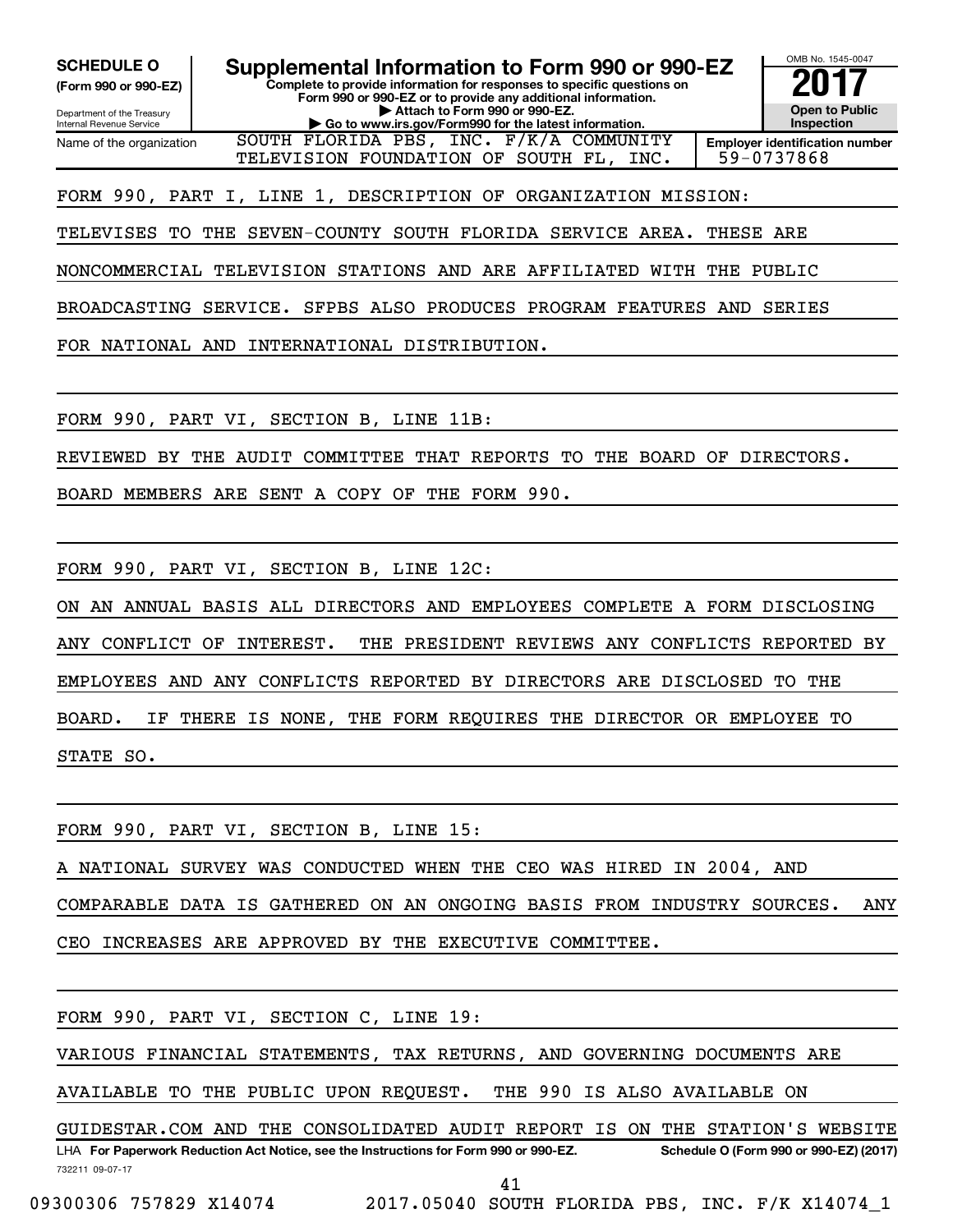| TELEVISION FOUNDATION OF SOUTH FL, INC.                                   |                                        | 59-0737868 |
|---------------------------------------------------------------------------|----------------------------------------|------------|
| SOUTHFLORIDAPBS.ORG.                                                      |                                        |            |
|                                                                           |                                        |            |
| FORM 990, PART XI, LINE 9, CHANGES IN NET ASSETS:                         |                                        |            |
| PENSION LIABILITY ADJUSTMENT                                              |                                        | 604,697.   |
| THE NET ASSETS OF WXEL PUBLIC BROADCASTING CORP. (EIN 27-4811899) WERE    |                                        |            |
| TOTAL TO FORM 990, PART XI, LINE 9                                        |                                        | 604,697.   |
| FORM 990, PART XII, LINE 2C                                               |                                        |            |
| NO CHANGE FROM PRIOR YEAR.                                                |                                        |            |
|                                                                           |                                        |            |
|                                                                           |                                        |            |
|                                                                           |                                        |            |
|                                                                           |                                        |            |
|                                                                           |                                        |            |
|                                                                           |                                        |            |
|                                                                           |                                        |            |
|                                                                           |                                        |            |
|                                                                           |                                        |            |
|                                                                           |                                        |            |
|                                                                           |                                        |            |
|                                                                           |                                        |            |
|                                                                           |                                        |            |
|                                                                           |                                        |            |
|                                                                           |                                        |            |
|                                                                           |                                        |            |
|                                                                           |                                        |            |
|                                                                           |                                        |            |
|                                                                           |                                        |            |
| 732212 09-07-17<br>42                                                     | Schedule O (Form 990 or 990-EZ) (2017) |            |
| 09300306 757829 X14074<br>2017.05040 SOUTH FLORIDA PBS, INC. F/K X14074_1 |                                        |            |

Schedule O (Form 990 or 990-EZ) (2017)

Name of the organization SOUTH FLORIDA PBS, INC. F/K/A COMMUNITY

**2**

**Employer identification number**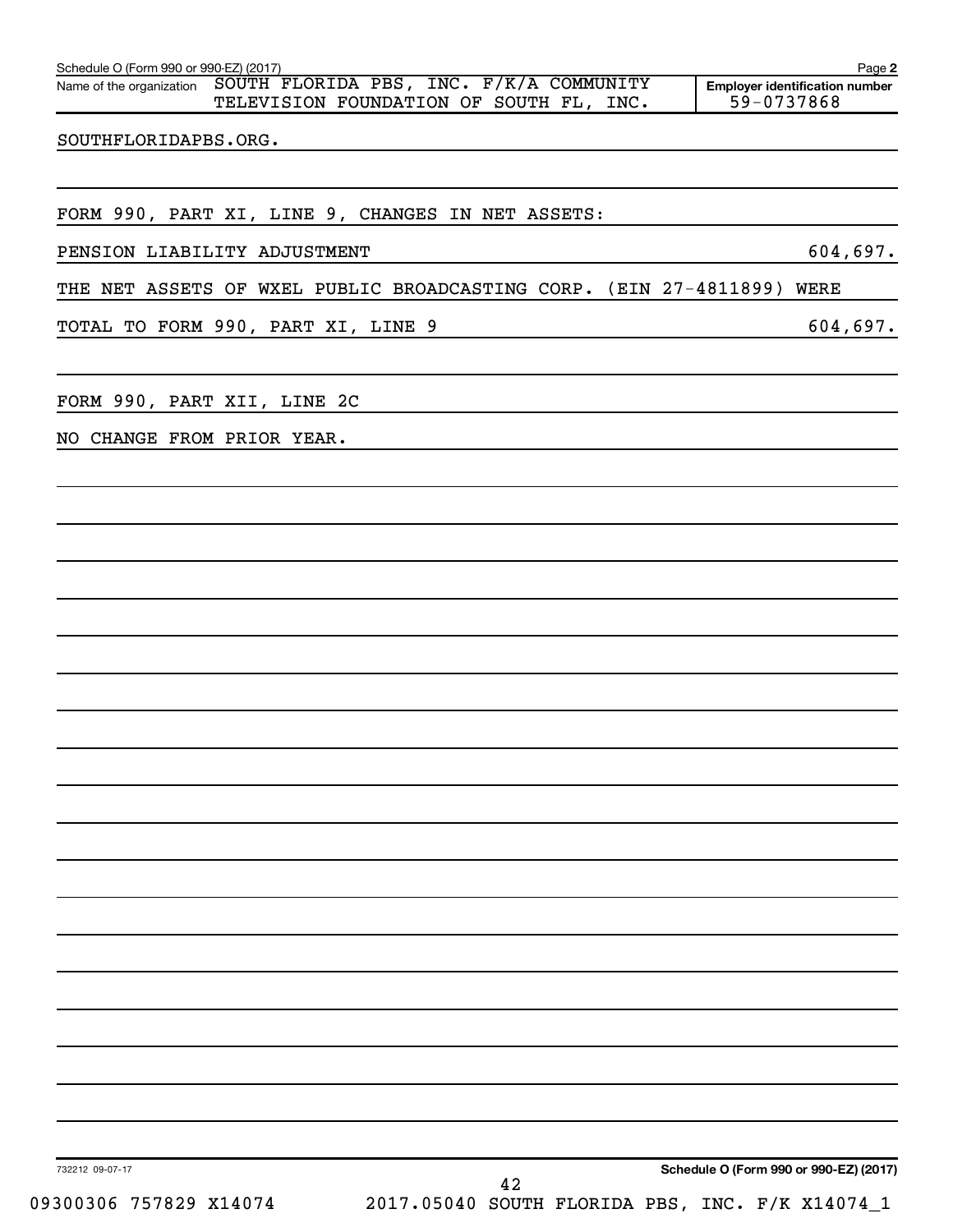| <b>SCHEDULE R</b><br>(Form 990)<br>Department of the Treasury<br>Internal Revenue Service | <b>Related Organizations and Unrelated Partnerships</b><br>Complete if the organization answered "Yes" on Form 990, Part IV, line 33, 34, 35b, 36, or 37.<br>Attach to Form 990.<br>Go to www.irs.gov/Form990 for instructions and the latest information.<br>SOUTH FLORIDA PBS, INC. F/K/A COMMUNITY<br>Name of the organization |                                                                 |                                                                                             |                     |                                                          |                                     |                                     |                                                            |  |
|-------------------------------------------------------------------------------------------|-----------------------------------------------------------------------------------------------------------------------------------------------------------------------------------------------------------------------------------------------------------------------------------------------------------------------------------|-----------------------------------------------------------------|---------------------------------------------------------------------------------------------|---------------------|----------------------------------------------------------|-------------------------------------|-------------------------------------|------------------------------------------------------------|--|
| Part I                                                                                    | Identification of Disregarded Entities. Complete if the organization answered "Yes" on Form 990, Part IV, line 33.                                                                                                                                                                                                                | TELEVISION FOUNDATION OF SOUTH FL, INC.                         |                                                                                             |                     |                                                          |                                     | 59-0737868                          |                                                            |  |
| (a)<br>Name, address, and EIN (if applicable)<br>of disregarded entity                    |                                                                                                                                                                                                                                                                                                                                   | (b)<br>Primary activity                                         | (c)<br>Legal domicile (state or<br>foreign country)                                         | (d)<br>Total income | (e)<br>End-of-year assets                                |                                     | (f)<br>Direct controlling<br>entity |                                                            |  |
|                                                                                           |                                                                                                                                                                                                                                                                                                                                   |                                                                 |                                                                                             |                     |                                                          |                                     |                                     |                                                            |  |
| Part II                                                                                   | Identification of Related Tax-Exempt Organizations. Complete if the organization answered "Yes" on Form 990, Part IV, line 34, because it had one or more related tax-exempt<br>organizations during the tax year.                                                                                                                |                                                                 |                                                                                             |                     |                                                          |                                     |                                     |                                                            |  |
|                                                                                           | (a)<br>Name, address, and EIN<br>of related organization                                                                                                                                                                                                                                                                          | (b)<br>Primary activity                                         | (c)<br>(d)<br>Legal domicile (state or<br><b>Exempt Code</b><br>section<br>foreign country) |                     | (e)<br>Public charity<br>status (if section<br>501(c)(3) | (f)<br>Direct controlling<br>entity | Yes                                 | $(g)$<br>Section 512(b)(13)<br>controlled<br>entity?<br>No |  |
| 33181                                                                                     | SOUTH FLORIDA PBS FOUNDATION, INC. -<br>59-2141826, 14901 NE 20TH AVENUE, MIAMI, FL                                                                                                                                                                                                                                               | PROVIDE FINANCIAL SUPPORT<br>TO SOUTH FLORIDA PBS, INC. FLORIDA |                                                                                             | 501(C)(3)           | $509(A)(3)$ TYP                                          | N/A                                 |                                     | X                                                          |  |
|                                                                                           |                                                                                                                                                                                                                                                                                                                                   |                                                                 |                                                                                             |                     |                                                          |                                     |                                     |                                                            |  |
|                                                                                           |                                                                                                                                                                                                                                                                                                                                   |                                                                 |                                                                                             |                     |                                                          |                                     |                                     |                                                            |  |

**For Paperwork Reduction Act Notice, see the Instructions for Form 990. Schedule R (Form 990) 2017**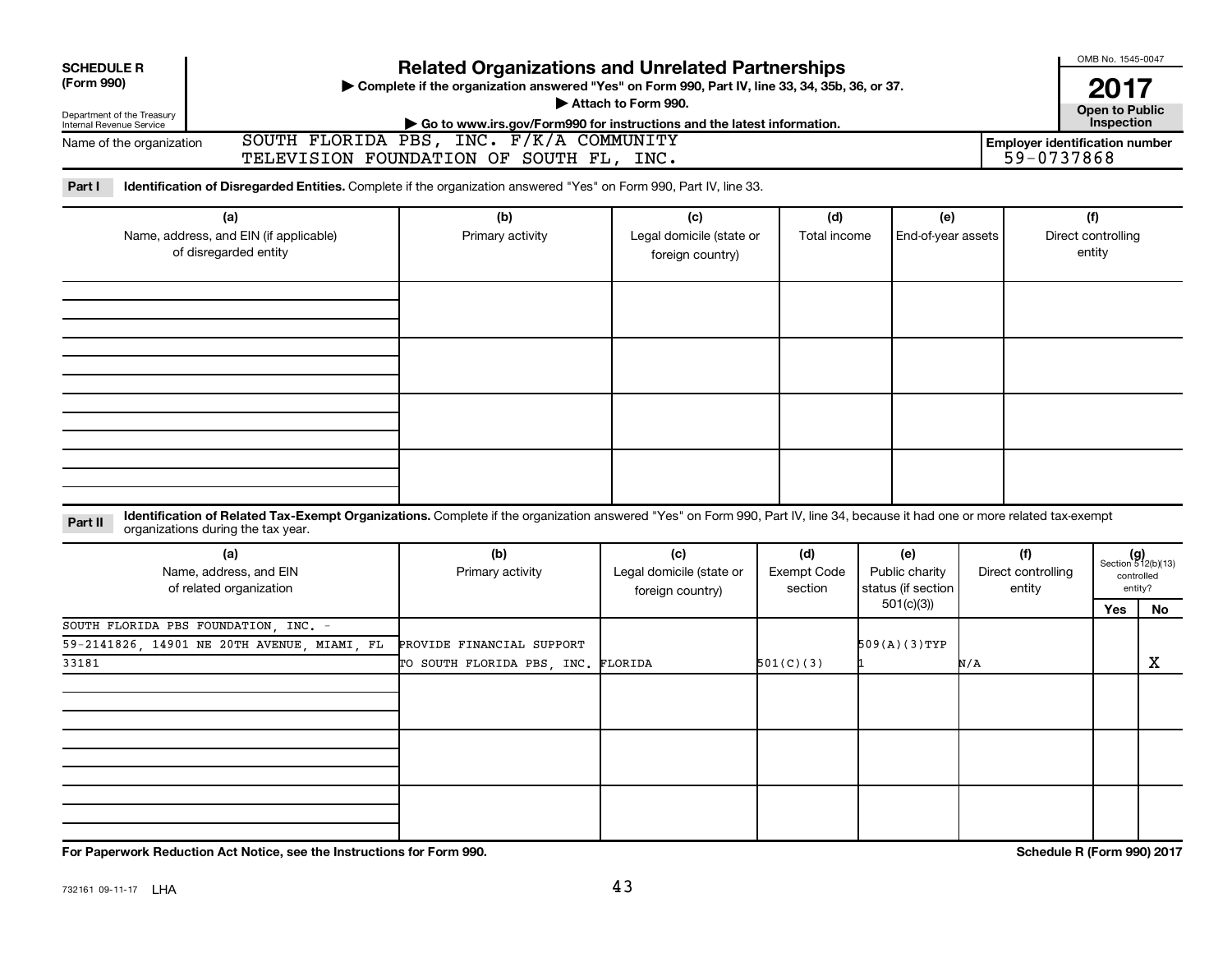#### Schedule R (Form 990) 2017  $\texttt{TELEXISION}$   $\texttt{FOUNDATION}$   $\texttt{OF}$   $\texttt{SOUTH}$   $\texttt{FL}$ ,  $\texttt{INC}$ .  $\texttt{S31}$   $\texttt{S41}$   $\texttt{S59}$   $\texttt{S737868}$   $\texttt{Page}$ SOUTH FLORIDA PBS, INC. F/K/A COMMUNITY

**2**

Part III Identification of Related Organizations Taxable as a Partnership. Complete if the organization answered "Yes" on Form 990, Part IV, line 34, because it had one or more related<br>Part III International tracted as a p organizations treated as a partnership during the tax year.

| (a)                                               | (b)              | (c)                  | (d)                | (e)                                                                                        | (f)            | (g)                   | (h)              | (i)                                                       | (j) | (k)                                                     |
|---------------------------------------------------|------------------|----------------------|--------------------|--------------------------------------------------------------------------------------------|----------------|-----------------------|------------------|-----------------------------------------------------------|-----|---------------------------------------------------------|
| Name, address, and EIN<br>of related organization | Primary activity | Legal<br>domicile    | Direct controlling | Predominant income<br>(related, unrelated,<br>excluded from tax under<br>sections 512-514) | Share of total | Share of              | Disproportionate | Code V-UBI                                                |     | General or Percentage<br>managing ownership<br>partner? |
|                                                   |                  | (state or<br>foreign | entity             |                                                                                            | income         | end-of-year<br>assets | allocations?     | amount in box<br>20 of Schedule<br>K-1 (Form 1065) Yes No |     |                                                         |
|                                                   |                  | country)             |                    |                                                                                            |                |                       | Yes   No         |                                                           |     |                                                         |
|                                                   |                  |                      |                    |                                                                                            |                |                       |                  |                                                           |     |                                                         |
|                                                   |                  |                      |                    |                                                                                            |                |                       |                  |                                                           |     |                                                         |
|                                                   |                  |                      |                    |                                                                                            |                |                       |                  |                                                           |     |                                                         |
|                                                   |                  |                      |                    |                                                                                            |                |                       |                  |                                                           |     |                                                         |
|                                                   |                  |                      |                    |                                                                                            |                |                       |                  |                                                           |     |                                                         |
|                                                   |                  |                      |                    |                                                                                            |                |                       |                  |                                                           |     |                                                         |
|                                                   |                  |                      |                    |                                                                                            |                |                       |                  |                                                           |     |                                                         |
|                                                   |                  |                      |                    |                                                                                            |                |                       |                  |                                                           |     |                                                         |
|                                                   |                  |                      |                    |                                                                                            |                |                       |                  |                                                           |     |                                                         |
|                                                   |                  |                      |                    |                                                                                            |                |                       |                  |                                                           |     |                                                         |
|                                                   |                  |                      |                    |                                                                                            |                |                       |                  |                                                           |     |                                                         |
|                                                   |                  |                      |                    |                                                                                            |                |                       |                  |                                                           |     |                                                         |
|                                                   |                  |                      |                    |                                                                                            |                |                       |                  |                                                           |     |                                                         |
|                                                   |                  |                      |                    |                                                                                            |                |                       |                  |                                                           |     |                                                         |
|                                                   |                  |                      |                    |                                                                                            |                |                       |                  |                                                           |     |                                                         |
|                                                   |                  |                      |                    |                                                                                            |                |                       |                  |                                                           |     |                                                         |
|                                                   |                  |                      |                    |                                                                                            |                |                       |                  |                                                           |     |                                                         |

Part IV Identification of Related Organizations Taxable as a Corporation or Trust. Complete if the organization answered "Yes" on Form 990, Part IV, line 34, because it had one or more related organizations treated as a corporation or trust during the tax year.

| (a)<br>Name, address, and EIN<br>of related organization | (b)<br>Primary activity | (c)<br>Legal domicile<br>(state or<br>foreign | (d)<br>Direct controlling<br>entity | (e)<br>Type of entity<br>(C corp, S corp,<br>or trust) | (f)<br>Share of total<br>income | (g)<br>Share of<br>end-of-year<br>assets | (h)<br>Percentage<br>ownership |     | $\begin{array}{c} \textbf{(i)}\\ \text{Section}\\ 512 \text{(b)} \text{(13)}\\ \text{controlled}\end{array}$<br>entity? |
|----------------------------------------------------------|-------------------------|-----------------------------------------------|-------------------------------------|--------------------------------------------------------|---------------------------------|------------------------------------------|--------------------------------|-----|-------------------------------------------------------------------------------------------------------------------------|
|                                                          | country)                |                                               |                                     |                                                        |                                 |                                          |                                | Yes | No                                                                                                                      |
| COMTEL, INC. - 59-2142968                                |                         |                                               | <b>SFPBS</b>                        |                                                        |                                 |                                          |                                |     |                                                                                                                         |
| 14901 NE 20TH AVENUE                                     | PRODUCTION SERVICES     |                                               | FOUNDATION,                         |                                                        |                                 |                                          |                                |     |                                                                                                                         |
| MIAMI, FL 33181                                          | AND FACILITIES RENTAL   | FL                                            | INC.                                | C CORP                                                 |                                 |                                          | 100.00%                        |     | X                                                                                                                       |
|                                                          |                         |                                               |                                     |                                                        |                                 |                                          |                                |     |                                                                                                                         |
|                                                          |                         |                                               |                                     |                                                        |                                 |                                          |                                |     |                                                                                                                         |
|                                                          |                         |                                               |                                     |                                                        |                                 |                                          |                                |     |                                                                                                                         |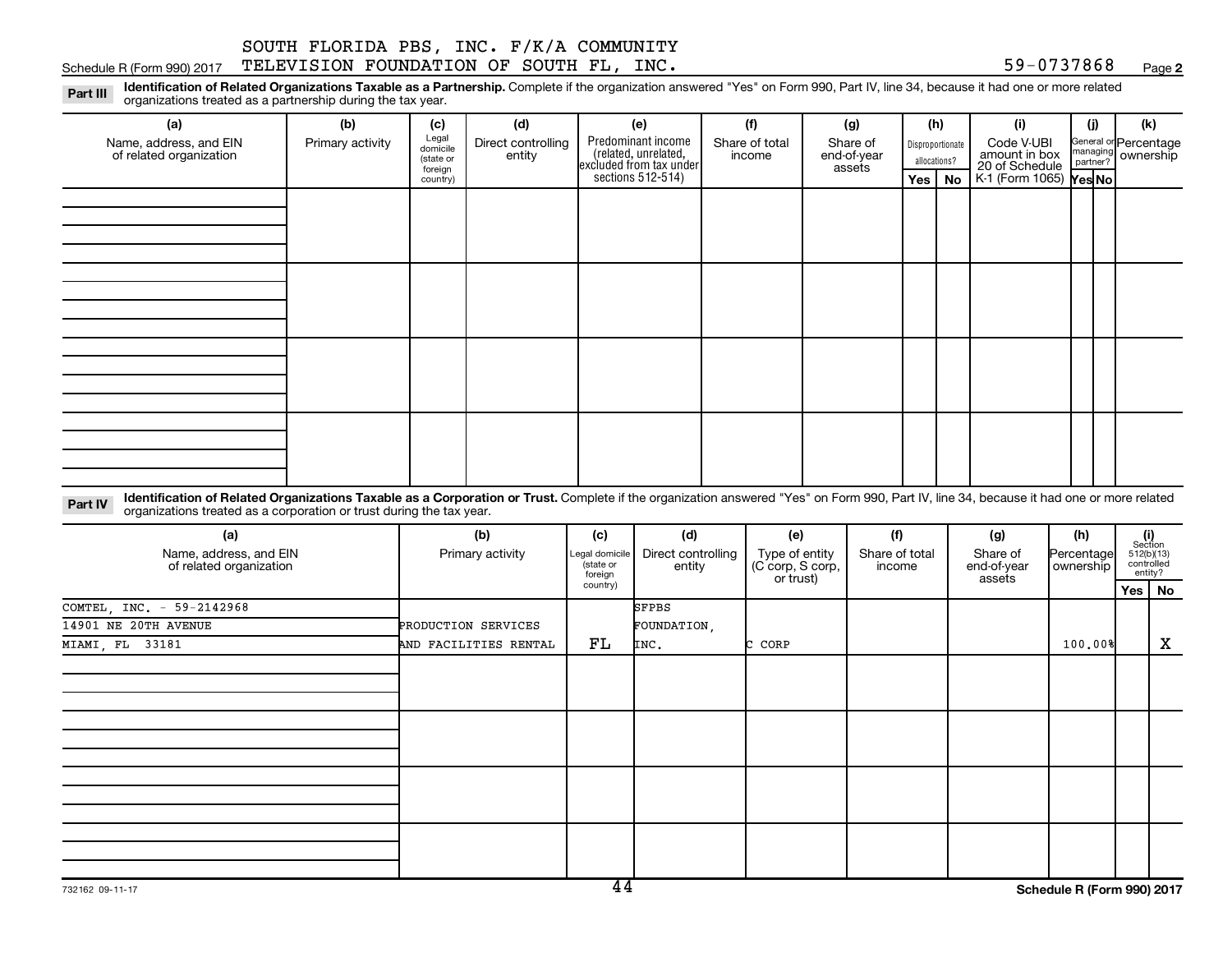Part V Transactions With Related Organizations. Complete if the organization answered "Yes" on Form 990, Part IV, line 34, 35b, or 36.

#### Schedule R (Form 990) 2017  $\texttt{TELEXISION}$   $\texttt{FOUNDATION}$   $\texttt{OF}$   $\texttt{SOUTH}$   $\texttt{FL}$ ,  $\texttt{INC}$ .  $\texttt{S31}$   $\texttt{S41}$   $\texttt{S59}$   $\texttt{S737868}$   $\texttt{Page}$

| Note: Complete line 1 if any entity is listed in Parts II, III, or IV of this schedule.                                                                                                                                        |                 | Yes   No    |                         |
|--------------------------------------------------------------------------------------------------------------------------------------------------------------------------------------------------------------------------------|-----------------|-------------|-------------------------|
| 1 During the tax year, did the organization engage in any of the following transactions with one or more related organizations listed in Parts II-IV?                                                                          |                 |             |                         |
|                                                                                                                                                                                                                                | 1a              |             | $\overline{\mathbf{x}}$ |
|                                                                                                                                                                                                                                | 1 <sub>b</sub>  |             | $\overline{\mathbf{X}}$ |
|                                                                                                                                                                                                                                | 1c              |             | $\mathbf x$             |
| d Loans or loan guarantees to or for related organization(s) www.communities.com/www.communities.com/www.communities.com/www.communities.com/www.communities.com/www.communities.com/www.communities.com/www.communities.com/w | 1 <sub>d</sub>  |             | $\overline{\texttt{x}}$ |
| e Loans or loan guarantees by related organization(s) material contents and content to content the content of the content of the content of the content of the content of the content of the content of the content of the con | 1e              | х           |                         |
|                                                                                                                                                                                                                                | 1f              |             | х                       |
| $g$ Sale of assets to related organization(s) with the contraction of the contraction of the contract of the contract of the contract of the contract of the contract of the contract of the contract of the contract of the   | 1g              |             | $\overline{\textbf{X}}$ |
| h Purchase of assets from related organization(s) manufactured content and content and content and content and content and content and content and content and content and content and content and content and content and con | 1 <sub>h</sub>  |             | $\overline{\texttt{x}}$ |
| i Exchange of assets with related organization(s) manufactured content to the content of the content of the content of the content of the content of the content of the content of the content of the content of the content o | 1i              |             | $\overline{\mathbf{x}}$ |
|                                                                                                                                                                                                                                | 1j.             |             | $\overline{\mathbf{x}}$ |
|                                                                                                                                                                                                                                |                 |             |                         |
|                                                                                                                                                                                                                                | 1k              |             | X                       |
|                                                                                                                                                                                                                                | 11              |             | $\overline{\texttt{x}}$ |
|                                                                                                                                                                                                                                | 1 <sub>m</sub>  |             | $\overline{\mathbf{x}}$ |
| n Sharing of facilities, equipment, mailing lists, or other assets with related organization(s) marror manufactured material contents and the Sharing of facilities, equipment, mailing lists, or other assets with related or | 1n              |             | $\mathbf{x}$            |
| o Sharing of paid employees with related organization(s) material contents and content to the starting of paid employees with related organization(s) material contents and content of the starting of paid employees with rel | 10 <sub>o</sub> | $\mathbf x$ |                         |
|                                                                                                                                                                                                                                |                 |             |                         |
|                                                                                                                                                                                                                                | 1p              |             | X                       |
|                                                                                                                                                                                                                                | 1q              |             | $\overline{\mathtt{x}}$ |
|                                                                                                                                                                                                                                |                 |             |                         |
|                                                                                                                                                                                                                                | 1r              |             | X                       |
|                                                                                                                                                                                                                                | 1s              |             | $\overline{\mathbf{x}}$ |
| 2 If the answer to any of the above is "Yes," see the instructions for information on who must complete this line, including covered relationships and transaction thresholds.                                                 |                 |             |                         |
|                                                                                                                                                                                                                                |                 |             |                         |

| (a)<br>Name of related organization | (b)<br>Transaction<br>type (a-s) | (c)<br>Amount involved | (d)<br>Method of determining amount involved |
|-------------------------------------|----------------------------------|------------------------|----------------------------------------------|
| (1) SFPBS FOUNDATION, INC.          | Е                                |                        | 1,499,740. OUTSTANDING BALANCE               |
| $(2)$ COMTEL, INC.                  | $\circ$                          | 299,488. ACTUAL        |                                              |
| (3)                                 |                                  |                        |                                              |
| (4)                                 |                                  |                        |                                              |
| (5)                                 |                                  |                        |                                              |
| (6)                                 | $\overline{ }$                   |                        |                                              |

 $\overline{\phantom{a}}$ 

 $\overline{\phantom{0}}$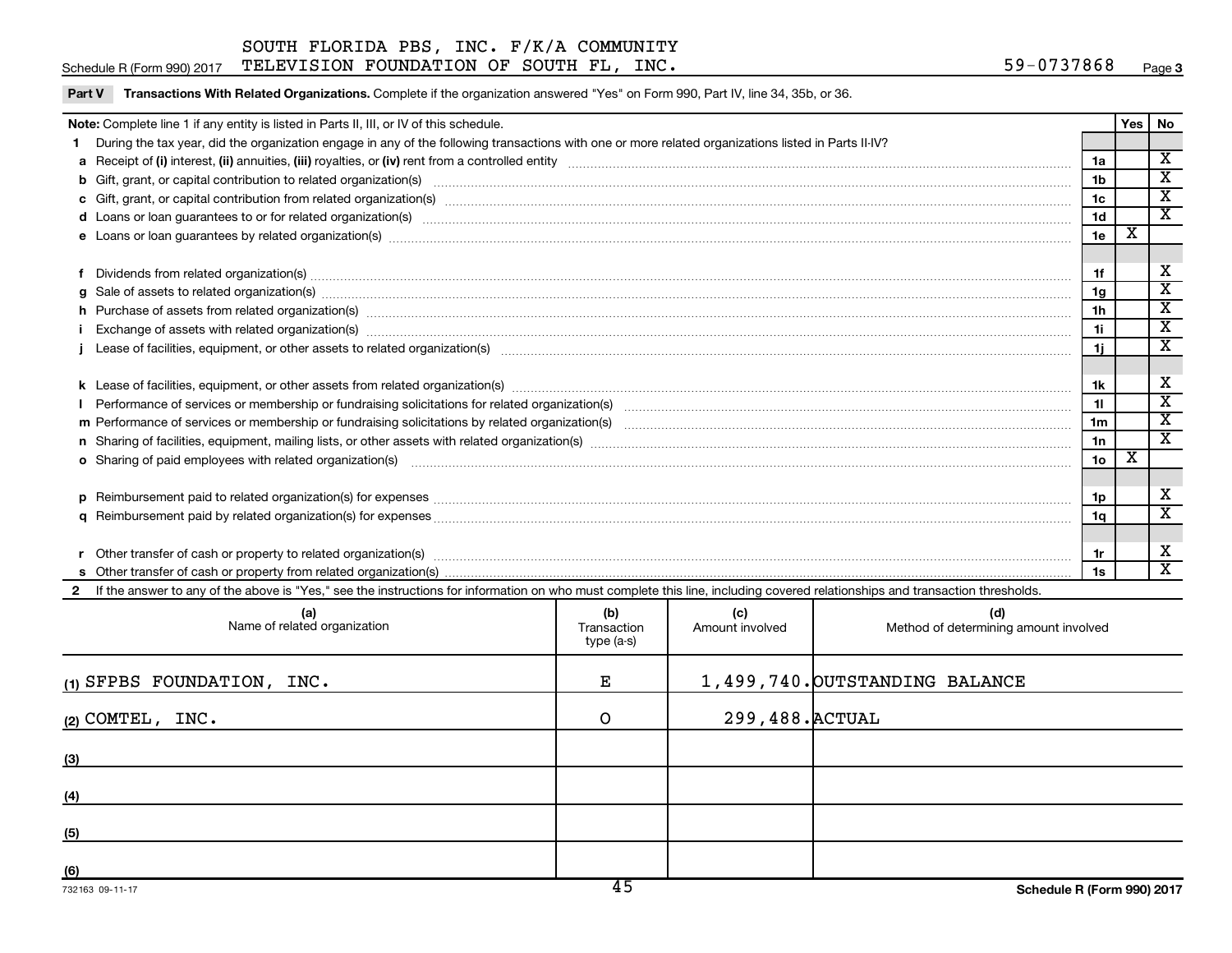#### Schedule R (Form 990) 2017  $\texttt{TELEXISION}$   $\texttt{FOUNDATION}$   $\texttt{OF}$   $\texttt{SOUTH}$   $\texttt{FL}$ ,  $\texttt{INC}$ .  $\texttt{S31}$   $\texttt{S41}$   $\texttt{S59}$   $\texttt{S737868}$   $\texttt{Page}$ SOUTH FLORIDA PBS, INC. F/K/A COMMUNITY

#### Part VI Unrelated Organizations Taxable as a Partnership. Complete if the organization answered "Yes" on Form 990, Part IV, line 37.

Provide the following information for each entity taxed as a partnership through which the organization conducted more than five percent of its activities (measured by total assets or gross revenue) that was not a related organization. See instructions regarding exclusion for certain investment partnerships.

| (a)<br>Name, address, and EIN<br>of entity | - - -<br>(b)<br>Primary activity | (c)<br>Legal domicile<br>(state or foreign<br>country) | . <b>.</b><br>(d)<br>Predominant income<br>(related, unrelated,<br>excluded from tax under<br>sections 512-514) | (e)<br>Are all<br>partners sec.<br>$501(c)(3)$<br>orgs.?<br>Yes No | (f)<br>Share of<br>total<br>income | (g)<br>Share of<br>end-of-year<br>assets | (h)<br>allocations? | Dispropor-<br>tionate<br>Yes No | (i)<br>Code V-UBI<br>amount in box 20 managing<br>of Schedule K-1<br>(Form 1065)<br>$\overline{Y}_{\text{res}}$ No | (i)<br>Yes NO | (k) |
|--------------------------------------------|----------------------------------|--------------------------------------------------------|-----------------------------------------------------------------------------------------------------------------|--------------------------------------------------------------------|------------------------------------|------------------------------------------|---------------------|---------------------------------|--------------------------------------------------------------------------------------------------------------------|---------------|-----|
|                                            |                                  |                                                        |                                                                                                                 |                                                                    |                                    |                                          |                     |                                 |                                                                                                                    |               |     |
|                                            |                                  |                                                        |                                                                                                                 |                                                                    |                                    |                                          |                     |                                 |                                                                                                                    |               |     |
|                                            |                                  |                                                        |                                                                                                                 |                                                                    |                                    |                                          |                     |                                 |                                                                                                                    |               |     |
|                                            |                                  |                                                        |                                                                                                                 |                                                                    |                                    |                                          |                     |                                 |                                                                                                                    |               |     |
|                                            |                                  |                                                        |                                                                                                                 |                                                                    |                                    |                                          |                     |                                 |                                                                                                                    |               |     |
|                                            |                                  |                                                        |                                                                                                                 |                                                                    |                                    |                                          |                     |                                 |                                                                                                                    |               |     |
|                                            |                                  |                                                        |                                                                                                                 |                                                                    |                                    |                                          |                     |                                 |                                                                                                                    |               |     |
|                                            |                                  |                                                        |                                                                                                                 |                                                                    |                                    |                                          |                     |                                 |                                                                                                                    |               |     |

**Schedule R (Form 990) 2017**